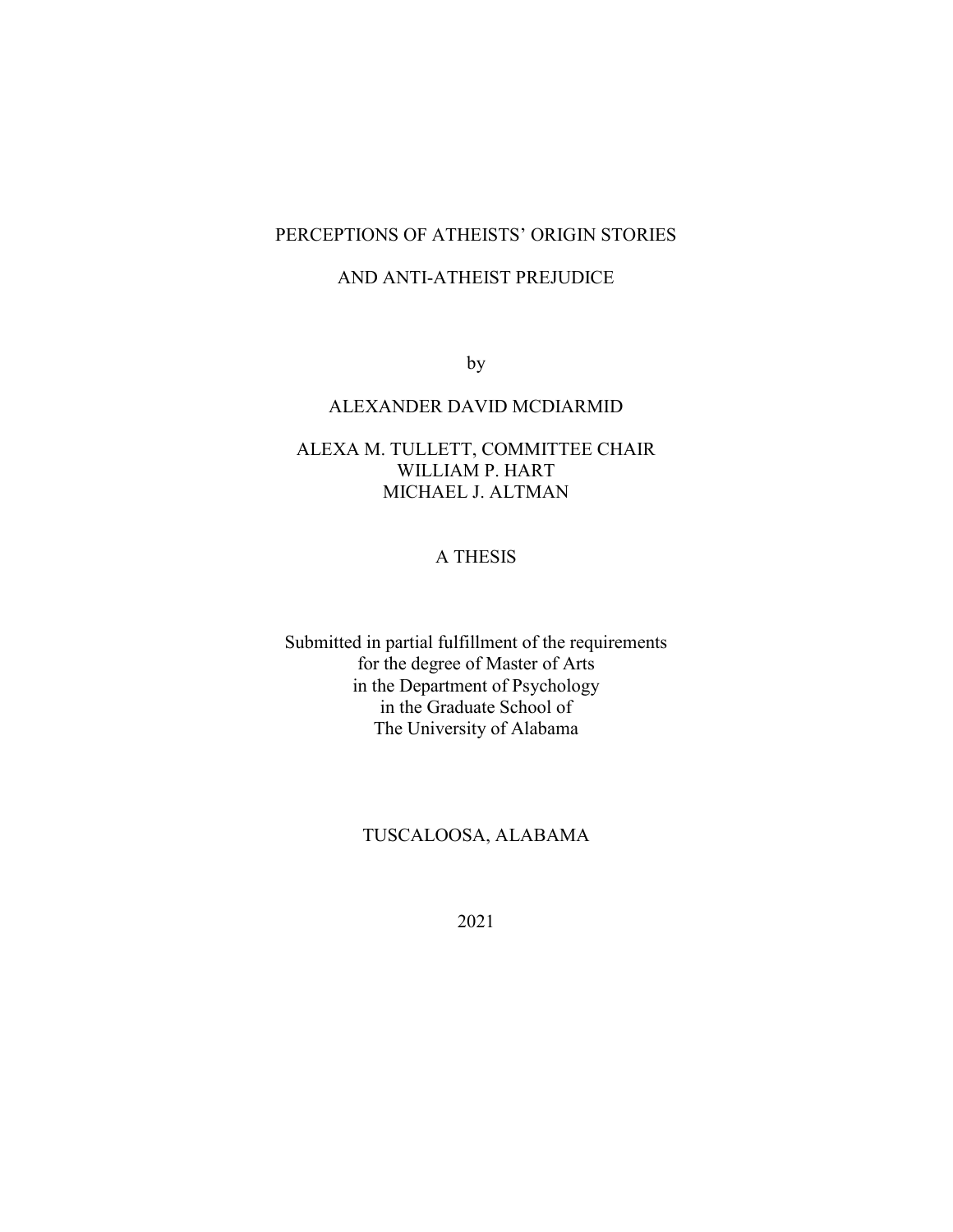Copyright Alexander David McDiarmid 2021 ALL RIGHTS RESERVED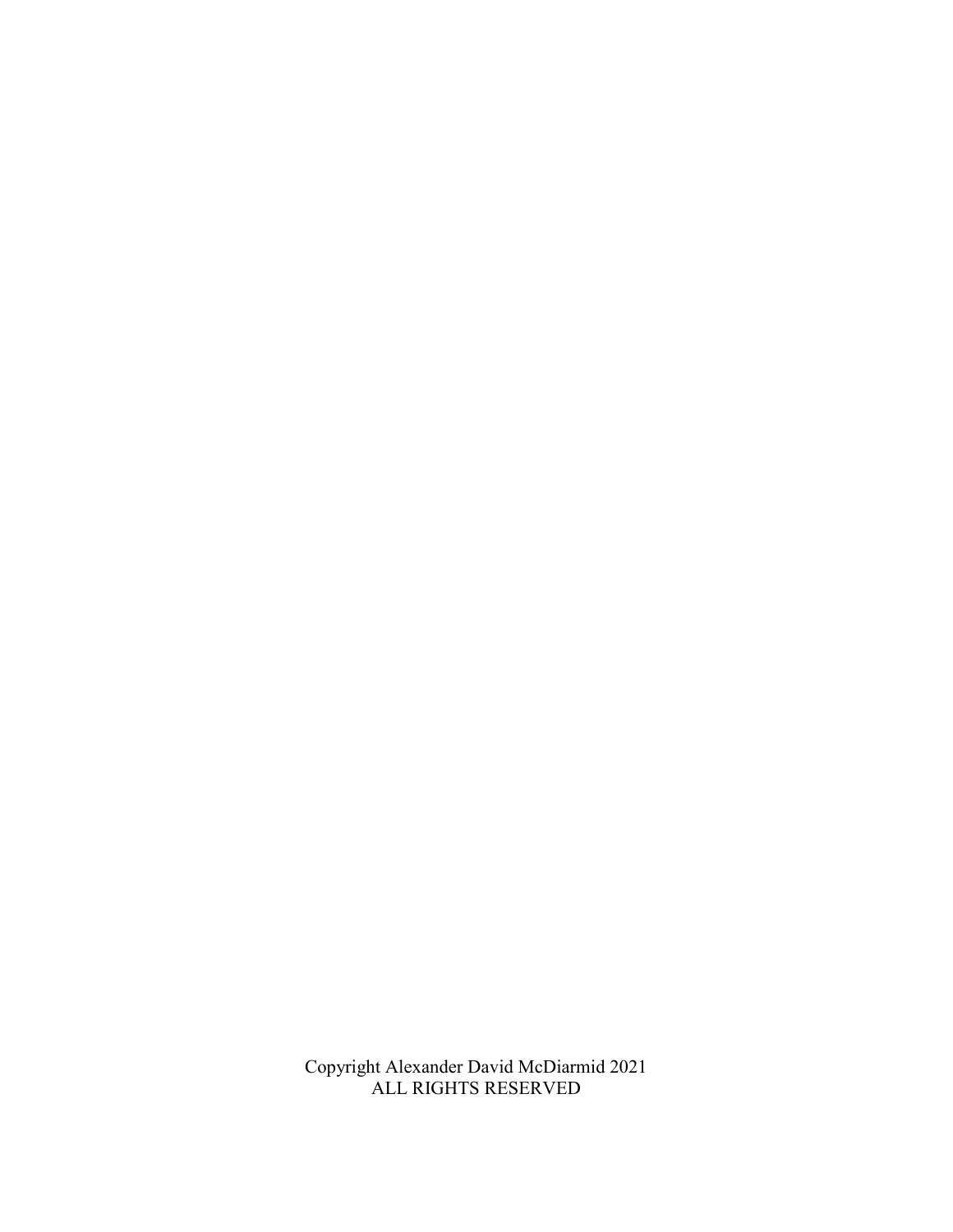## **ABSTRACT**

 While substantial research on anti-atheist prejudice has considered the role of theists' traits and beliefs, there has been little focus on the potential impact of theists' perceptions of atheists' beliefs. Specifically, perhaps perceptions of atheists' reasons for accepting atheism further explains anti-atheist prejudice. In the present experiment, participants reported dislike, distrust and pity for atheists who endorses one of four routes to atheism. The four routes assessed were: 1) Analytical: analytical resistance to religious belief, 2) Apatheism: a lack of motivation to believe in deities, 3) Mindblind: a lack of ability to conceive of unobservable deities, and 4) InCREDulous: a lack of exposure to displays of religious devotion. We observed less disliking and distrust, but greater pity, of InCREDulous Atheists compared to each of the other three routes. Further analysis revealed that this difference may be partially explained by theists' perception that InCREDulous Atheists are indifferent rather than opposed to theism. These findings may suggest that merely a perception that atheists are receptive to arguments for religious belief might reduce anti-atheist prejudice.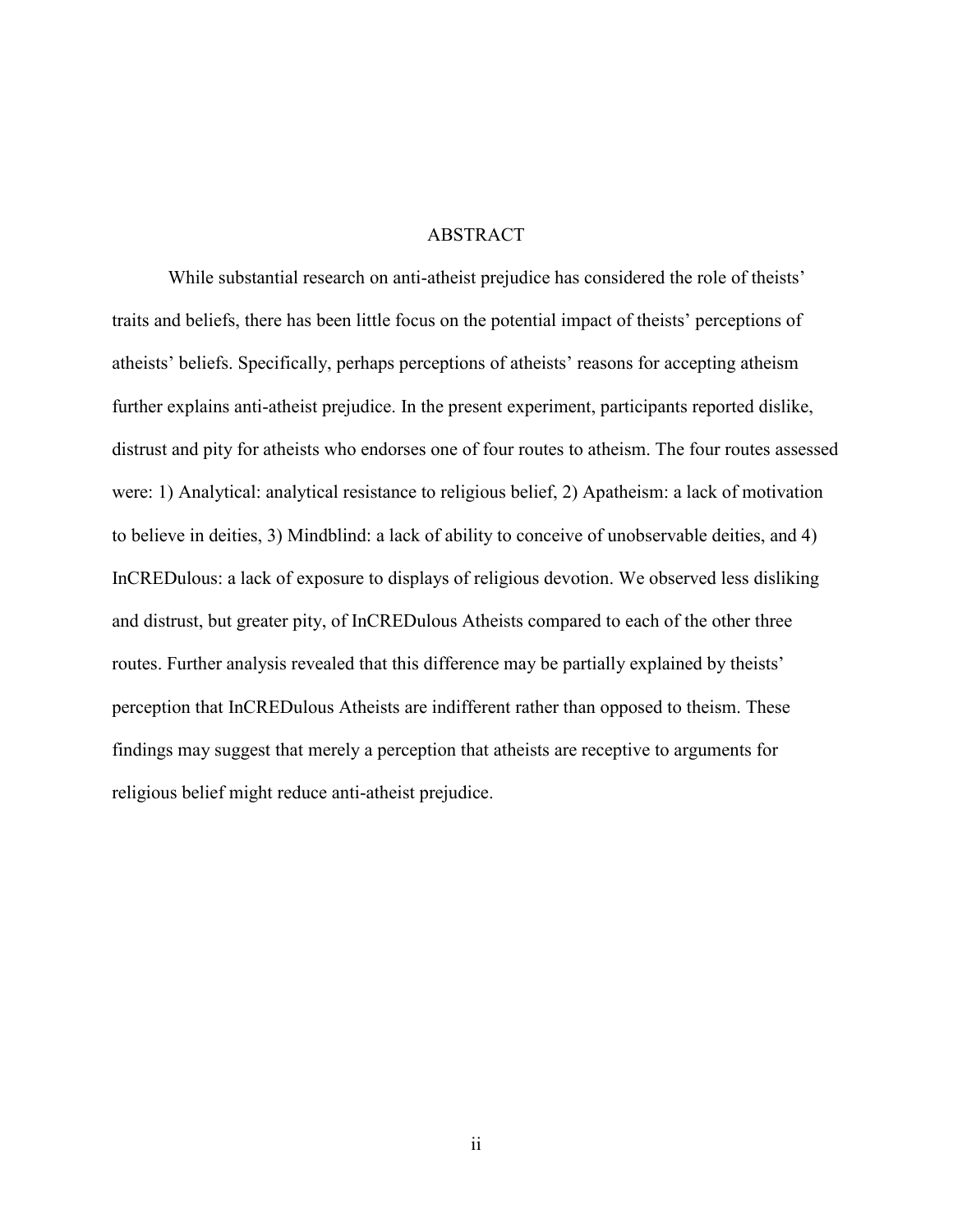# LIST OF ABBREVIATIONS AND SYMBOLS

| $\boldsymbol{b}$ | In regression and multiple regression analyses, estimated values of raw<br>(unstandardized) regression coefficients                      |
|------------------|------------------------------------------------------------------------------------------------------------------------------------------|
| $\overline{d}$   | Cohen's measure of sample effect size for comparing two sample means                                                                     |
| $\overline{F}$   | Fisher's F ratio                                                                                                                         |
| <b>MTurk</b>     | Amazon Mechanical Turk: A website through which member can participate in<br>studies in exchange for money                               |
| $\overline{M}$   | Arithmetic mean of the sample or subsample                                                                                               |
| $\,N$            | Number of participants or cases in a sample                                                                                              |
| n                | Number of participants or cases in a subsample                                                                                           |
| <b>OS</b>        | Origin Story                                                                                                                             |
| $\boldsymbol{p}$ | Probability associated with the occurrence under the null hypothesis of a value as<br>extreme as or more extreme than the observed value |
| r                | Estimate of Pearson product-moment correlation coefficient                                                                               |
| $R^2$            | Multiple Pearson product-moment correlation squared                                                                                      |
| $r_{\rm p}$      | Partial correlation of two variables while controlling for a third variable                                                              |
| <b>SD</b>        | Standard deviation                                                                                                                       |
| SE               | Standard error                                                                                                                           |
| t                | Value expressing the difference between the mean of two subsamples                                                                       |
| α                | Cronbach's index of internal consistency                                                                                                 |
| β                | In regression and multiple regression analyses, estimated values of standardized<br>regression coefficient                               |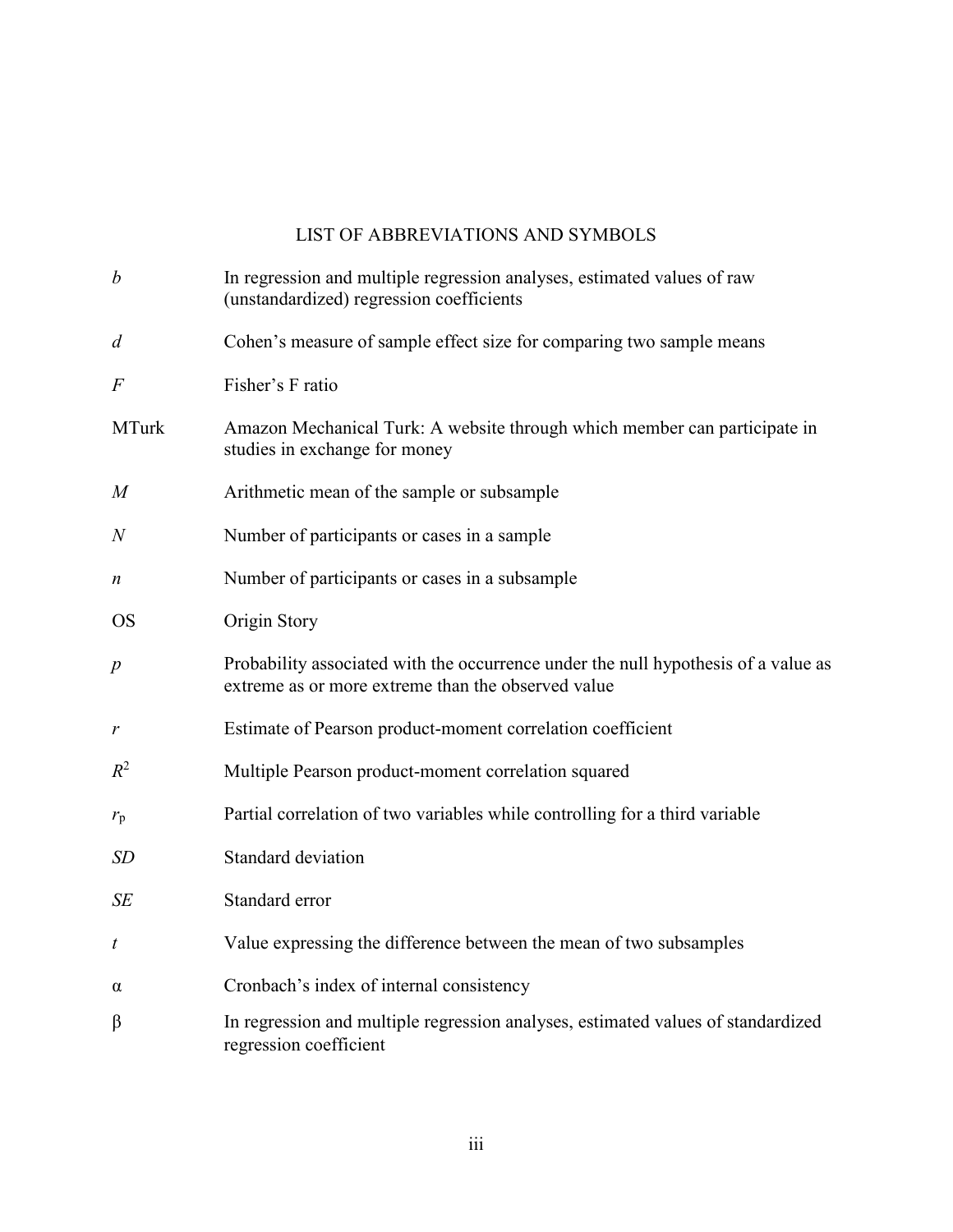- ΔChange in a value between the first and second measurement
- $\eta_p{}^2$ <sup>2</sup>Percentage of variance in variable A explained by variable B while controlling for the effect of variable C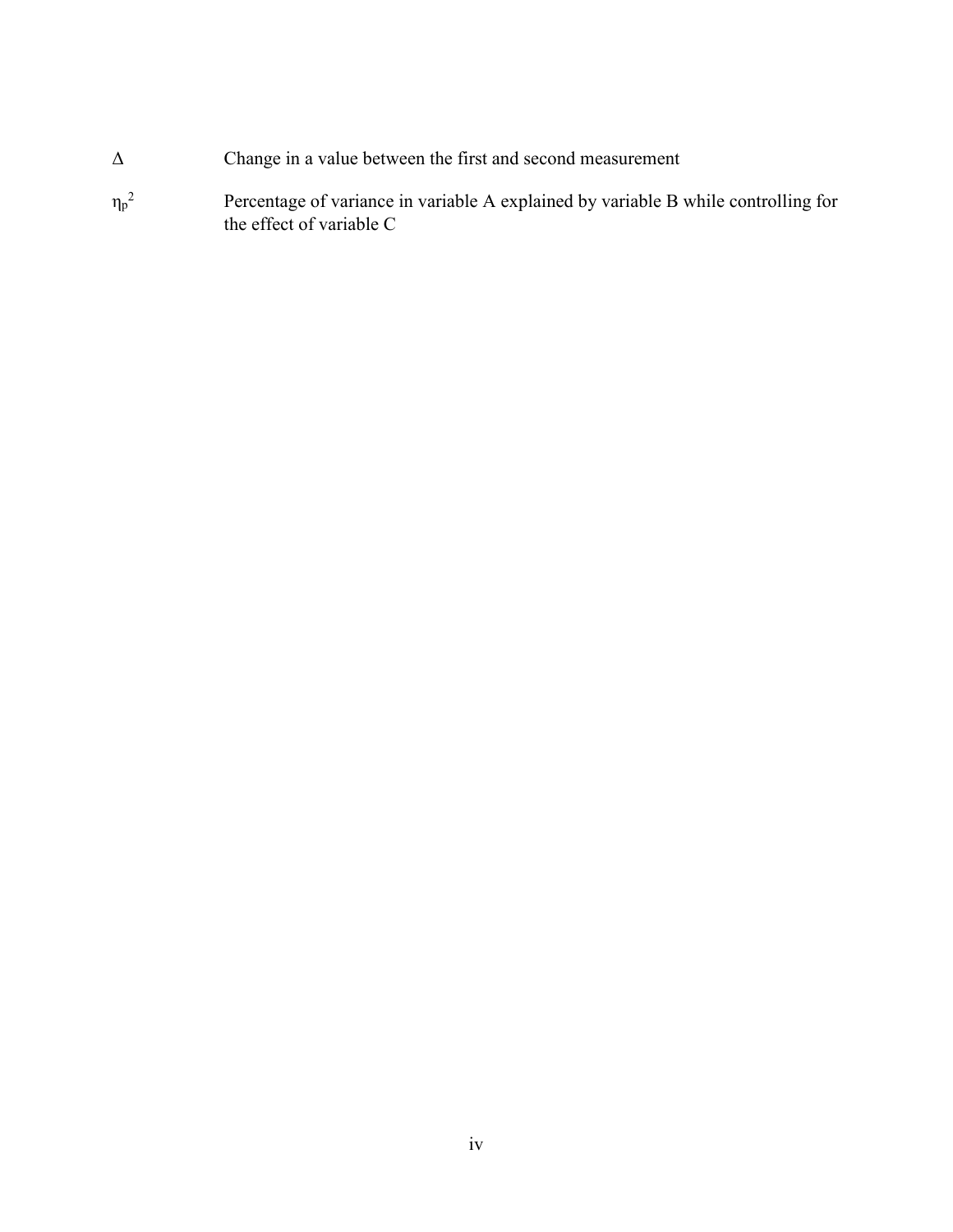# ACKNOWLEDGMENTS

 I would like to take this opportunity to express my immense gratitude for all my friends, family, colleagues, and committee members who assisted me over the course of this research. It would have been all the more challenging to complete this research without your critical advice and support and your contributions tremendously improved the quality of the project.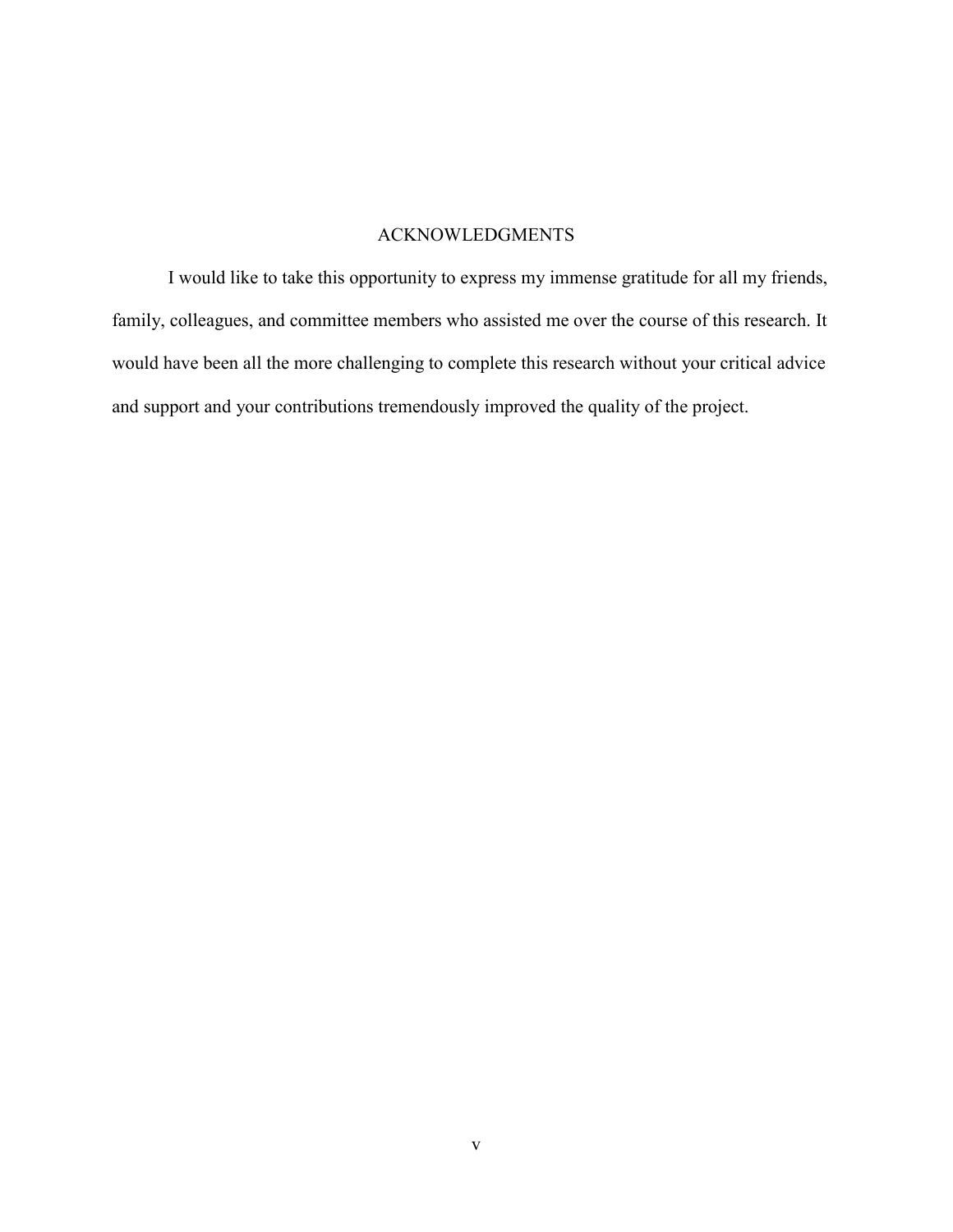# **CONTENTS**

| Pity |  |
|------|--|
|      |  |
|      |  |
|      |  |
|      |  |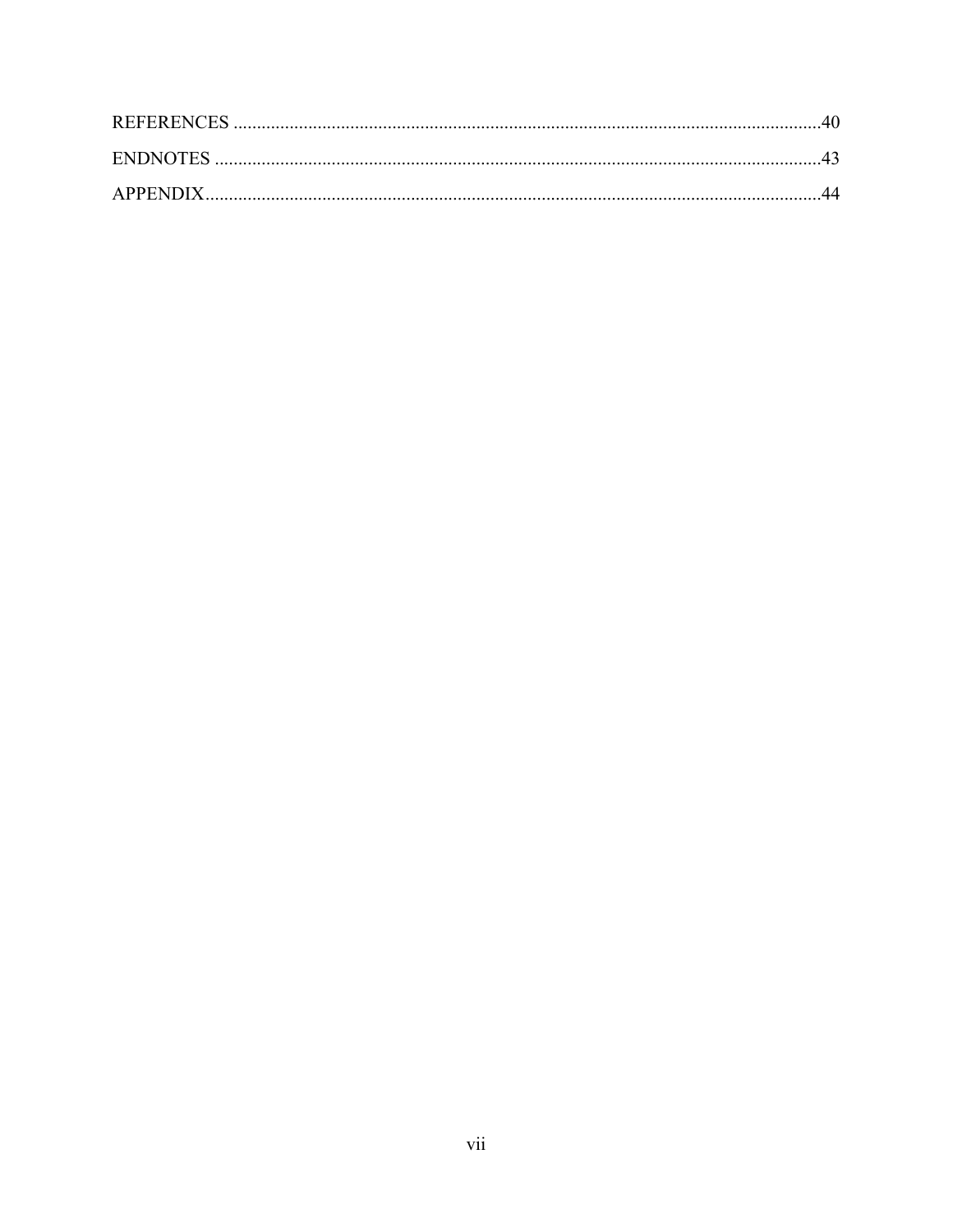# LIST OF TABLES

| 1. Hierarchical Regression Analyses Predicting Generalized Attitudes Toward Atheists 23 |  |
|-----------------------------------------------------------------------------------------|--|
|                                                                                         |  |
|                                                                                         |  |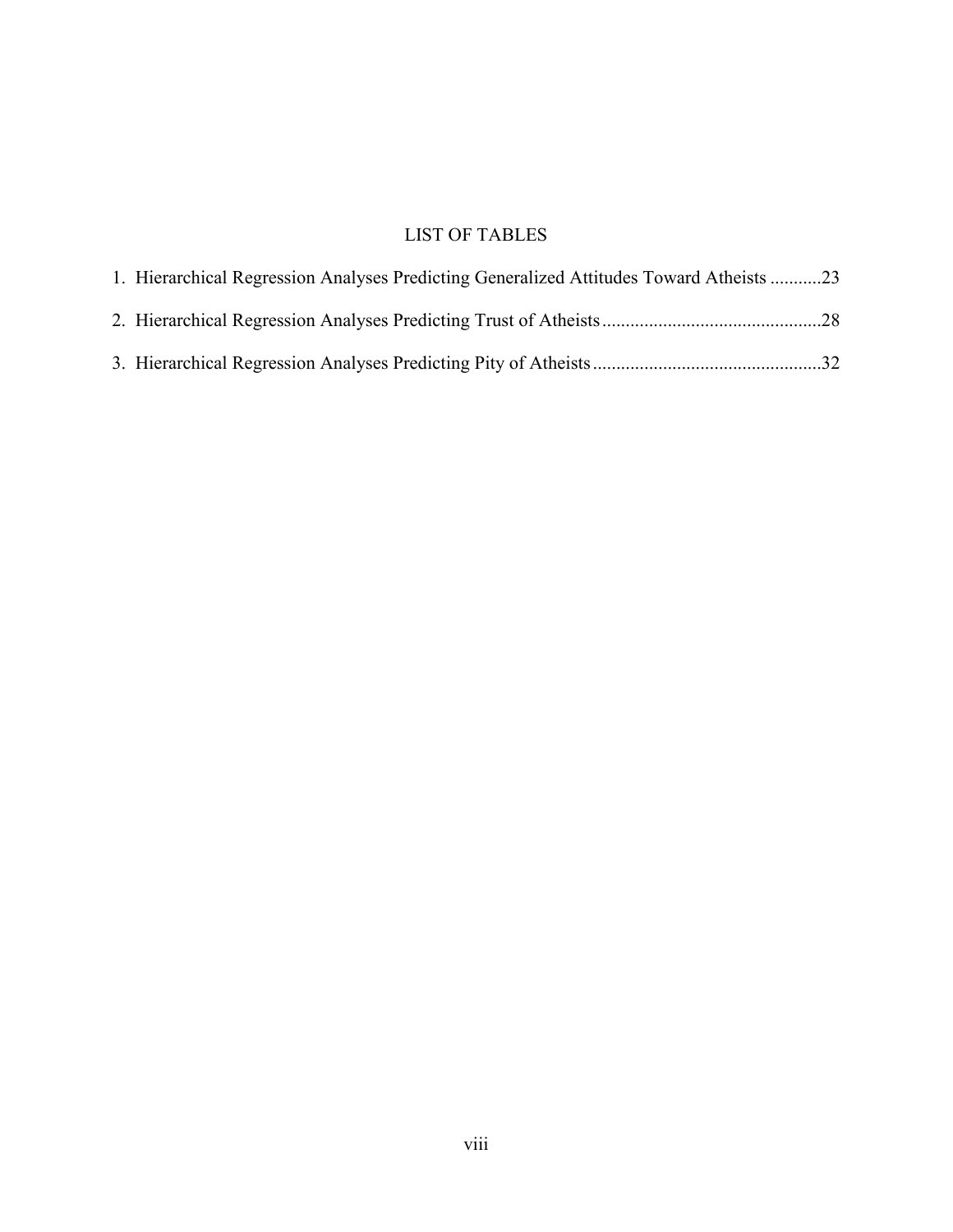#### INTRODUCTION

Despite the fact that atheists are the fourth most prevalent religious group worldwide (Zuckerman, 2007), for Americans, prejudice against atheists is more severe than even the prejudice against other highly stigmatized groups such as Muslims and gay people (Cook, Cottrell, &Webster, 2015; Johnson, Rowatt, & LaBouff, 2012; Edgell, Gerteis & Hartmann, 2006). Perceptions of atheists are deeply rooted in seeing this group as amoral and even uniquely un-American in their moral values (Edgell, Gerteis & Hartmann, 2006). Egregious moral transgressions such as rape and serial murder are judged to be more representative of atheists than of gay people, ethnic minorities, and members of any major religion (Gervais, 2014). This prejudice also manifests in behaviors towards atheists as atheists are likely to be excluded from activities involving intragroup cooperation (Gervais, Shariff, & Norenzayan, 2011), and parents report they would discourage their children from marrying an atheist (Edgell, Gerteis & Hartmann, 2006). What is it about people's understanding of atheists that leads them to have such negative perceptions and expectations? In the proposed research, I plan to assess if the perceived reasons that people become atheists influences prejudice against them.

 Not surprisingly, this marked prejudice has often been considered by researchers to be a significant social issue, and there has been a surge in studies investigating the causes of antiatheist prejudice. At the most fundamental level, both religiosity and belief in God(s) have been found to be positively associated with prejudice against atheists (Shen, Haggard, Strassburger, & Rowatt, 2013; Shen, Yelderman, Haggard, & Rowatt, 2013; Simpson & Rios, 2017). Substantial research has revealed additional predictors, such as distrust of atheists, cognitive rigidity, and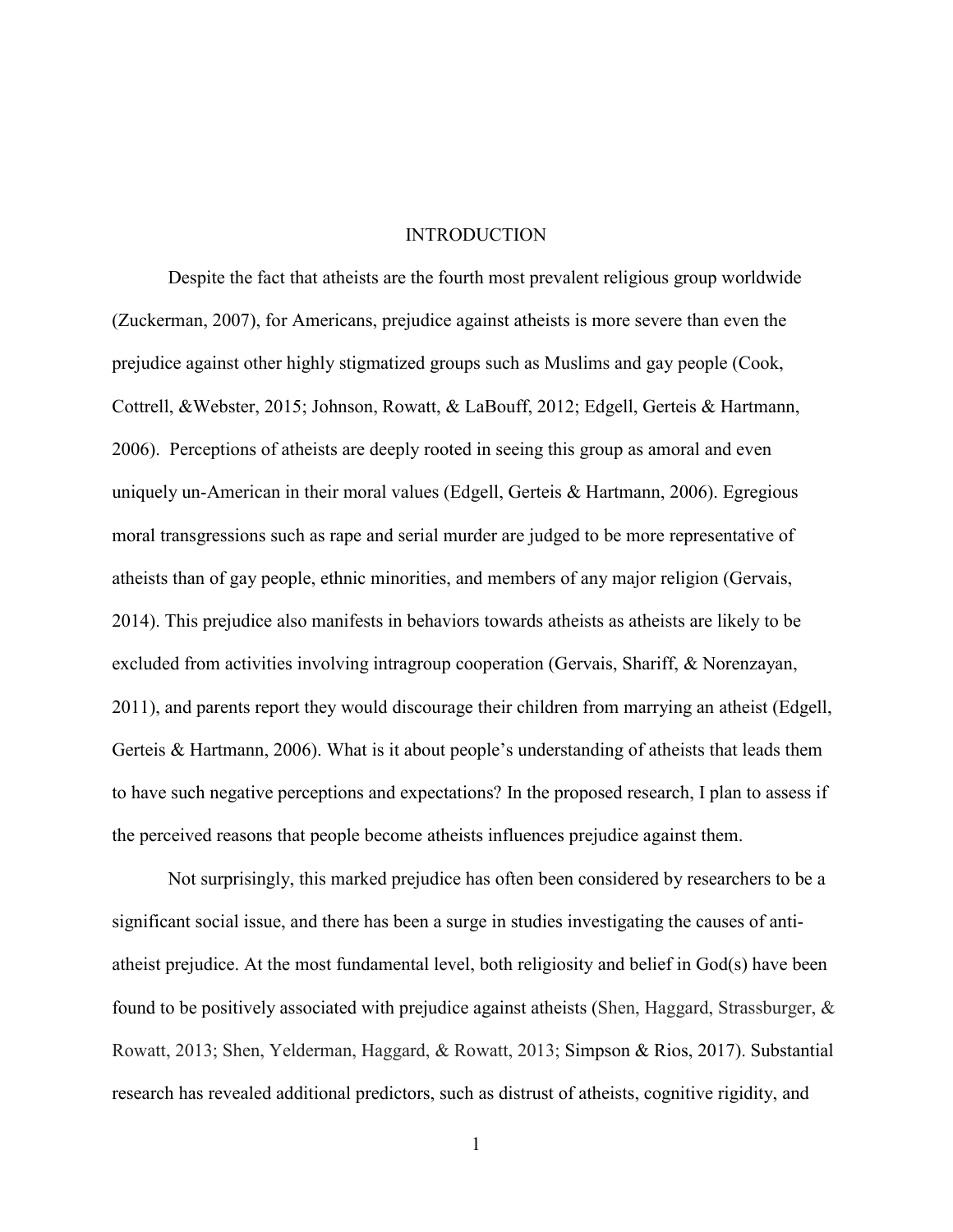perceptions of atheists' values (e.g., Gervais, Shariff, & Norenzayan, 2011; Kossowska, Czernatowicz-Kukucska, & Sekerdej, 2017; Simpson & Rios, 2016). With the exception of research on perceptions of atheists' values, little research has investigated how meta-beliefs – beliefs about what atheists believe – are related to prejudice against atheists. The present research will consider how perceptions of atheists' inner narratives about how they came to reject the existence of supernal entities (subsequently referred to as atheist "origin stories"), might be associated with prejudice against atheists.

#### **Existing Research on Anti-Atheist Prejudice**

 In considering existing research it is important to not only consider unexplored factors that may enhance our understanding of anti-atheist prejudice, but also to consider how the factors that contribute to this prejudice might be mitigated through interventions. In my assessment, there are currently three categories of research on anti-atheist prejudice which have provided the most insight regarding the causes of this prejudice: 1) Perceiver effects – perceiver traits and broad attitudes (not specific to atheists), 2) Perceived moral value differences between theists and atheists, and 3) Perceptions that atheists are untrustworthy.

#### *Perceiver Effects*

One intuitive factor that may be critical in predicting an individual's attitude towards an outgroup is their attitude toward people in general. One study found that feelings toward the ingroup (other religious [non-religious] people) were associated with feelings toward the outgroup in the range of  $r = 0.25$ -.55 (McDiarmid & Tullett, 2018). In any empirical attempts to predict negative attitudes toward atheists, it may be critical to consider this robust factor<sup>1</sup>.

 Some research has found that the association between religiosity and anti-atheist prejudice may be partly explained by cognitive traits that are common for highly religious people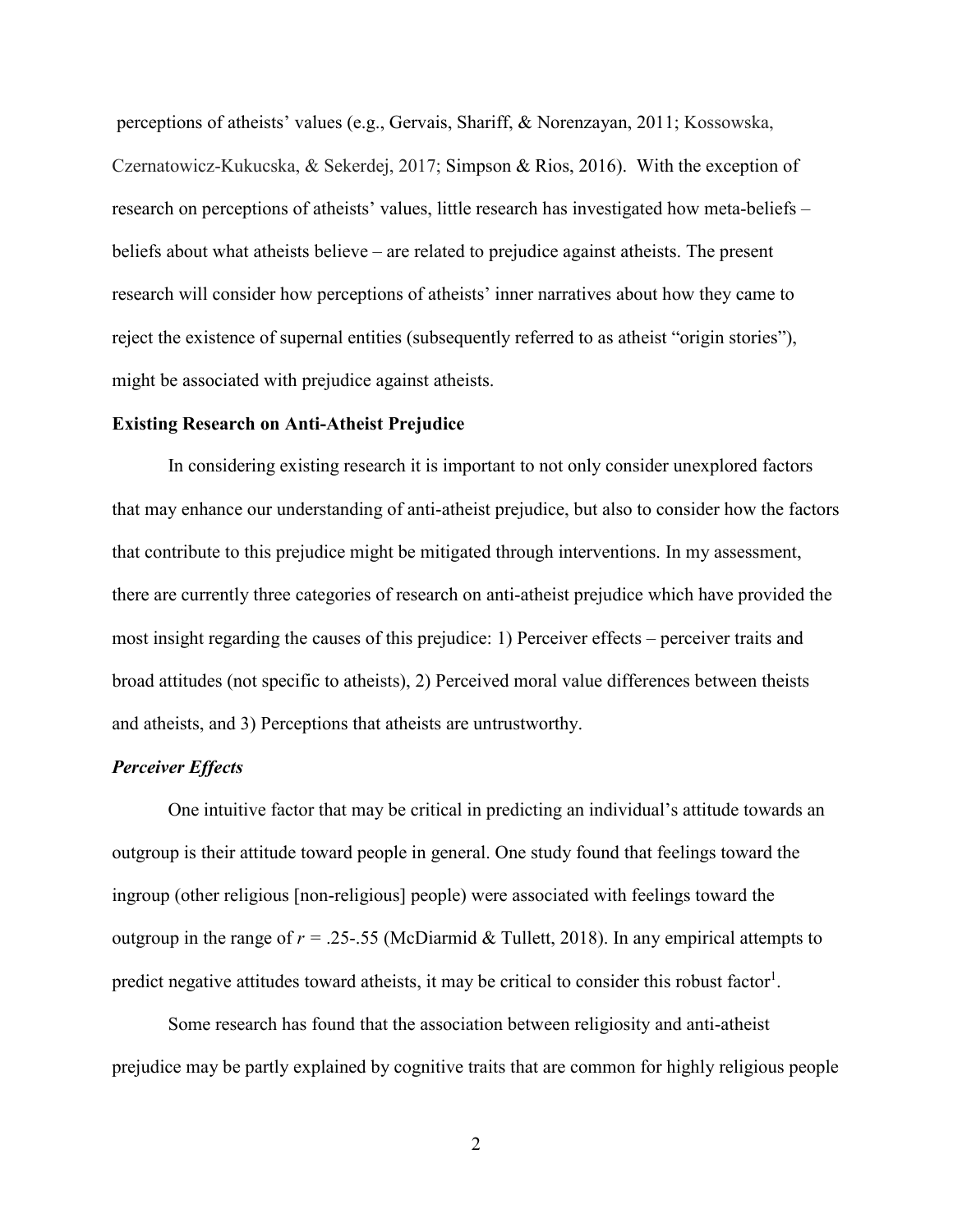(Kossowska, Czernatowicz-Kukucska, & Sekerdej, 2017; Shen, Haggard, Strassburger, & Rowatt, 2013; Shen, Yelderman, Haggard, & Rowatt, 2013). Specifically, multiple traits associated with cognitive rigidity have been found to be associated with anti-atheist prejudice. For instance, one such study found that 2 of the 3 right-wing authoritarianism (RWA) subscales (aggression & conventionalism) were associated with negative attitudes toward both atheists and gay people (Shen, Haggard, Strassburger, & Rowatt, 2013). Those high in RWA-aggression characteristically believe that the agenda of fringe beliefs groups should be actively put to a stop, while those high in RWA-conventionalism characteristically believe that it is not permissible for people to reject societal norms. These RWA subscales were found to fully mediate the positive relationship between religiosity and negative attitudes towards atheists.

 In another study investigating the influence of cognitive styles, it was found that a literal interpretation of religious concepts was predictive of greater prejudice against atheists (Shen, Yelderman, Haggard, & Rowatt, 2013). More literal interpretation of religious concepts has also been considered a measure of cognitive rigidity (though conceptually less generalized). Similar to findings for RWA, the researchers found that a literal understanding of religion, combined with belief in a transcendent God, partially mediated the relationship between religiosity and anti-atheist prejudice.

 While traits related to cognitive rigidity appear to be a robust predictor of prejudice it is noteworthy that these factors are unsuitable targets for prejudice intervention as such traits tend to be unmalleable. Furthermore, it may be that cognitive rigidity is only predictive of anti-atheist prejudice when atheists are thought to hold very different beliefs than the perceiver.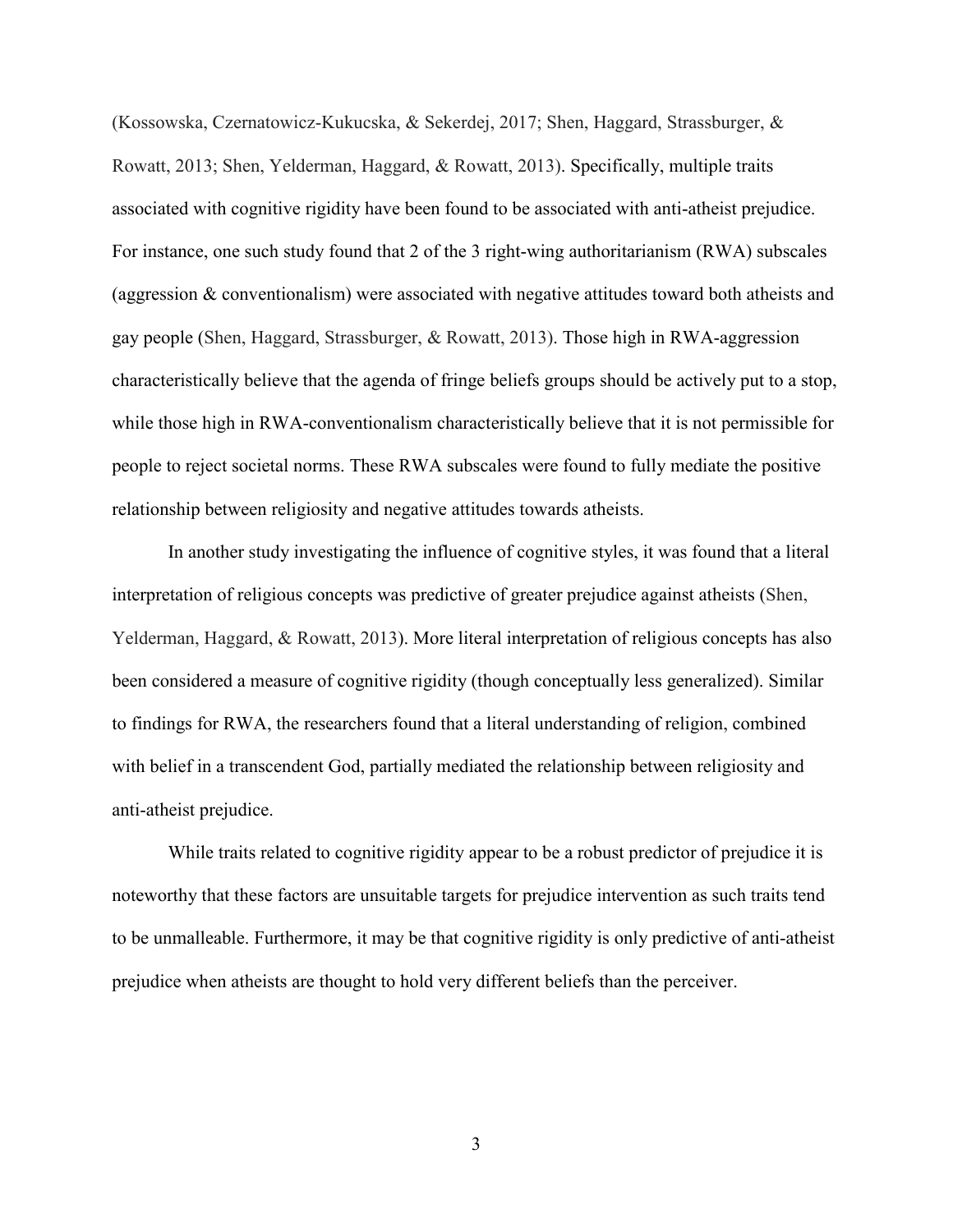#### *The Perceived Values of Atheists*

The only belief that is inherent to being an atheist is that God(s) (probably) does not exist. Consequently, the remaining perceptions about what the average atheist thinks are conjecture on the part of the perceiver. Not only are typical perceptions of atheists' views and values inaccurate, some work has found that these perceptions are predictive of prejudice (Simpson & Rios, 2016; Simpson & Rios, 2017; McDiarmid & Tullett, 2018).

In two investigations, Simpson and Rios (2016; 2017) used moral foundations theory (Graham et al., 2013) to evaluate the moral stereotypes that Christians have about atheists. Moral foundations theory postulates that moral values reflect five underlying dimensions: fairness/justice, compassion/caring, ingroup loyalty, respecting authority figures, and purity/decency.

In the first set of studies, Christians rated themselves as more concerned than atheists about each of the five foundations but focused on a lack of compassion and respect for authority when writing negatively valanced essays about atheists (Simpson  $\&$  Rios, 2016). In the second set of studies, participants were experimentally manipulated to believe that atheists are strongly (vs. minimally) concerned with one of the five moral foundations (Simpson & Rios, 2017). Prejudice against atheists, compared to people in general, was stronger when participants were manipulated to think atheists are not concerned with compassion, but prejudice was not associated with the other four foundations. The authors concluded that the perception that atheists are not concerned with compassion is the strongest morally based predictor of antiatheist prejudice.

 Given that a perceived lack of compassion is associated with anti-atheist prejudice, it seems important to understand where this perception comes from. It is possible that people who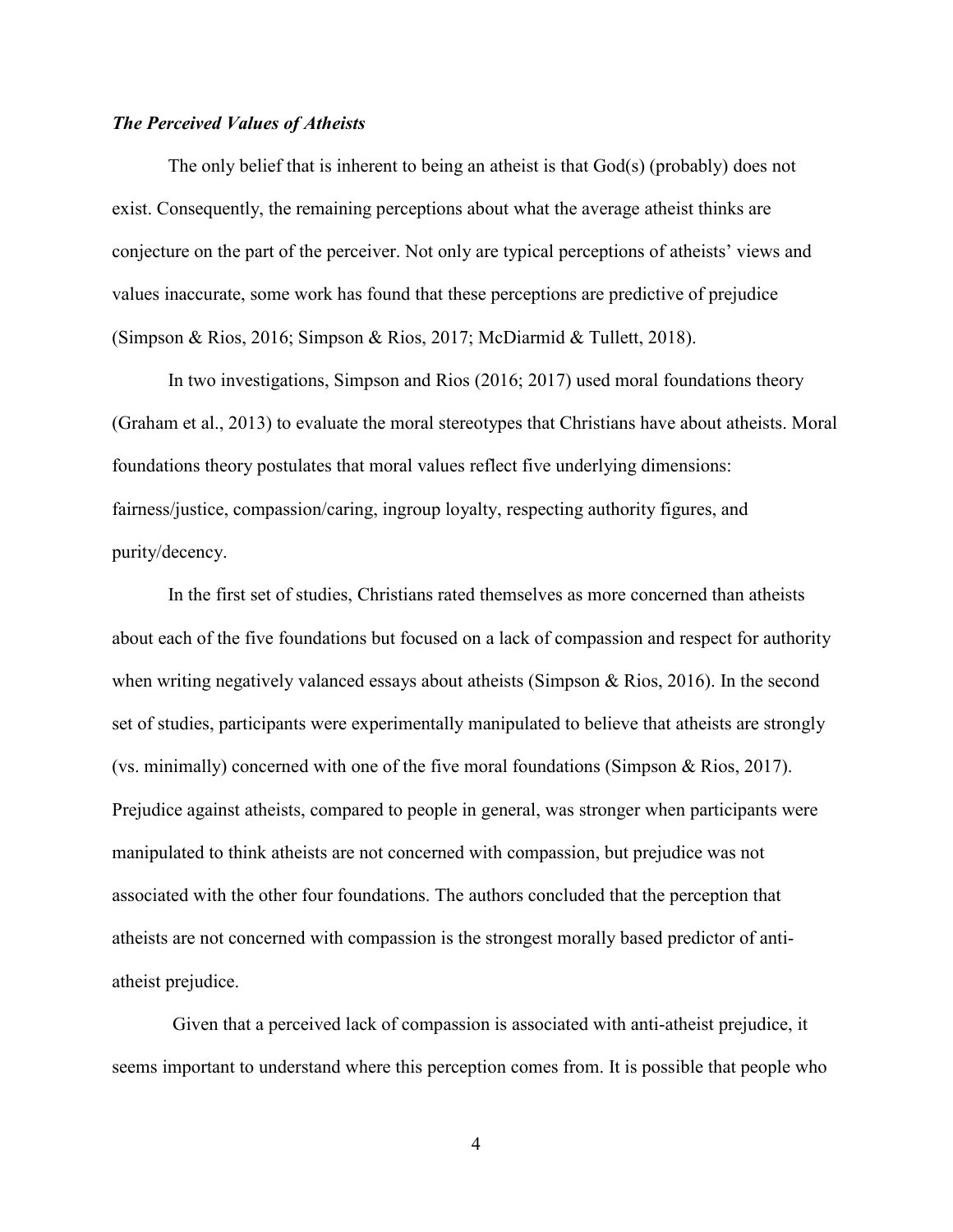have become atheists for different reasons, for instance, are perceived to have different levels of compassion. In other words, perhaps just one type of atheist (those that became atheists for a given reason) is perceived as uncompassionate, and this type of atheist is seen as prototypical by theists. If so, rectifying perceptions that atheists are homogeneous in their reasons for accepting religious disbelief, may ameliorate prejudice against this group.

#### *Distrust of Atheists*

At present, one of the more prominent theories regarding anti-atheist prejudice posits that generalized prejudice against atheists is mostly driven by distrust of atheists. This supposition makes sense in the framework of a sociofunctional approach to prejudice, which maintains that outgroups are seen as presenting distinct threats that evoke specific negative emotional responses (e.g., African Americans are perceived as a threat to safety and thus evoke fear, while gay people are perceived as a threat to purity and thus evoke disgust; Cottrell  $\&$  Neuberg, 2005). Gervais, Shariff, and Norenzayan (2011) contend that atheists are perceived as a threat to intragroup cooperation and therefore primarily evoke distrust. Intragroup cooperation is only attractive when the majority of group members will contribute to collective goals rather than just benefiting from group gains without contribution. Yet, it is difficult to detect social loafing. When group members are religious, this provides a heuristic cue that suggests that they believe God can observe social loafing. As such, they should be more likely to avoid such behaviors out of fear of punishment. Atheists are a threat to intragroup cooperation because their lack of belief in God suggests that nothing is stopping them from engaging in social loafing or even sabotaging the group's goals if they stand to profit. In one investigation, distrust was a strong predictor of variance in anti-atheist prejudice (but not anti-gay prejudice). Furthermore, believing that people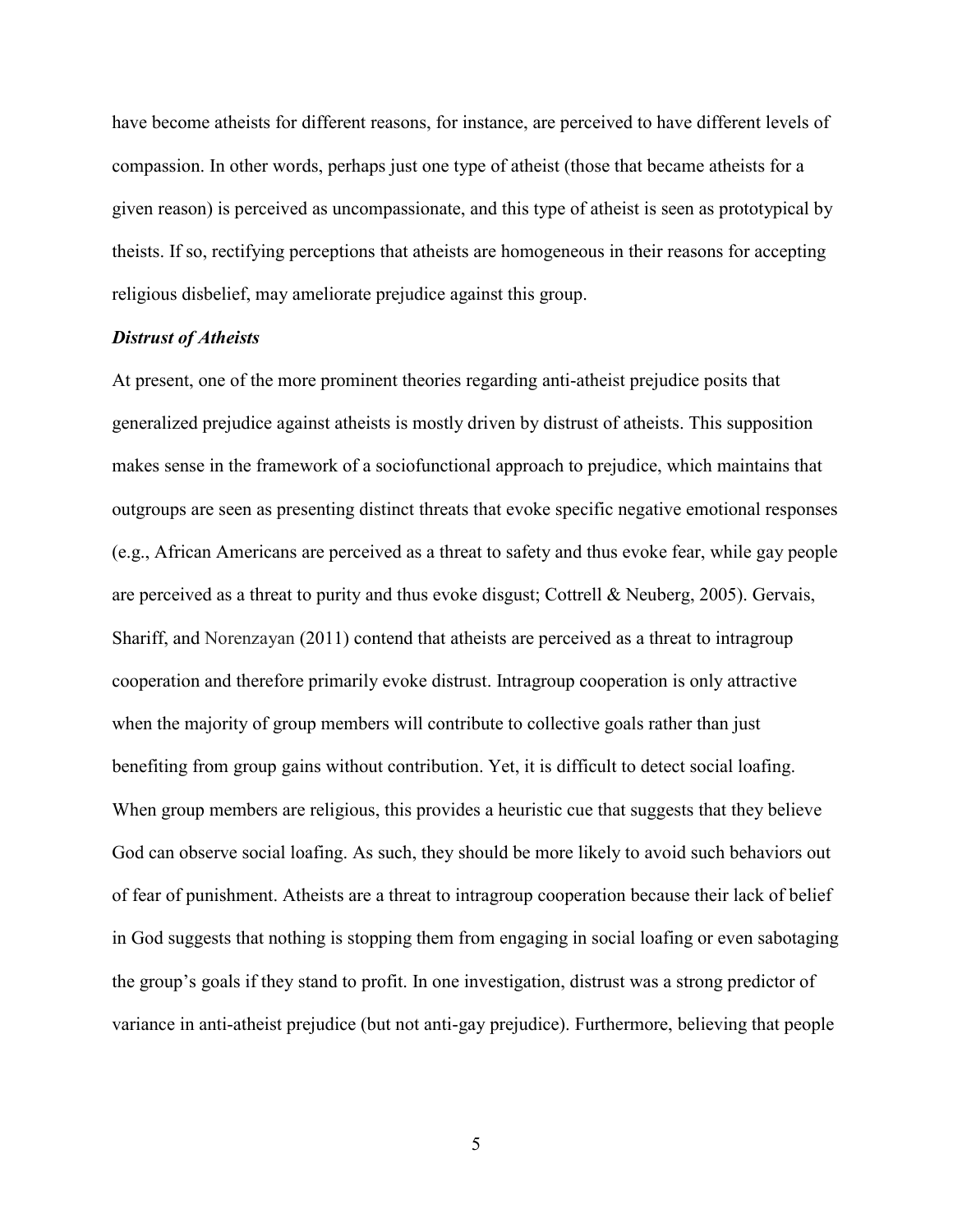behave better when they think they are being monitored by God fully mediated the relationship between belief in God and distrust of atheists (Gervais, Shariff, & Norenzayan; 2011).

 Further research has supported this framework. When atheists are perceived to be more prevalent, they are viewed as unlikely candidates to be disposed toward social loafing because a large group frequently engaging in these acts would be exposed (Gervais, 2011). Consequentially, when atheists are viewed as a prominent group they are perceived to be more trustworthy. Another experiment observed that atheists are perceived as more trustworthy when participants are primed with reminders of secular sources of authority (Gervais & Norenzayan, 2012). The authors argue that this is due to a perception that as long as atheists believe their behavior is being monitored by authorities who could punish them, they are less of a threat to intragroup cooperation.

 Overall, this research suggests that atheists are viewed as untrustworthy because, on the surface, it would seem that they would not expect detection or punishment for acting amorally within a group. Implicit in this logic is an assumption about what atheists think. It is perceptions of the degree to which atheists *think* they are being socially monitored that dictates if they are viewed as a threat to intragroup cooperation. Similarly, atheists' stated reasons for not believing in God(s) may also affect perceptions of how likely they are to behave morally. There is reason to think that atheists' origin stories do not influence distrust because atheists, regardless of origin story, do not believe in a supernatural monitor. Alternatively, though perhaps less likely, atheists' origin stories could influence distrust if they illustrate a path to atheism that has nothing to do with a desire to evade consequences for immoral acts.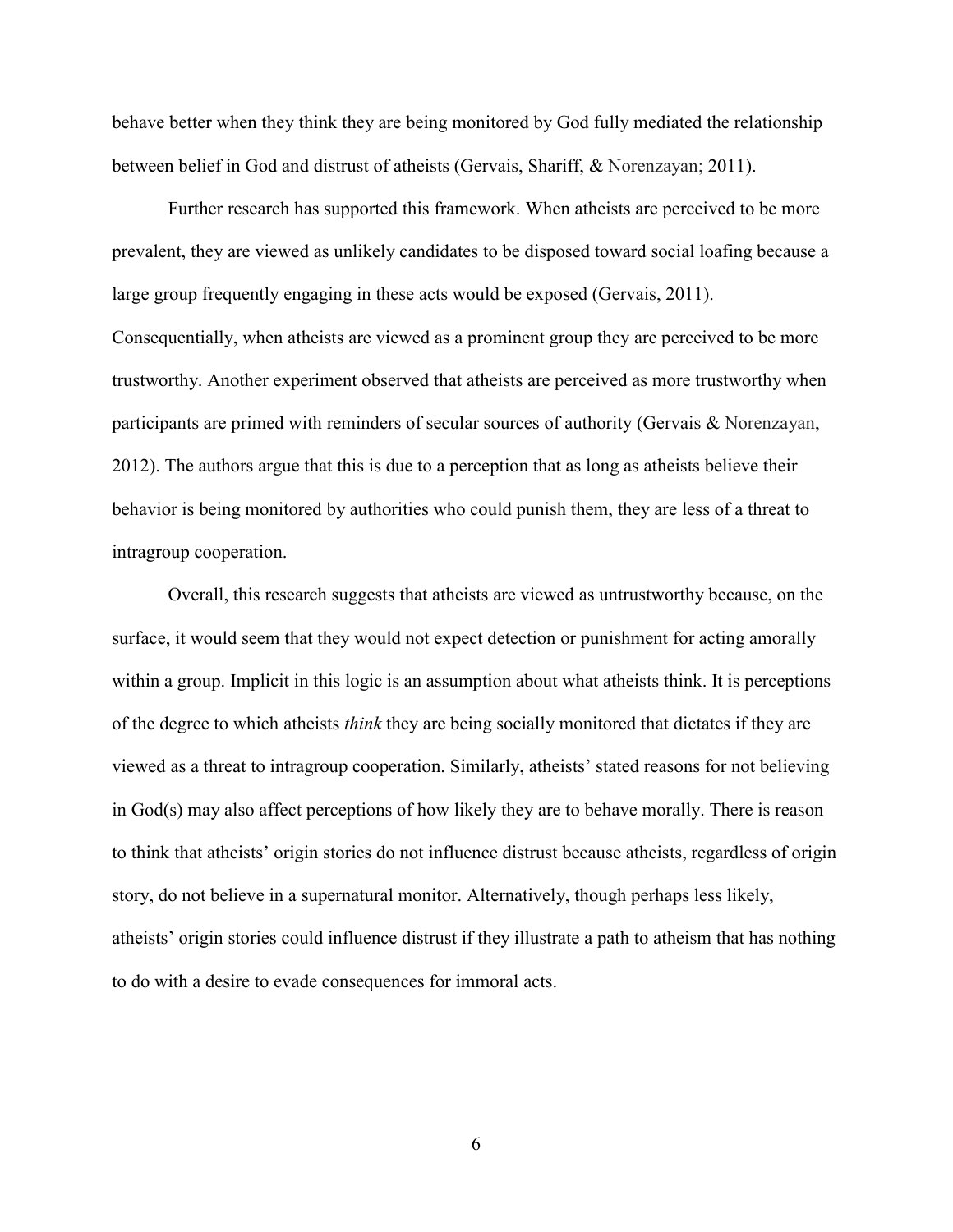#### **Pity and the Perceived Competency of Atheists**

The stereotype content model, like the socio-functional approach to prejudice, posits that outgroups evoke different emotional responses (Fiske, Cuddy& Glick, 2007; Fiske, Cuddy, Glick, & Xu, 2002; Fiske, Xu, Cuddy, & Glick, 1999). In this case, these responses are thought to depend upon how groups are judged on the dimensions of warmth and competence. Considering competence independently of warmth, as groups are judged to be less competent they become more likely to be pitied irrespective of warmth. It could be informative to investigate if some atheist origin stories imply that the storyteller is not very competent, which could subsequently evoke pity. I will investigate pity as a negative attitude towards atheists in regard to its relationship with theists' perceptions of atheists' competency, and perceptions of atheists' origin stories.

#### **Atheism's Evolutionary Pathways and Origin Stories**

Norenzayan and Gervais (2013) used converging evidence to argue that there are four evolutionary pathways to atheism: 1) Mindblind Atheism, which stems from difficulty conceiving of supernatural beings who have relationships with humans but are not directly observable, 2) Apatheism, which stems from a lack of motivation to develop faith in supernatural beings due to existential security, 3) InCREDulous Atheism, which stems from lack of exposure to people willing to make sacrifices for their religious beliefs (credibility enhancing displays, or CREDs), and 4) Analytical Atheism, which stems from analytical thinking that overrides (or blocks) an intuitive belief in supernatural beings. In essence, Path 1 involves a lack of ability to hold religious beliefs; Path 2 involves a lack of motivation to hold religious beliefs; Path 3 involves a lack of modeling of religious beliefs; and Path 4 involves using logic to override an ability, the motivation, and the encouragement to form religious beliefs. It is my expectation that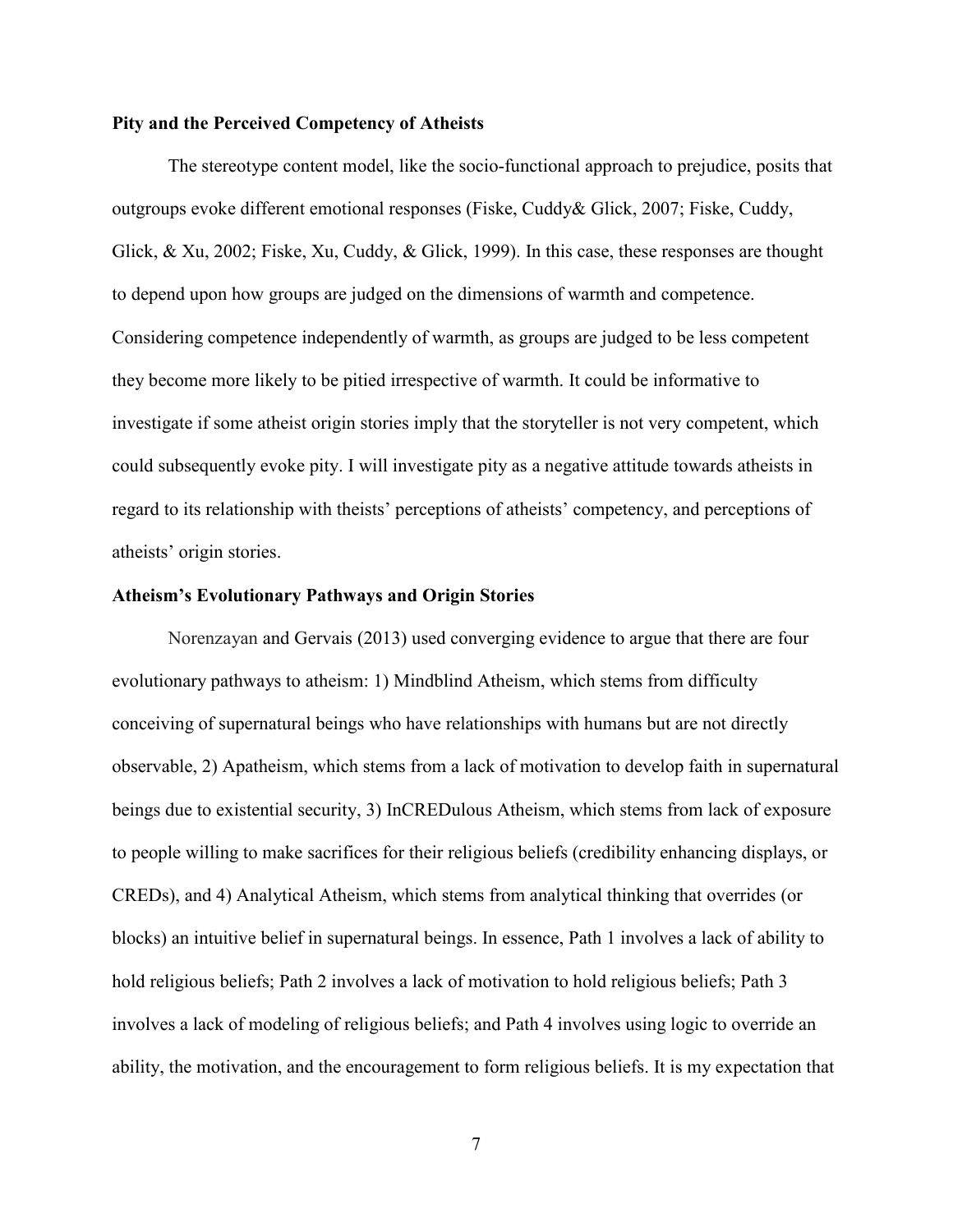atheists would say that some of these pathways played a part in their personal journey to atheism and that theists will perceive these pathways, to varying degrees, as routes taken by atheists. Consequently, I plan to reframe these evolutionary pathways as origin stories describing *why* a given atheist arrived at religious disbelief.

#### **Overview**

In the current research, I aimed to extend our understanding anti-atheist prejudice by examining a novel predictor: perceptions of typical atheist origin stories. I investigated this question by describing the four origin stories as a rationale for atheism that some atheists endorse. For each group of atheists endorsing one of these origin stories (subsequently referred to as "atheist subtypes"), participant provided ratings of prejudice for specifically that atheist subtype. Using a separate method, I also addressed this question by asking theists to estimate the percentage of atheists that would say that each origin story played a significant role in their atheism. I then tested how these percentage estimates related to three types of prejudice towards atheists: 1) Generalized negative attitudes (e.g., coldness), 2) Distrust, and 3) Pity. Finally, I also investigated the relationship by considering four accounts that may explain for how attitudes toward atheists may vary depending on perceived origin stories. The four accounts propose that perceptions of atheists' origin stories affect anti-atheist prejudice indirectly through affecting these four perceptions of atheists: 1) Atheists are opposed (vs. indifferent) to religious belief, 2) It would have been difficult (vs. easy) for atheists to have become theists instead, 3) People behave more morally (vs. differently) when they believe their behavior is observed by God(s), and 4) Atheists are generally competent (vs. incompetent) people. While I present specific hypotheses based on these accounts, my primary interest in the present research is broad: are perceptions of atheists' origin stories predictive of anti-atheist prejudice? I will use these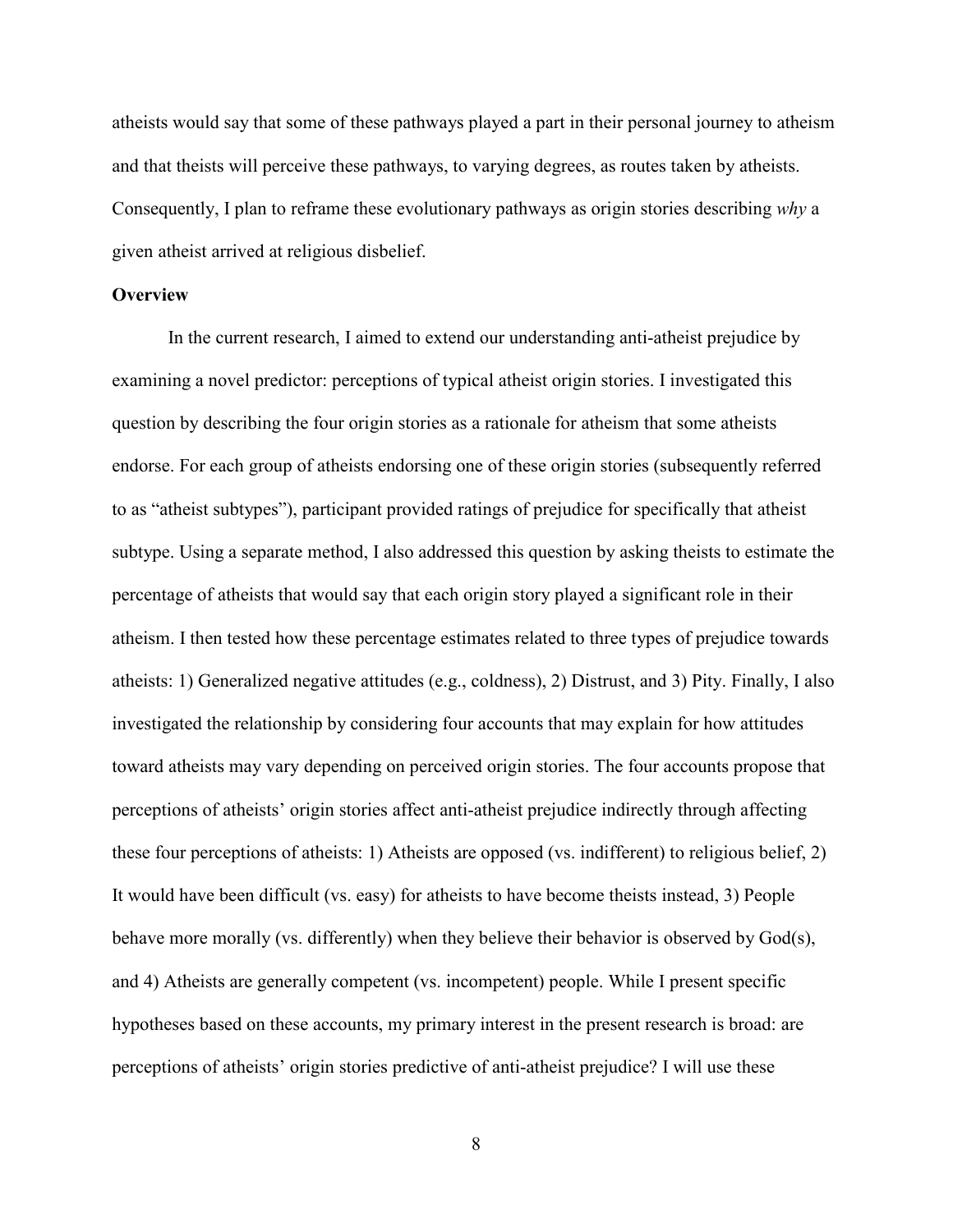measures to test a series of hypotheses which can be assessed in terms of fit with the prosed accounts.

#### *Generalized Negative Attitudes*

I propose that perceptions of typical origin stories may be associated with generalized attitudes towards atheists because they provide information about two factors. First, perceived opposition vs. indifference to religion could be related to origin stories if a given atheist's origin story suggest this individual does not only reject God(s) but is also opposed to anyone else accepting God(s). Second, perceptions that it would have been easy vs. difficult for atheists to become theists instead may be associated to with origin stories to the degree that some origin stories may imply that many decision to become atheists are due to uncontrollable circumstances. These factors would seem to suggest different predictions for which origin stories would evoke the least favorable attitudes.

**Opposition to Theism.** Atheists will evoke more favorable attitudes if their typical origin stories suggest indifference to religious belief. Consistent with Norenzayan and Gervais' (2013) characterizations of the evolutionary paths, I expect Mindblind Atheism to be perceived as neither associated with indifference or opposition (but rather not understanding religious belief), Apatheism and InCREDulous Atheism to be associated with indifference toward religious belief, and Analytical Atheism to be associated with opposition to religious belief. It follows that if opposition to religious belief is indeed associated with unfavorable attitudes, I would expect perceptions that Mindblind Atheism is common to be unrelated to generalized negative attitudes; perceptions that Apatheism and InCREDulous Atheism is common to be associated with more favorable attitudes toward atheists; and Analytical Atheism to be associated with less favorable attitudes toward atheists. According to the Opposition to Theism account, for independent ratings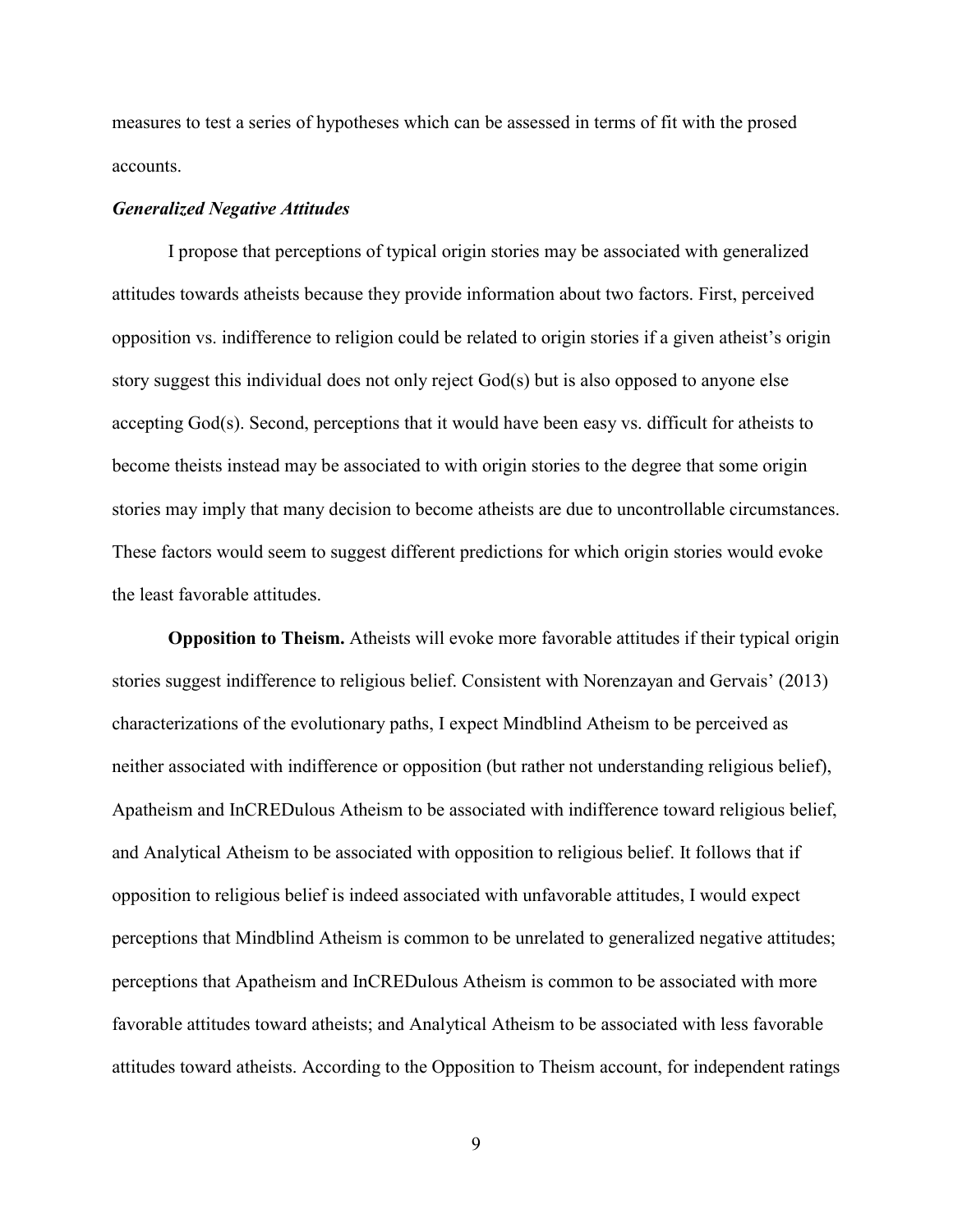of the four atheist subtypes, I expect Apatheists and InCREDulous Atheists to be viewed to most favorably, Analytical Atheists the least favorably (with Mindblind atheists somewhere between the extremes

 While these hypotheses are largely based on intuition, there is some empirical support for these predications. For instance, it has been found that atheists represent an existential threat to theists because of a belief that atheists will try to convince them that they are wrong about the existence of an afterlife (Cook, Cohen, & Solomon, 2015). Thus, Analytical Atheists may be viewed as not only holding attitudes opposing religious belief but to actively oppose religious people's beliefs through their behaviors. It is also informative to know that in the domain of politics, Democrats and Republicans see their rivals as so opposed to their point of view that they believe their rivals are motivated to undermine the issues that are most dear to them, and are consequentially prejudiced against them (Chambers & Melnyk, 2006). This suggests that other groups that are seen as opposed to core ingroup beliefs (e.g., religious belief) are perceived to possess sinister motives and are especially despised for this reason.

**Barriers to Theism.** Atheists will be viewed more favorably if their perceived origin stories suggest that they had limited control over their path to atheism. I expect Mindblind Atheism and InCREDulous Atheism to be perceived as less controllable relative to Apatheism and Analytical Atheism. If this relationship is observed, I would expect Mindblind and InCREDulous atheism to be associated with more favorable attitudes toward atheists and Analytical Atheism to be associated with less favorable towards atheists (with Apatheism between the extremes.

 This prediction is also based largely in intuition but anti-gay prejudice may be informative. Research has found that people are less prejudiced against gay people when they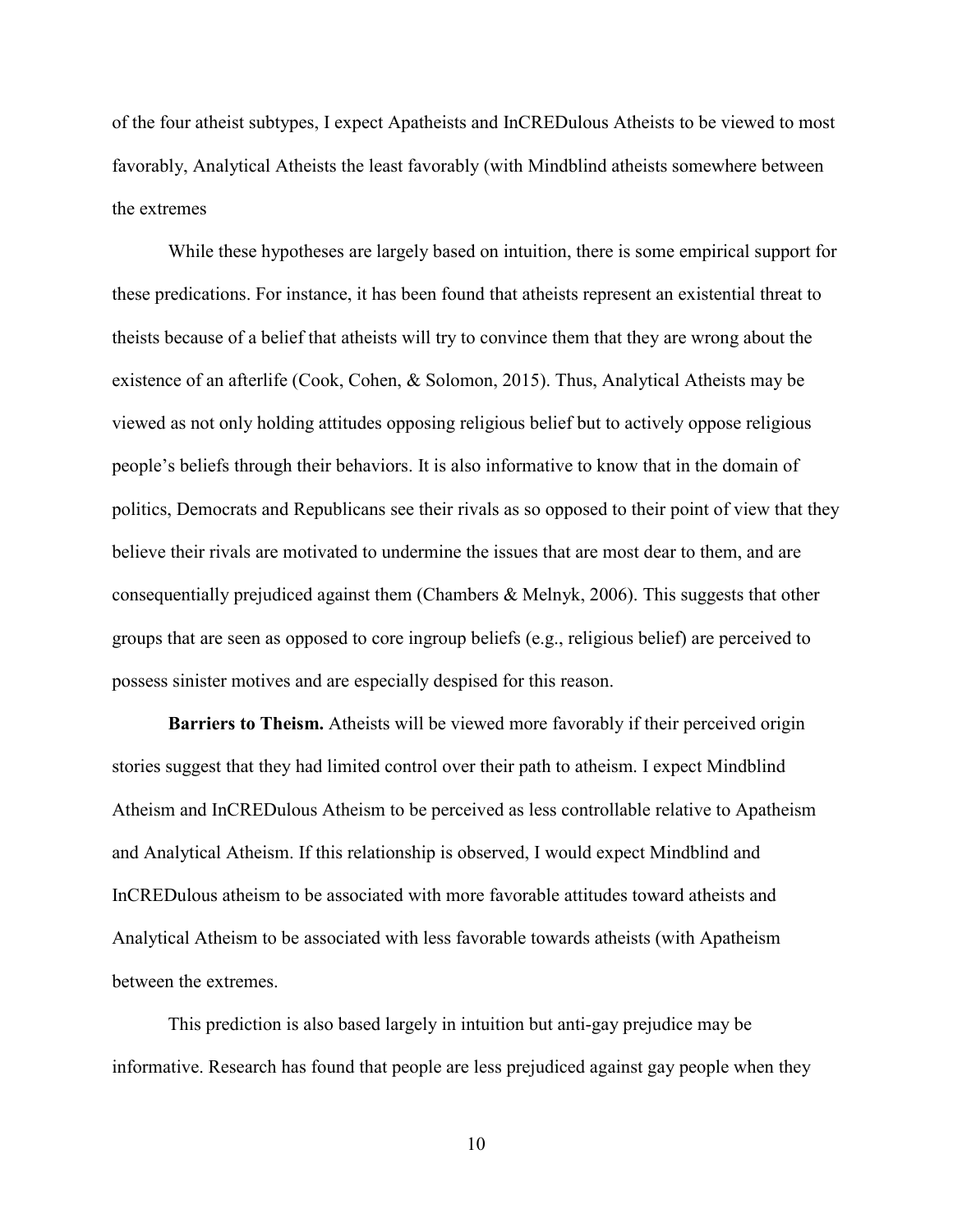believe that being gay is genetic rather than under personal control (e.g., Haider-Markel  $\&$ Joslyn, 2008; Jayarantne et al. 2006).

#### *Distrust of Atheists and Supernatural Surveillance*

While distrust of atheists is predictive of generalized negative attitudes toward atheists, it is not the only predictor. Therefore, it is possible that perceptions of origin stories might influence generalized negative attitudes without influencing distrust. It seems likely that atheists will express disbelief in supernatural surveillance, regardless of origin story. As distrust is robustly linked with a perception that people behave better when they think they are under supernatural surveillance (Gervais & Norenzayan, 2012; Gervais, Shariff, & Norenzayan, 2011), I anticipate that prevalence estimates for atheist origin stories will have no influence on distrust. Relatedly I anticipate that trust will not significantly vary between atheist subtypes.

 Alternatively, if any atheist origin stories are related to distrust, this would suggest that distrust of atheists may be a more complex phenomenon. There is currently no empirical basis, to my knowledge, that would suggest a specific mechanism for how origin stories might influence distrust. Nonetheless, it does seem intuitively plausible that some reasons for arriving at an atheist identity would suggest that the individual is more similar or less similar to the perceiver which in turn could influence prevalence estimates.

#### *Pity Towards Atheists and the Stereotype Content Model*

As religious belief is often a source of comfort and inspiration for believers, it stands to reason that atheists might be pitied by theists. It may be informative to try to identify origin stories that predict the perception that atheists are low in competence and therefore pitiable. The stereotype content model predicts that if groups are seen as low in competence, they are more likely to be pitied (Fiske, Cuddy, Glick, & Xu, 2002). I anticipate that when Mindblind Atheism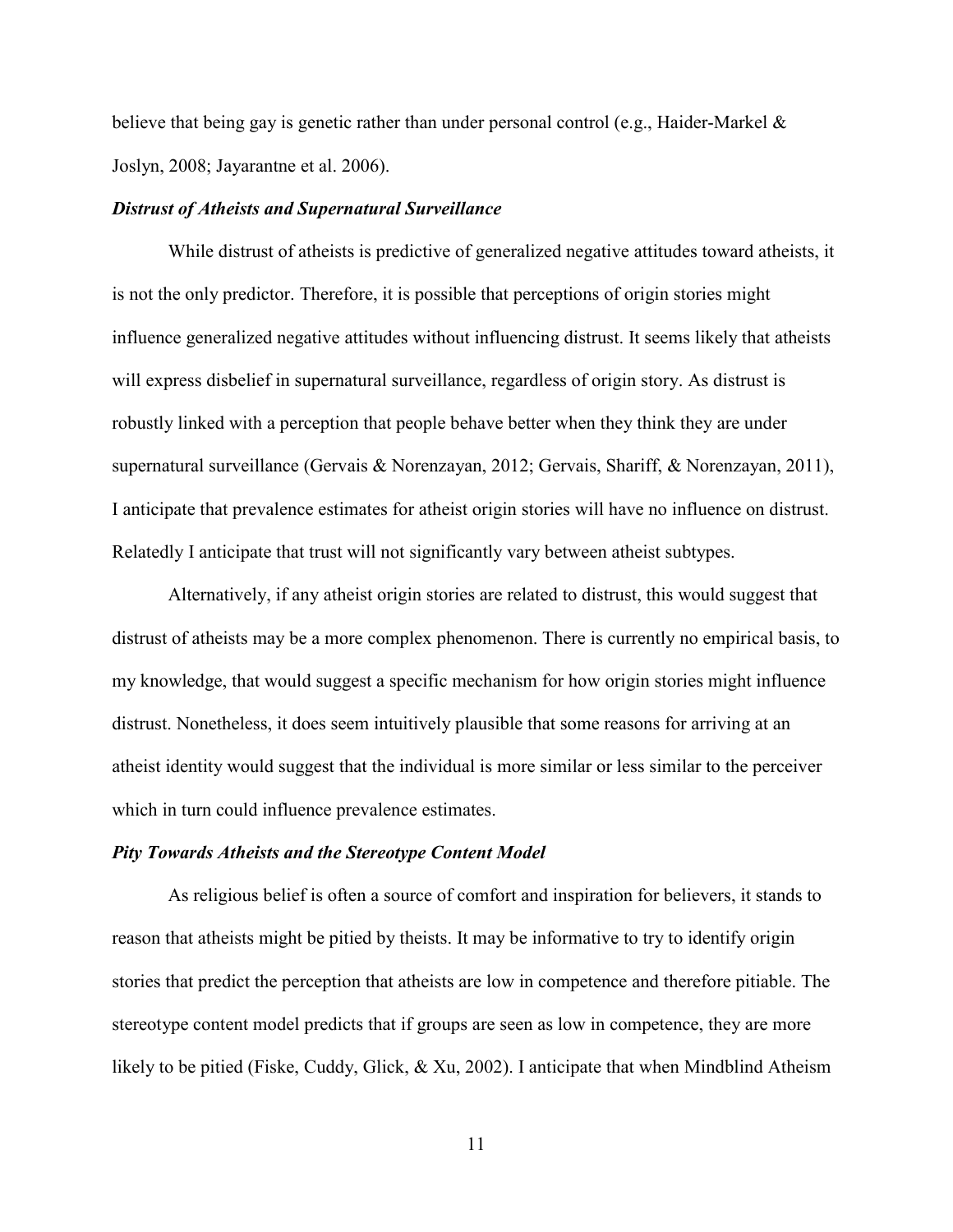is viewed as a typical atheist origin story, atheists will be perceived to have low competence because Mindblind Atheism implies a lack of *ability* to imagine intangible forces and, is therefore, also expected to evoke pity. I anticipate that inCREDulous Atheism will have no relationship with competence or pity because this origin story does not have clear implications for the ability of the storyteller. In contrast, I anticipate that Apatheism suggests that these atheists are leading successful lives and therefore will be perceived as high in competence and therefore will not be pitied. Last, I anticipate that Analytical Atheism will suggest that these atheists are highly motivated, and perhaps logical or intelligent. As this implies ability, I expect perceptions that this is a typical origin story to be associated with perceptions of higher competency and less pity. All four theoretical claims will be compared to the study results and conclusions will be drawn regarding how well these claims conform or diverge from observed outcomes.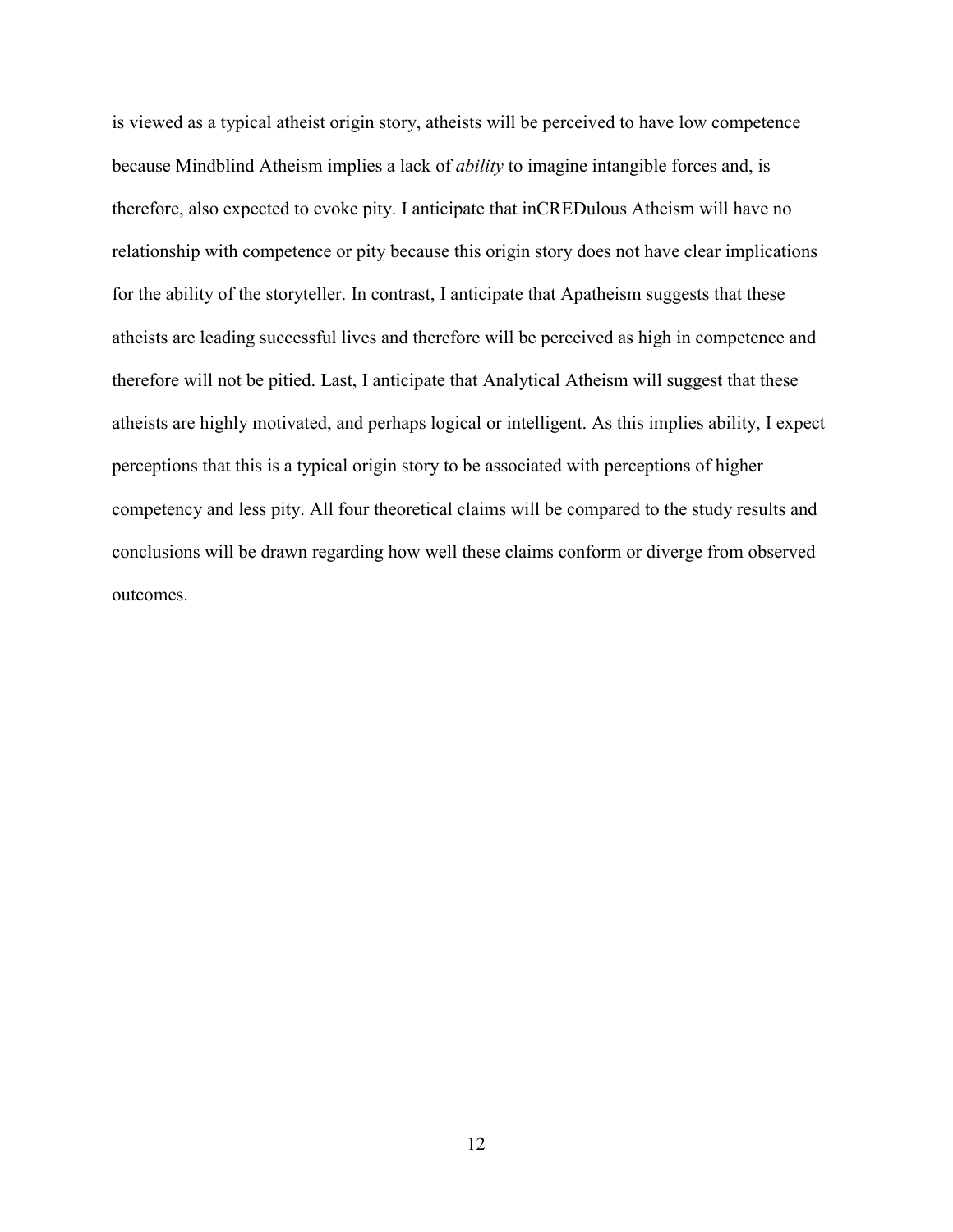#### **METHODS**

#### **Design**

This study utilized both correlational and experimental design elements to assess three different types of attitudes towards atheists 1) generalized negative attitudes, 2) distrust, and 3) pity. Using a correlational design, I tested whether these attitudes were predicted by theists' prevalence estimates for each of the four origin stories (Mindblind Atheism vs. Apatheism vs. InCREDulous Atheism vs. Analytical Atheism), controlling for the same attitudes toward other theists. Origin Story Prevalence Estimates (OS Prevalence Estimates) measure theists' estimates of how frequent these origin stories were among atheists. For the experimental design – manipulating Atheist Subtype within-subjects – participants read about four different types of atheists, one representing each of the origin stories, and rated the same three attitudes above (generalized negative attitudes, distrust, and pity) towards each one.

#### **Participants**

Because prejudice towards atheists in the "bible-belt" may not be representative of the rest of the country, I recruited theist participants from both MTurk and from the University of Alabama subject pool. Having both samples was intended to clarify conclusions regarding the generalizability of findings. As anticipated, there were demographic differences between our samples which may be associated with prejudice against atheists. Particularly noteworthy were differences in mean age (MTurk: 36.20 vs, University: 19.82) and mean religiosity (MTurk: 1.32 vs, University: 2.46; *-4 = strongly disagree*, *4 = strongly agree with*, "I consider myself a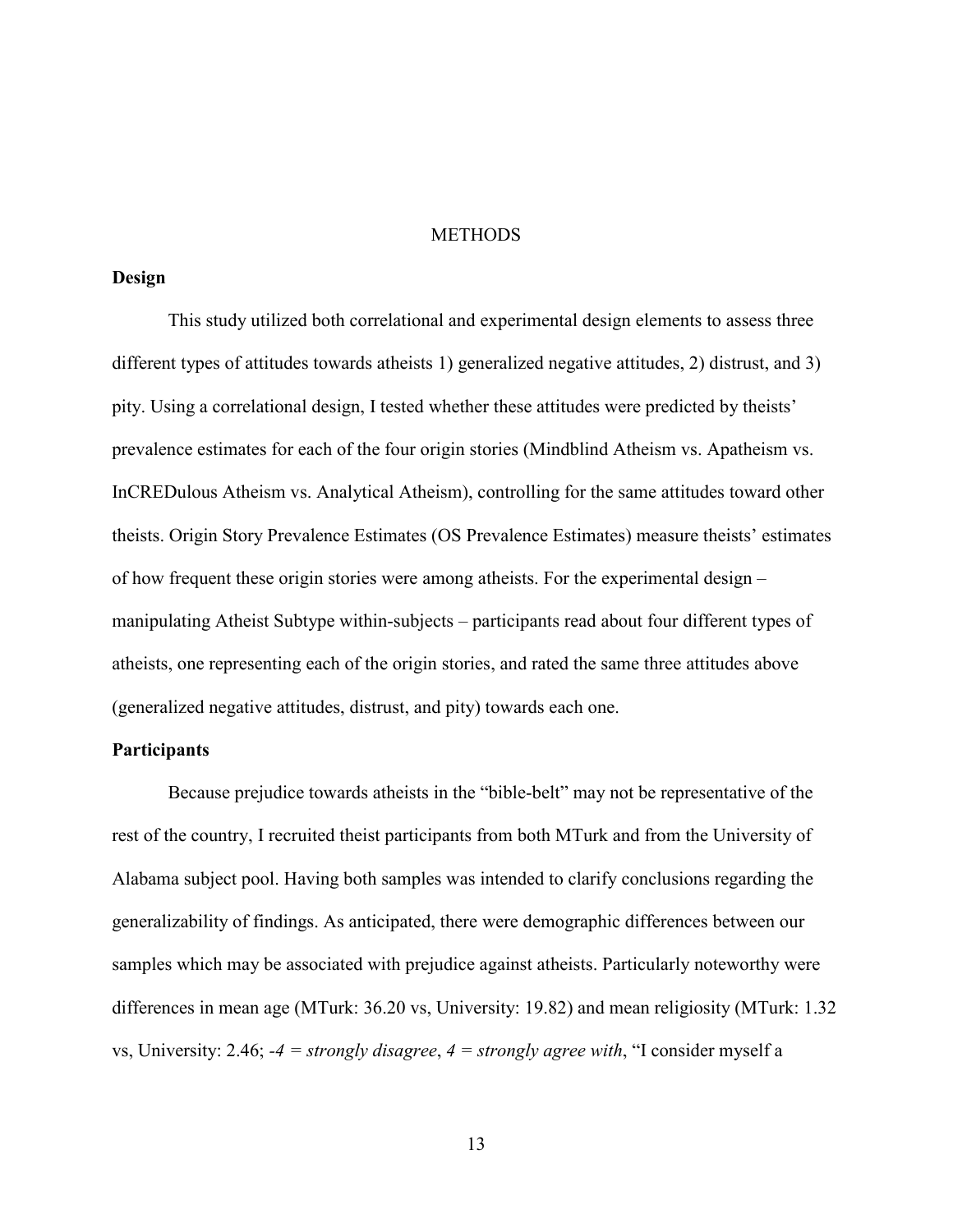religious person"). While speculative, these samples are also likely to vary in their exposure to atheists given the wide range of locations in the MTurk sample compared to "bible-belt" localization for the university sample. Past research has found that greater contact with atheists is predictive of less prejudice against atheists (Labouff & Ledoux, 2016).

 As there is little empirical basis for anticipating effect sizes, the target sample size was based on an assessment that an effect which uniquely explains 3% of the variance is large enough to be of interest. Thus, I aimed to recruit 376 subjects because I required 342 theist subjects (half from each sample) to achieve 90% power for detecting  $R_p^2 \geq .03$  for OS prevalence estimates regression coefficients, and I will aim for 34 more to compensate for excluded subjects. I also aimed to recruit a sample of at least 100 atheists (for a pilot study) who completed a different set of measures from theists.

 Six-hundred and fifteen participants initially agreed to participate in the study but 33 participants were prevented from completing the study due to failing our instruction manipulation check twice (Oppenheimer, Meyvis, & Davidenko, 2009; see procedure). An additional 76 participants dropped out of the study before completing any measures. Participants were excluded from analyses if they participated multiple times ( $n = 6$ ; not excluding their first attempt) or completed the study in less than two minutes, for theists, or, in less than one minute and forty-one seconds, for atheists ( $n = 10$ ). Minimum completion times were based on another pilot test of 10 peers (split evenly between the theist and atheist procedures; subsequently discussed) with an a priori criterion to exclude participants that completed the study in less than 25% of the pilot test mean time for their group (theist vs. atheist). After exclusions, I was left with a final sample of 194 university theists, 191 MTurk theists, and 105 MTurk atheists.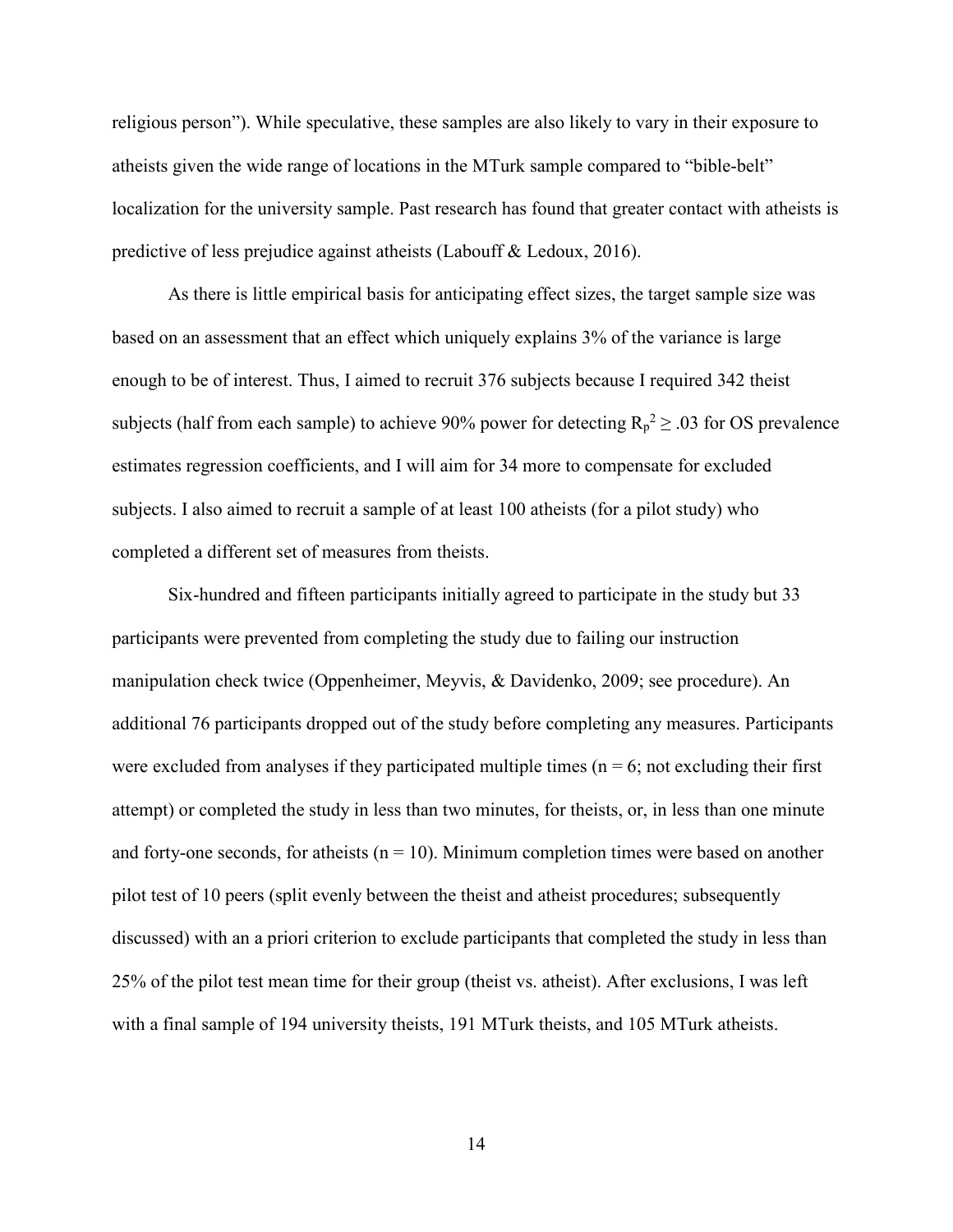#### **Procedure**

Participants began the study with an instructional manipulation check designed to encourage attentive responses to subsequent questions (Oppenheimer et al., 2009). Participants also engaged in a brief training tutorial providing definitions of agnosticism, atheism, and theism and then complete a definition comprehension check. The University of Alabama sample was prescreened for belief in God(s) and participants were only invited to participate if they identified as theists. During the study, participants again categorized themselves as either theists or atheists according to provided definitions. Theist and atheist procedures diverged from this point (see Pilot Study Procedure for atheists' procedure).

 Theist participants completed two counterbalanced question blocks. One block assessed OS Prevalence Estimates along with prejudice toward atheists and theists in general. The second block assessed prejudice toward each atheist subtype (one for each origin story). As attitude ratings for atheist type could potentially influence subsequent attitude ratings for atheists in general (or vice versa), block order was counterbalanced. Within the first block, the order of OS Prevalence Estimates and prejudice measures was also randomized.

 Generalized negative attitudes towards atheists, and theists, were measured with two items scored on 0-100 scales. The first measured feelings toward atheists [theists] (*0 = very cold*,  $100 = \text{very warm}$ , and the second measured how well participants like atheists [theists] ( $0 =$ *strongly dislike*, *100 = strongly like*). Distrust of atheists, and theists, was also measured with two items scored on 0-100 scales. For the first item, participants reported on how trustworthy they found atheists [theists] (*0= very untrustworthy*, *100 = very trustworthy*), and for the second item participants reported on whether they think atheists [theists] can be depended on to "do the right thing" (*0 = not at all*, *100 = absolutely*). Finally, pity of atheists, and theists, was also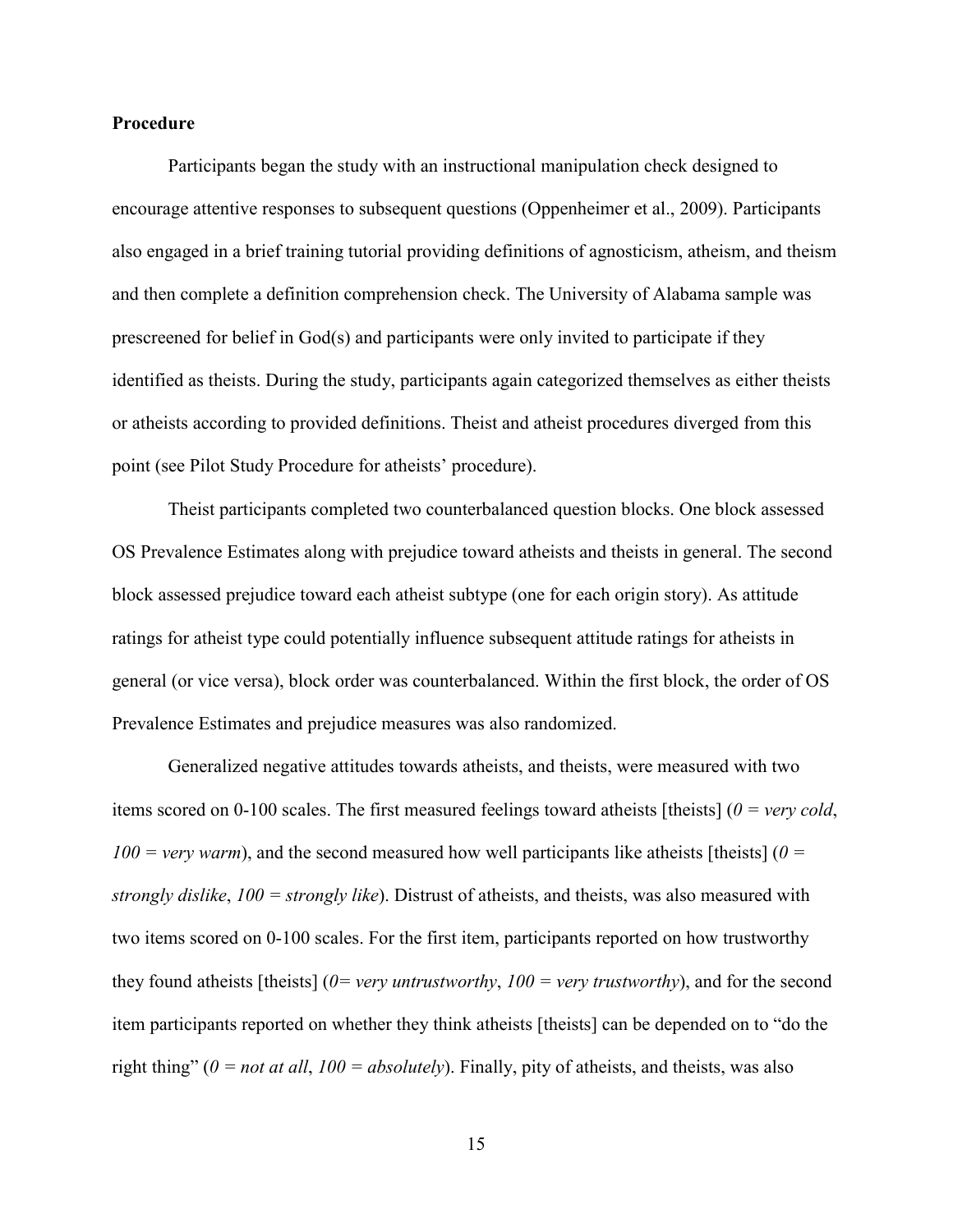measured with two items scored on 0-100 scales. For the first item, participants reported the degree to which they pitied atheists [theists] (*0 = complete lack of pity*, *100 = strongly pity*), and for the second item participants reported the degree to which they felt sorry for atheists [theists]  $(0 = not at all, 100 = absolutely)$ . Scores for the three item pairs showed good to excellent internal consistency for ratings of both atheists (Cronbach's  $\alpha$ : Generalized negative attitudes = .90, Distrust = .92, and Pity = .87), and theists (Cronbach's  $\alpha$ : Generalized negative attitudes = .88, Distrust = 85, and Pity = .79) for generalized negative attitudes, distrust, and pity respectively). Item to scale correlations suggest the items are somewhat redundant (for all correlations  $r > .74$ ); With the exception of pity toward theists ( $r = .65$ ). While adding second items failed to effectively broaden our measurements of the constructs, high internal consistency indicated it was appropriate for us to average item scores within each measure. The order of presentation for all 12 items was randomized.

 For OS Prevalence Estimates, participants began by reading a prompt explaining that, like many theists, many atheists may have narratives about how they became<sup>2</sup> atheists. Participants were then asked to make estimates, on a 0-100% scale, regarding the percentage of *atheists who would say* that various narratives played a *significant* role in how they became atheists (*0% = none would say this played a significant role*, *50 = half would say this played a significant role*, *100 = all would say this played a significant role*). I included instructions to clarify that atheists may endorse multiple narratives (i.e., frequency ratings for the four types of origin stories do not have to total 100). The four narratives were derived from Norenzyan and Gervais' (2012) proposed evolutionary pathways to disbelief, but in a simplified form to enhance comprehension. The narratives were described as follows and presented in a randomized order: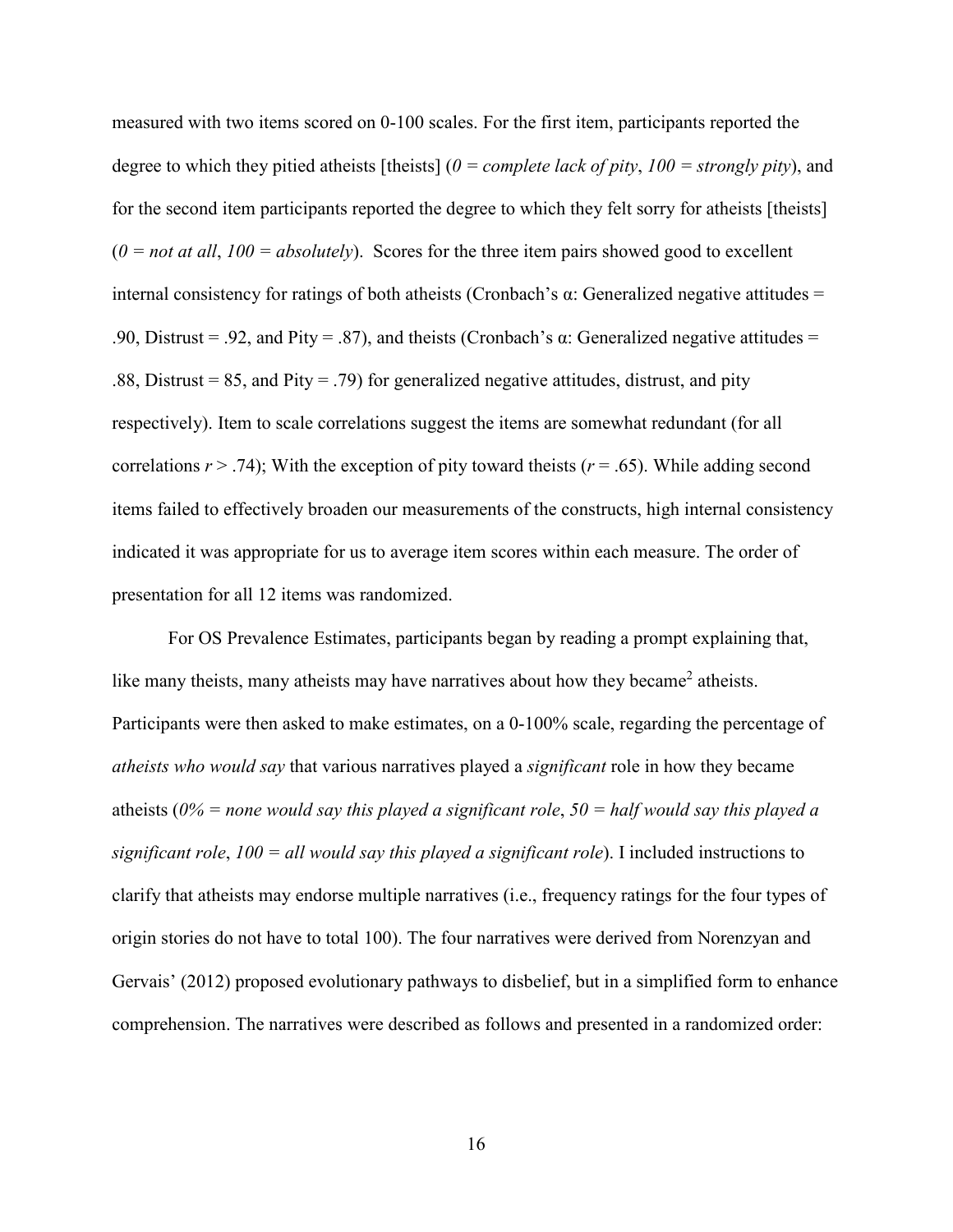- 1) Mindblind Atheism: "They became an atheist because they found it difficult to imagine a God that we can't observe."
- 2) Apateheism: "They became an atheist because they felt that they didn't need to believe in a God in order for their lives to be happy and meaningful."
- 3) InCREDulous Atheism: "They became an atheist because they were not exposed to many people in their community that engaged in religious behaviors (such as going to religious services)."
- 4) Analytical Atheism: "They became an atheist because their logical side caused them to doubt the existence of a God."

 Because by way of analogy for participants to better contextualize these narratives, I compared atheists' origin stories to religious conversion stories, we assessed if participants were confused by this comparison. Specifically, we asked participants if it made sense to them that atheist might have narratives for how they adopted their belief system including mention that we compared these to conversation stories. We measured comprehension on a 5-point scale (*1= strongly disagree* [that origin narratives make sense for atheists], *5 = strongly agree*).

 For the second block, theists answered the 12 attitudes questions previously described, but with regard to atheists who were said to endorse each of the four origin stories (i.e., prejudice toward each atheist subtype). Participants were asked "what do you think of atheists who say this?" followed by one of the four origin stories with wording modified for the question context. They provided attitude ratings for atheists endorsing all four origin stories. This design allowed me to investigate whether different origin stories might cause different degrees of anti-atheist prejudice.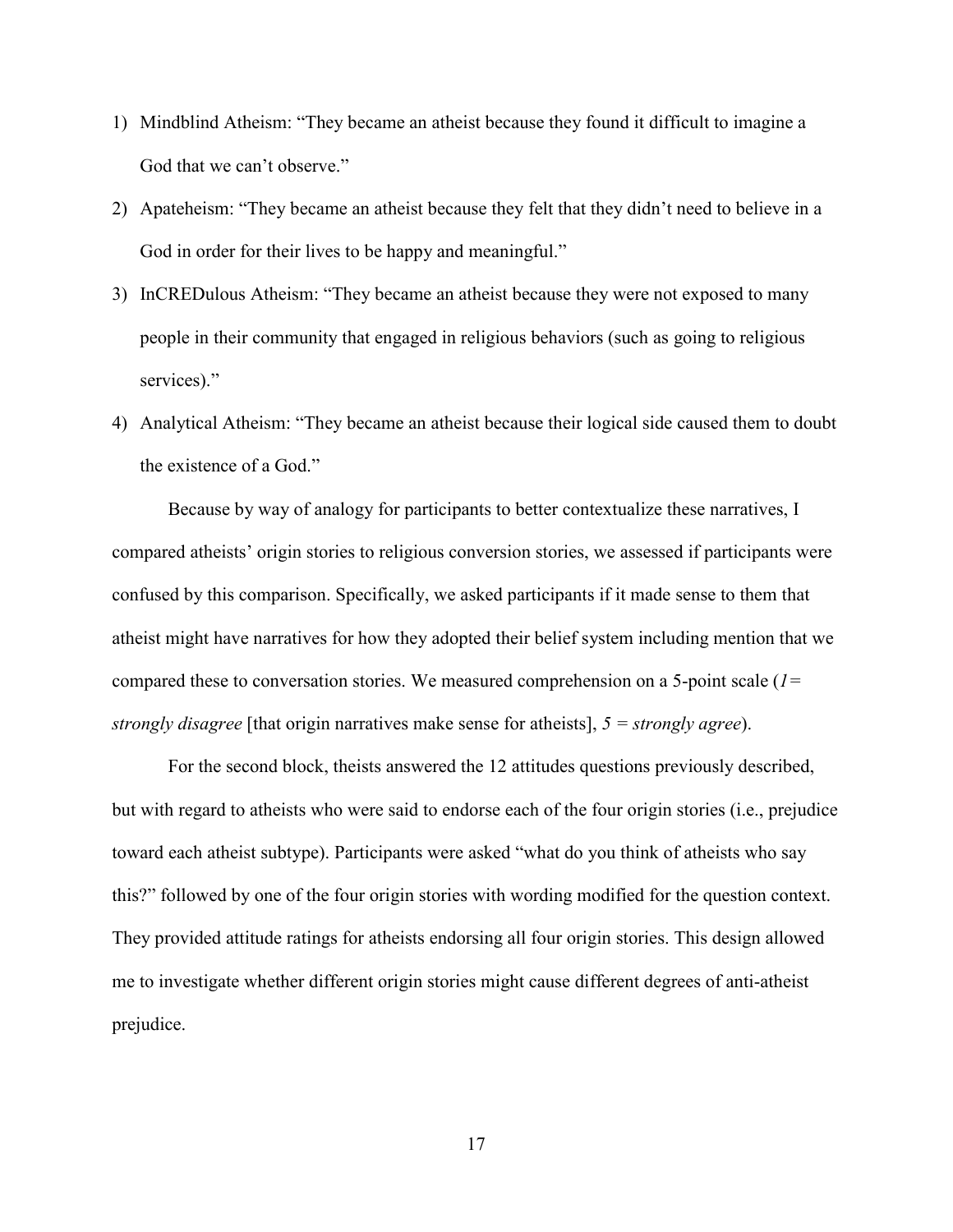After completing both blocks, theists responded to four questions assessing potential mediators of anti-atheist prejudice. The first question assessed perceptions of atheists' opposition to theism. Participants were asked, "To what degree is the average atheist opposed to other people believing in God or gods?" and provide responses on a 5-point Likert scale *(1= completely indifferent*, *3 = somewhat opposed*, *5 = completely opposed*). The second question assessed perceptions regarding the severity of atheists' barriers to theism. Participants were asked, "How challenging would it have been for the average atheist to overcome their reasons for becoming atheists?" and provide responses on a 5-point Likert scale (*1 = could have been easily overcome*, *3 = moderately challenging to overcome*, *5 = easily could have been overcome*). The third question assessed perceptions of atheists' competence and will be measured by asking participants, "How competent do you think atheists are as a group?" with responses provided on a 5-point Likert scale (*1 = not at all*, *5 = extremely*). The fourth question assessed beliefs that morality is encouraged by perceptions of supernatural surveillance. Participants will be asked to agree or disagree with the statement, "People behave better when they feel that God is monitoring their behavior," on a 7-point Likert scale (*-3 = strongly disagree*, *0 = neither agree nor disagree*, *3 = strongly agree*). While these variables are not mutually exclusive, they are aimed to assess four accounts (Opposition to Theism, Barriers to Theism, Competence, and Supernatural Surveillance) of why perceptions of atheists' origin stories may affect anti-atheist prejudice. Last, participants provided demographic information including: gender, race, age, education, religiosity, political party, and political ideology.

#### **Pilot Study**

 I recruited an MTurk sample of at least 105 atheists (after exclusions). The atheist sample was only used to compare theists' prevalence *estimates* of atheist origin stories to the percentage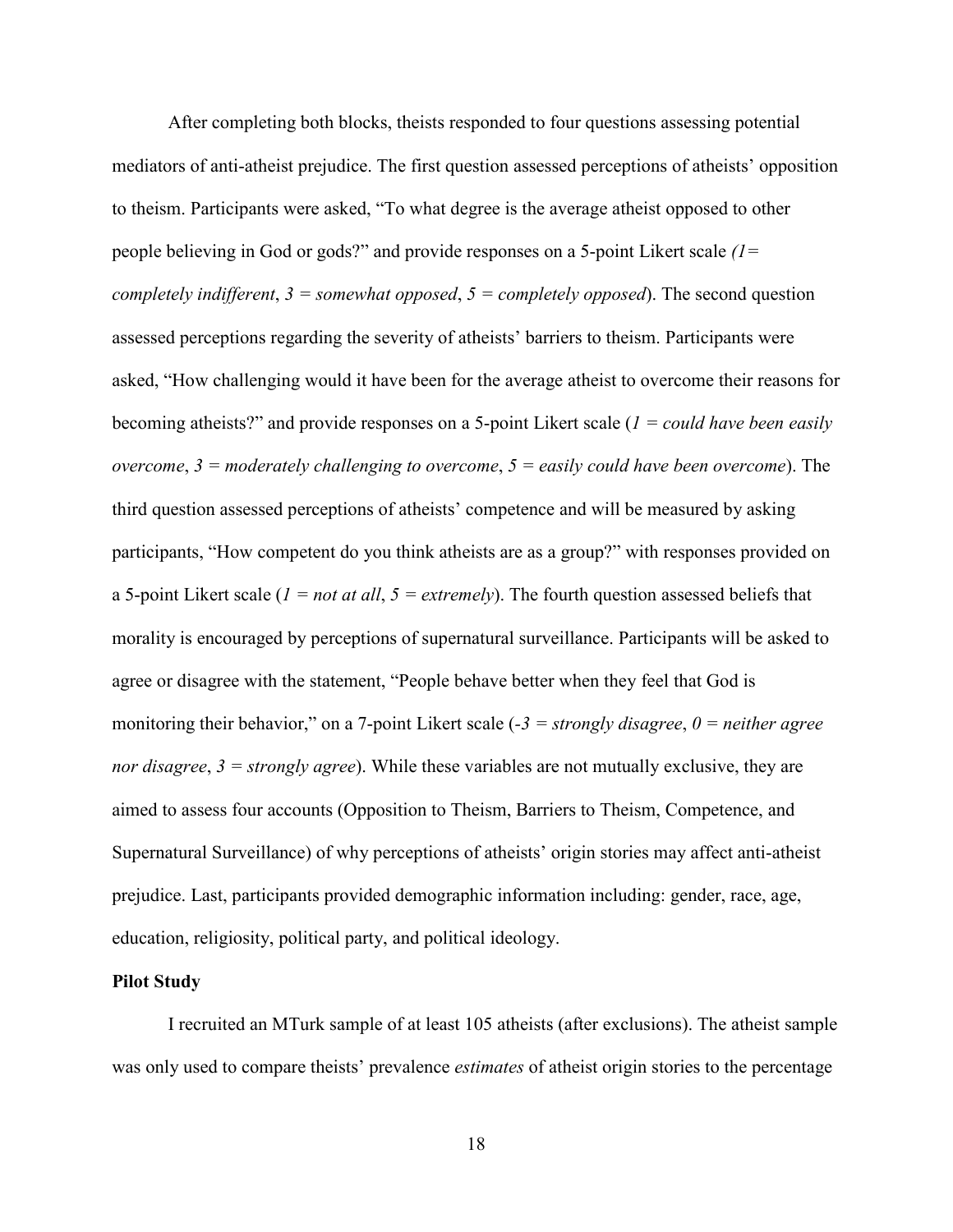of atheists that *actually* identify with these origin stories. A power analysis was not necessary for the atheist sample because I did not conduct inferential analyses with their results but rather descriptively compared estimates of atheist origin stories to their actual origin stories. Atheist participants engaged in a much shorter procedure. These participants indicated if each of the four origin stories played a significant role in them becoming atheists (responding with either "yes" or "no") and provided demographic information. These measures provided a descriptive estimate with which to compare theists' perceptions of atheists.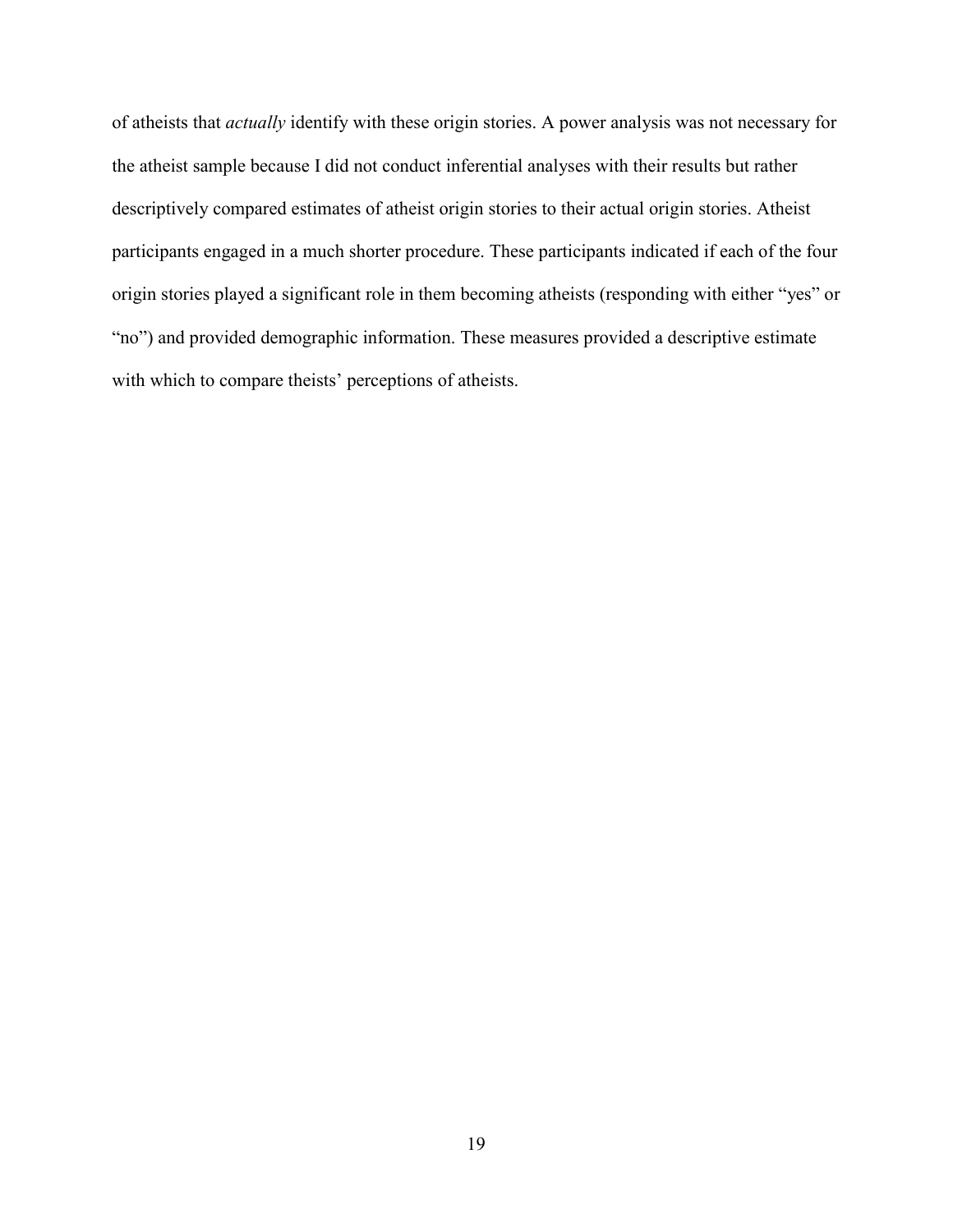#### RESULTS

My primary purpose was to investigate whether different atheist origin stories elicit different attitudes towards atheists. It is possible that some reasons for becoming an atheist are seen as more acceptable than others or are associated with other traits that mitigate prejudicial attitudes. Alternatively, it may be that atheists are judged equally regardless of how they came to be religious disbelievers. I utilized both correlational and experimental approaches to consider these possibilities for each of the three prejudice measures: generalized attitudes, trust, and pity.

#### **Pilot Study Results**

Comparison of the origin stories actually endorsed by atheists against theists' OS prevalence estimates show notable inaccuracy. Theists underestimated how many atheists would endorse Analytical Atheism (68.7% vs. 89.5%) and Apatheism (59.0% vs. 70.5%). Conversely, theists overestimated how many Atheists would endorse InCREDulous Atheism (48.3% vs. 21.9%) and Mindblind Atheism (68.6% vs. 51.4%).

#### **Generalized Negative Attitudes**

Generalized attitudes toward atheists were measured with a two-item scale measuring warmth and liking. I investigated competing hypotheses about how origin stories might be associated with these attitudes. If negative attitudes are driven by perceptions of atheists' opposition to theism, I would expect Analytical Atheism to be predictive of less favorable attitudes compared to Apatheism and InCREDulous Atheism (with Mindblind Atheism between the extremes). Alternatively, if negative attitudes are driven by perceptions of atheists' barriers to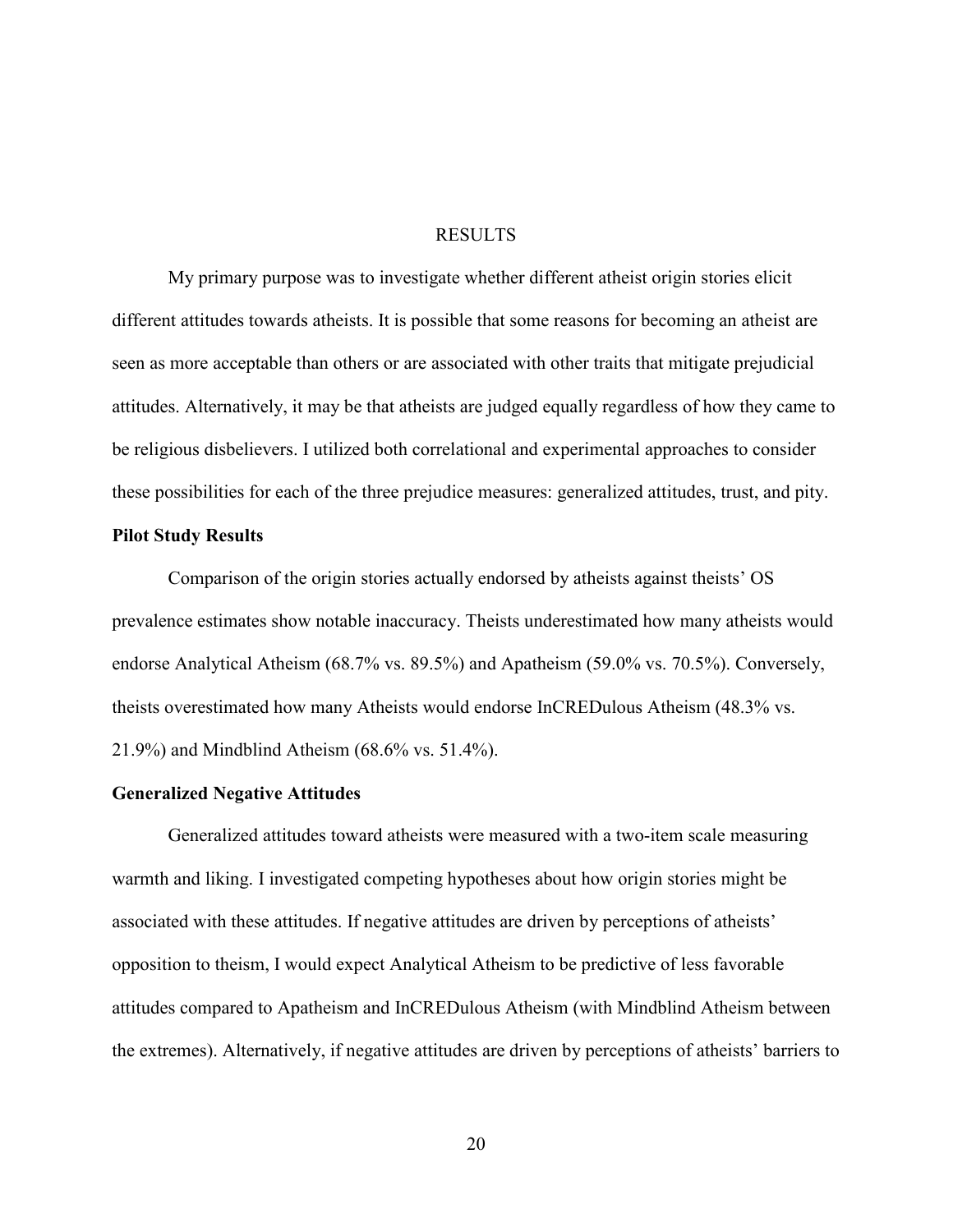theism, I would expect Analytical Atheism to be predictive of less favorable attitudes compared to Apatheism and *Mindblind* Atheism (with Apatheism between the extremes).

#### *Experimental Analyses*

I conducted a 4 (Atheist Subtype: Mindblind vs. Apatheism vs. InCREDulous vs. Analytical) x 2 (Sample: University vs. MTurk) mixed ANOVA to asses effects on generalized attitudes toward atheists. The aim of this analysis was to infer if different rationales for accepting religious disbelief (the only explicit difference between the subtypes) influence generalized negative attitudes toward atheists. All within subject analyses used a Greehouse-Geisser adjustment for mild non-sphericity. As anticipated, there was a significant main effect of Atheist Subtype (Mindblind vs. Apatheism vs. InCREDulous vs. Analytical), *F*(2.7, 1007.7) = 38.24, *p* < .001,  $η<sub>p</sub><sup>2</sup> = .093$ . There was a significant main effect for Sample,  $F(1, 370) = 9.10$ ,  $p = .003$ ,  $η<sub>p</sub><sup>2</sup> =$ .024, but the not a significant interaction,  $F(2.7, 1007.7) = 2.67, p < .001, \eta_p^2 = .007$ .

In support of the Opposition to Theism account, a planned contrast revealed that Apatheists and InCREDulous Atheists (combined *M* = 55.38, *SD* = 22.53), were evaluated significantly more favorably than Analytical Atheists ( $M = 52.66$ ,  $SD = 24.32$ ),  $t(374) = 3.72$ ,  $p <$ .001, *d* = .19. In support of the Barriers to Theism account, a second planned contrast revealed that *Mindblind* Atheists and InCREDulous Atheists (combined *M* = 56.46.38, *SD* = 21.55), were evaluated significantly more favorably than Analytical Atheists ( $M = 52.66$ ,  $SD = 24.32$ ),  $t(374)$  $= 5.48, p < .001, d = .29$ . Finally, supporting the Barriers to Theism account, but contradicting the Opposition to Theism account, a third planned contrast revealed that *Mindblind* Atheists (*M*   $=$  53.53, *SD* = 23.39), were evaluated significantly more favorably than Apatheists (*M* = 51.29, *SD* = 26.41), *t*(374) = 2.68, *p* = .008, *d* = .14.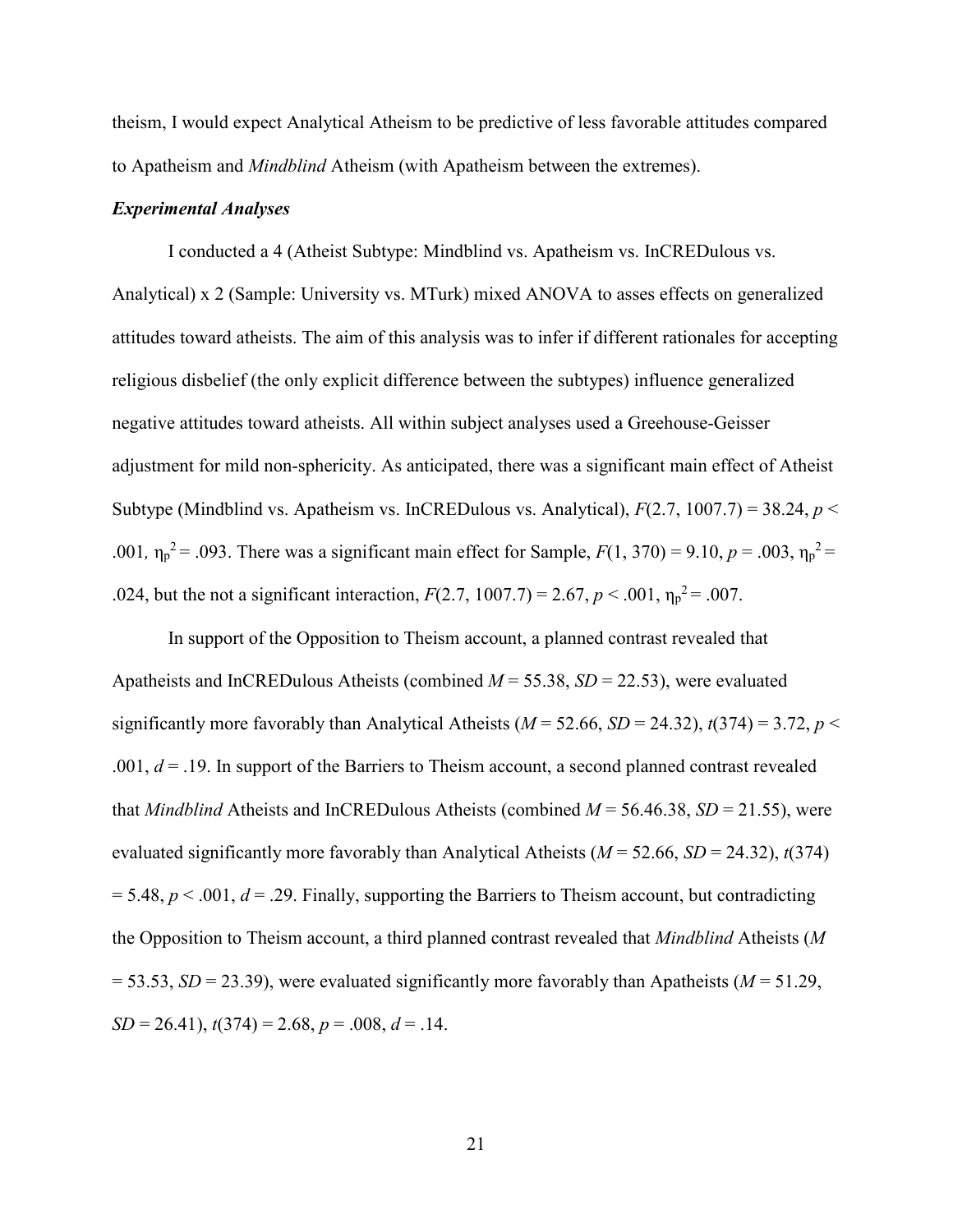While this pattern is most consistent with the Barriers to Theism account, the nonsignificant correlation between Barriers to Theism and generalized attitudes toward atheists, *r*  $=$  -.003,  $p = .958$ , contradicts this interpretation. Conversely, these results are also largely consistent with the Opposition to Theism account – and generalized attitudes are indeed associated with Opposition to Theism,  $r = -0.29$ ,  $p < 0.001$ . This relationship is subsequently assessed with correlational mediation analysis. The first contrast was consistent with anticipated results if atheist subgroup ratings are influenced by Indifference vs. Opposition and the second contrast was consistent with anticipated results if atheist subgroup ratings are influenced how challenging the barriers to theism are to overcome. The third contrast differentiates between the Opposition vs. Challenges to theism anticipated results supporting the former.

#### *Correlational Analyses*

 Using correlational analyses, I investigated if OS prevalence estimates were predictive of generalized negative attitudes and, if so, which estimates were the strongest independent predictors. If the prevalence of a given origin story is associated with generalized negative attitudes, it can be inferred that atheists are viewed more [less] favorably when that origin story is viewed as more representative of atheists. In planned secondary analyses (analyses for which I did not make specific predictions), I also tested if sample (MTurk vs. University) and all possible two-way interactions<sup>4</sup> predicted generalized negative attitudes. A comprehension check for understanding the provided analogy for origin stories (that they may be comparable to conversion stories) revealed that only 5.5% of participants expressed confusion.

 For the primary analysis, I conducted a hierarchical linear regression entering generalized attitudes towards *theists* in Step 1 and all four OS prevalence estimates in Step 2. Generalized attitudes toward theists was treated as a covariate, to help account for people's dispositional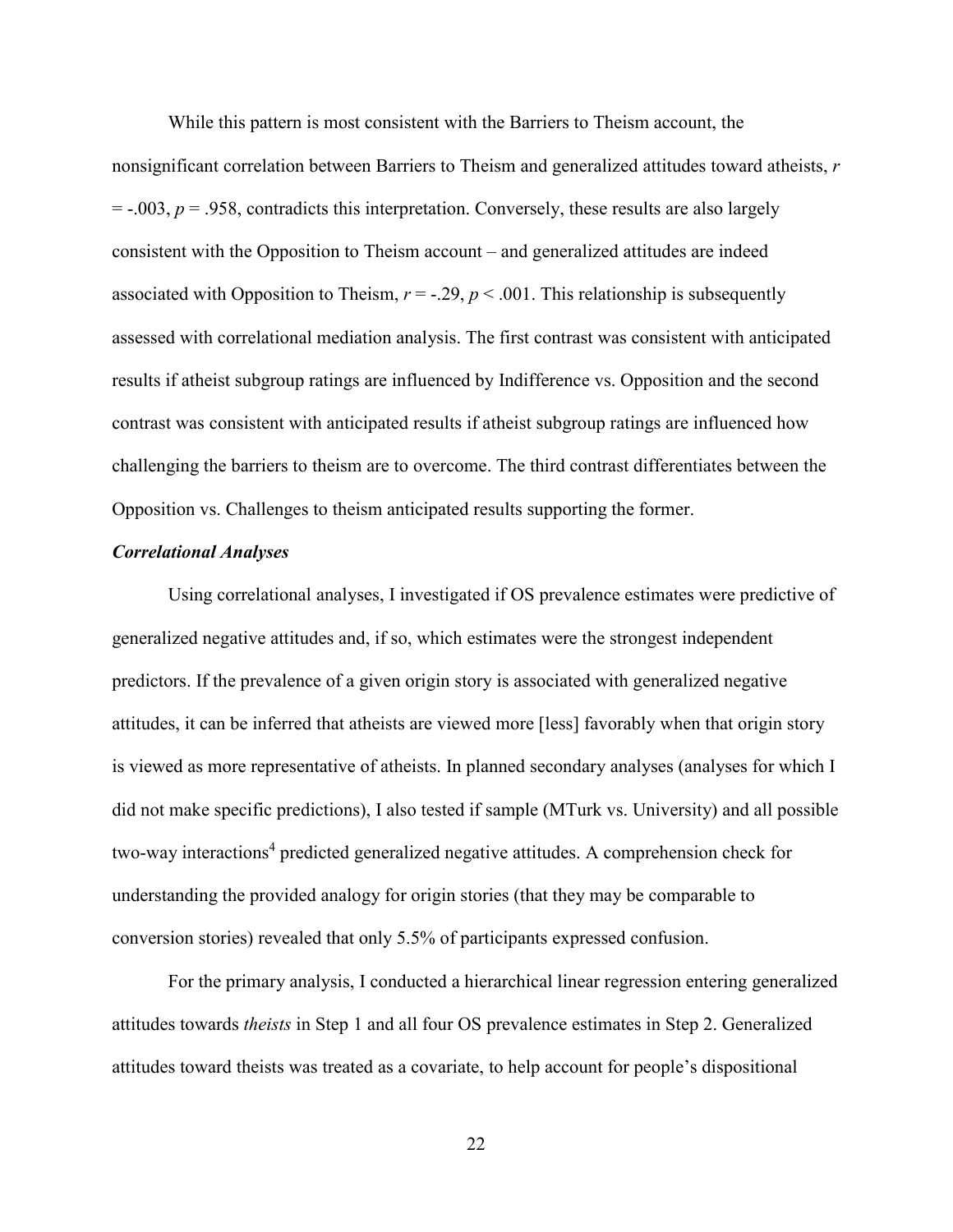| Predictor                                               | b       | <b>SE</b> | β        | t          |
|---------------------------------------------------------|---------|-----------|----------|------------|
| Step $1$ – Generalized attitudes toward theists         |         |           |          |            |
| $R^2 = 070$ , $F(1,374) = 28.27$ , $p < .001$           |         |           |          |            |
| Generalized attitudes toward theists                    | .350    | .07       | .265     | $5.32***$  |
| Step $2 - OS$ Prevalence Estimates                      |         |           |          |            |
| $\Delta R^2 = 0.027$ , $p = 0.026$                      |         |           |          |            |
| $R^2 = 0.097$ , $F(5,370) = 7.99$ , $p < 0.001$         |         |           |          |            |
| Generalized attitudes toward theists                    | .348    | .07       | 264      | $5.24***$  |
| Mindblind Atheism                                       | $-.111$ | .07       | $-.090$  | $-1.61$    |
| Apatheism                                               | $-.013$ | .06       | $-0.012$ | $-.23$     |
| <b>InCREDulous Atheism</b>                              | $-.027$ | .05       | $-.026$  | $-.52$     |
| Analytical Atheism                                      | .222    | .07       | .175     | $3.18**$   |
| $Step 3 - Sample$                                       |         |           |          |            |
| $\Delta R^2 = 0.039$ , $p < 0.001$                      |         |           |          |            |
| $R^2$ = 136, $F(6,369)$ = 9.71, $p < .001$              |         |           |          |            |
| Generalized attitudes toward theists                    | .380    | .07       | .288     | $5.80***$  |
| <b>Mindblind Atheism</b>                                | $-.097$ | .07       | $-.079$  | $-4.43$    |
| Apatheism                                               | $-.051$ | .06       | $-.048$  | $-.90$     |
| <b>InCREDulous Atheism</b>                              | $-.005$ | .05       | $-.005$  | $-.105$    |
| <b>Analytical Atheism</b>                               | 2.36    | .07       | .186     | $3.45**$   |
| Sample (Effect code: $1 =$ university, $-1 =$<br>MTurk) | $-5.19$ | 1.27      | $-.20$   | $-4.07***$ |

**Table 1. Hierarchical Regression Analyses Predicting Generalized Attitudes Toward Atheists**

**Note.** Boldface indicates the predictors of primary interest.  $N = 376$ , \*\*\* =  $p < .001$ , \*\* =  $p < .01$ 

tendency to like people in general. When entered in Step 2, OS prevalence estimates significantly improved the predictive power of the model,  $\Delta R^2 = 0.027$ ,  $p = 0.026$  (Table 1). Entering sample and all 2-way interactions (using the stepwise method) revealed that only the main effect of sample improved the model,  $\Delta R^2 = .039$ ,  $p < .001$ . As the main effect of sample was easily significant and adding sample to the model only minimally changed Step 2 coefficients, I included the third step in the final model for interpretation.

 Contrary to expectations, greater prevalence estimates for Analytical Atheism predicted *more* favorable generalized attitudes toward atheists,  $\beta$  = .186,  $t(376)$  = 3.45,  $p$  = .001.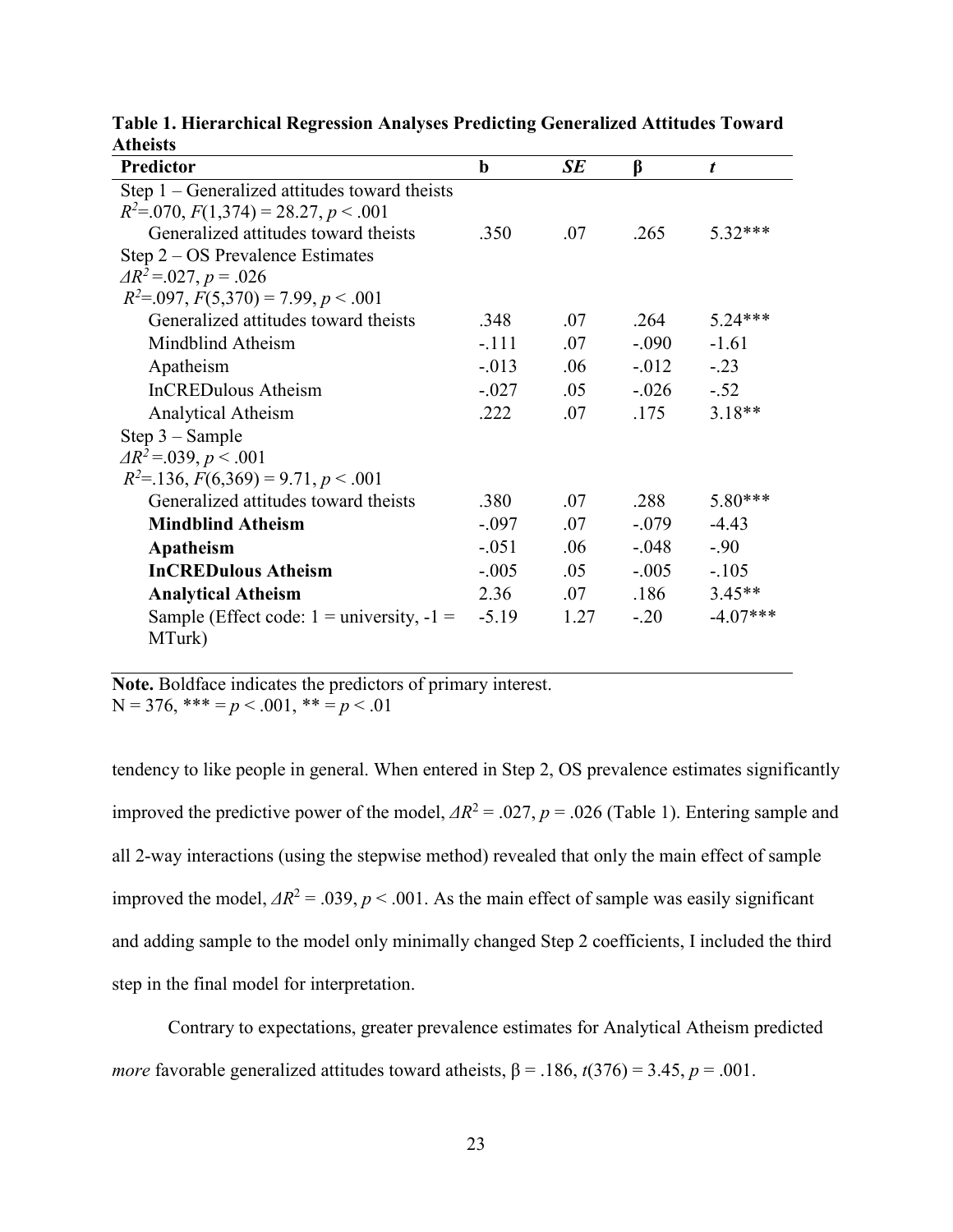Prevalence estimates for the three other origin stories were not a significant predictor of generalized attitudes. Entering sample in the model revealed that university participants (*M*adjusted = 48.25, *SD* = 25.04) had less favorable generalized attitudes toward atheists than MTurk participants ( $M_{\text{adjusted}} = 58.53$ ,  $SD = 25.74$ ),  $\beta = -.203$ ,  $t(384) = -4.07$ ,  $p < .001$ .

#### *Indirect Effects*

I assessed the indirect effects of OS Prevalence Estimates on generalized attitudes through their effect on Opposition to Theism and Barriers to Theism. All analyses were conducted using the Preacher and Hayes method (2008) and include generalized attitudes toward theists as a covariate. Following-up on the positive relationship between Analytical Atheism prevalence estimates and generalized attitudes toward atheists, I did not observe an indirect effect through Opposition to Theism mediation,  $β = -0.013$  [ $-0.049$ , .019]. This observation was driven by the absence of an association between the Analytical Atheism and Opposition to Theism,  $r_P = .046$ , *p*  $=410.$ 

 While there was not a significant total effect of InCREDulous Atheism prevalence estimates on generalized attitudes,  $p = .469$ , I did observe an indirect effect,  $β = -.045$  [-.083, -.013], mediated by Opposition to Theism. Including the indirect effect in the model explained substantial additional variance in generalize attitudes,  $\Delta R^2 = .083$ . Overall, InCREDulous Atheism prevalence estimates are positively associated with perception that atheists are opposed to theism which are, in turn, associated with less favorable attitudes toward atheists. However, the association between InCREDulous Atheism and Opposition to Theism, while significant, is notably small,  $r_p = .155$ ,  $p = .003$  – suggesting that InCREDulous Atheism prevalence estimates may only influence generalized attitudes when they first influence perceptions that atheists are opposed to theism.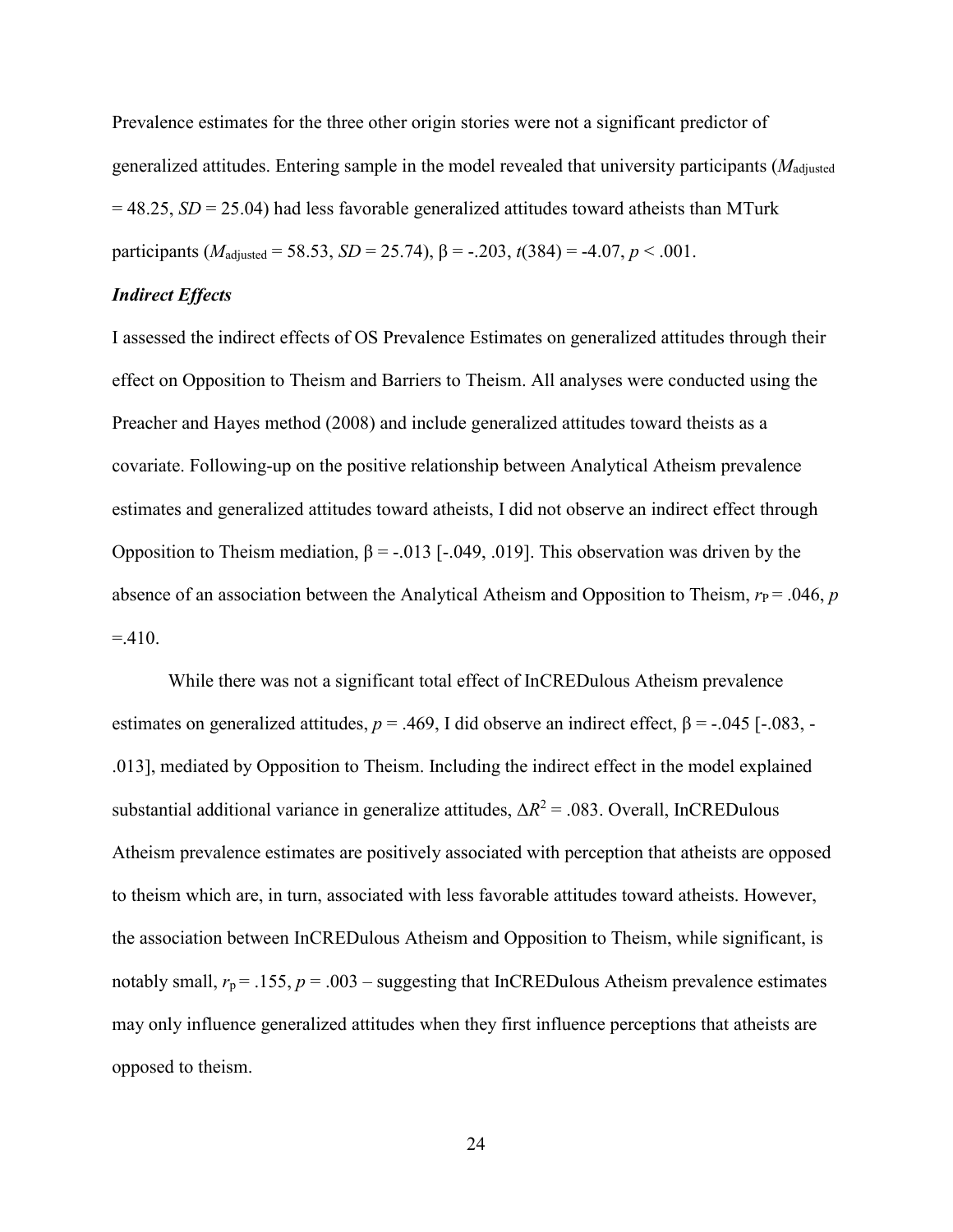Similarly, there was not a significant total effect of Mindblind Atheism prevalence estimates on generalized attitudes,  $b = -.030$ ,  $p = .659$ , but I did observe an indirect effect,  $b =$ -.034, [-.083, -.013], mediated by Opposition to Theism. Considering the indirect effect in the model explained substantial additional variance in generalize attitudes,  $\Delta R^2 = .084$ . Overall Mindblind Atheism prevalence estimates are positively associated with perception that atheists are opposed to theism,  $r_p = .116$ ,  $p = .027$ , which is, in turn, associated with less favorable attitudes toward atheists  $r_p = -.299$ ,  $p < .001$ . For the same mediation analysis of Apatheism prevalence estimates, I did not observe a direct effect, *b =* .024 [-.056, .013], nor an indirect effect,  $b = -0.020$  [ $-0.056$ , 0.013].

Given the small association between Barriers to Theism and generalized attitudes,  $r_p$  = .005 (controlling for generalized attitudes toward theists), it was unsurprising that all indirect affects between OS prevalence estimates and generalized attitudes, mediated by Barriers to Theism, were nonsignificant. Indirect effect 95 % confidence intervals from 5000 bootstrapped samples for unstandardized coefficients were [-.037, .021], [-.008, .006], [-022, .027], and [-.010, .011] for, Analytical Atheism, InCREDulous Atheism, Mindblind Atheism, and Apatheism respectively.

#### **Distrust**

Distrust of atheists was measured with a two-item scale measuring trust and belief that atheists can be depended on to behave morally. Past work has shown that the association between distrust of atheists and anti-atheist prejudice is robustly mediated by a belief that people behave better when they perceive supernatural surveillance. Thus, I expected that perceptions of origin stories would have little effect on distrust, as all origin stories result in a disbelief in supernatural surveillance. Interestingly, it appeared that generalized negative attitudes and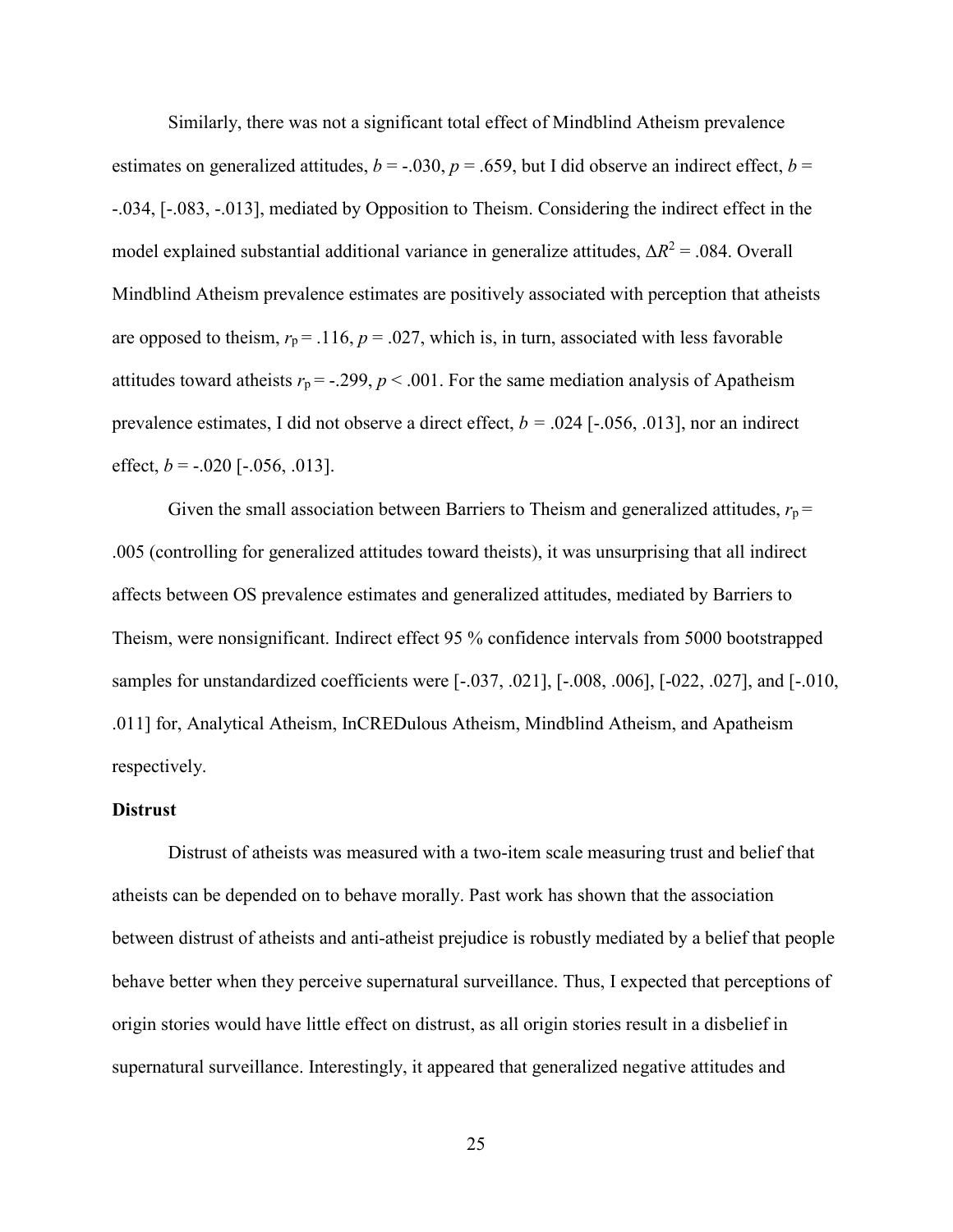distrust were interpreted similarly by theist participants. Not only were these attitudes strongly associated for atheist targets  $r = .834$  – which was consistent with past work finding prominent effects of distrust of atheist on generalized attitudes toward atheist – but these attitudes were also strongly associated for theist targets,  $r = .703$ . Atheist participants also interpreted these measures similarly as distrust was strongly associated with generalized negative attitudes for both theist targets,  $r = .728$ , and atheist targets,  $r = .716$ .

### *Experimental Analyses*

I again conducted a 4 (Atheist Subtype: Mindblind vs. Apatheism vs. InCREDulous vs. Analytical) x 2 (Sample: University vs. MTurk) mixed ANOVA to assess effects on trust. The aim of this analysis was to infer if atheist subtype influences distrust of atheists and to see if this effect differed between samples. All within subject analyses used a Greehouse-Geisser adjustment for mild non-sphericity. While I did not expect atheist subtype to have an effect on distrust of atheists, I observed a small but significant main effect of Atheist Subtype, *F*(2.8,  $1028.9$  = 15.60,  $p < .001$ ,  $\eta_p^2$  = .040. I also observed a main effect for sample such that MTurk participants trusted atheists more ( $M = 58.65$ ,  $SE = 1.59$ ) than did university participants ( $M =$ 51.95, *SE* = 1.54),  $F(1,370) = 9.12$ ,  $p = .003$ ,  $\eta_p^2 = .024$ . Analysis also revealed a significant interaction between Sample and Atheist Subtype,  $F(2.8, 1028.9) = 3.65$ ,  $p = .014$ ,  $\eta_p^2 = .010$ .

Following up on the interaction, I analyzed the simple effect of Atheist Subtype for both samples independently. For MTurk participants there was not a significant effect of Atheist Subtype,  $F(2.53, 1028) = 2.23, p = .097, \eta_p^2 = .012$ . However, for university participants I observed a significant effect of Atheist Subtype,  $F(2.85, 1028) = 17.18$ ,  $p = .001$ ,  $\eta_p^2 = .083$ . As there were no planned contrasts for an effect of Atheist Subtype, I performed Sidak adjusted post hoc contrasts for all pairs of atheist subtypes. Contrasts revealed that InCREDulous atheists were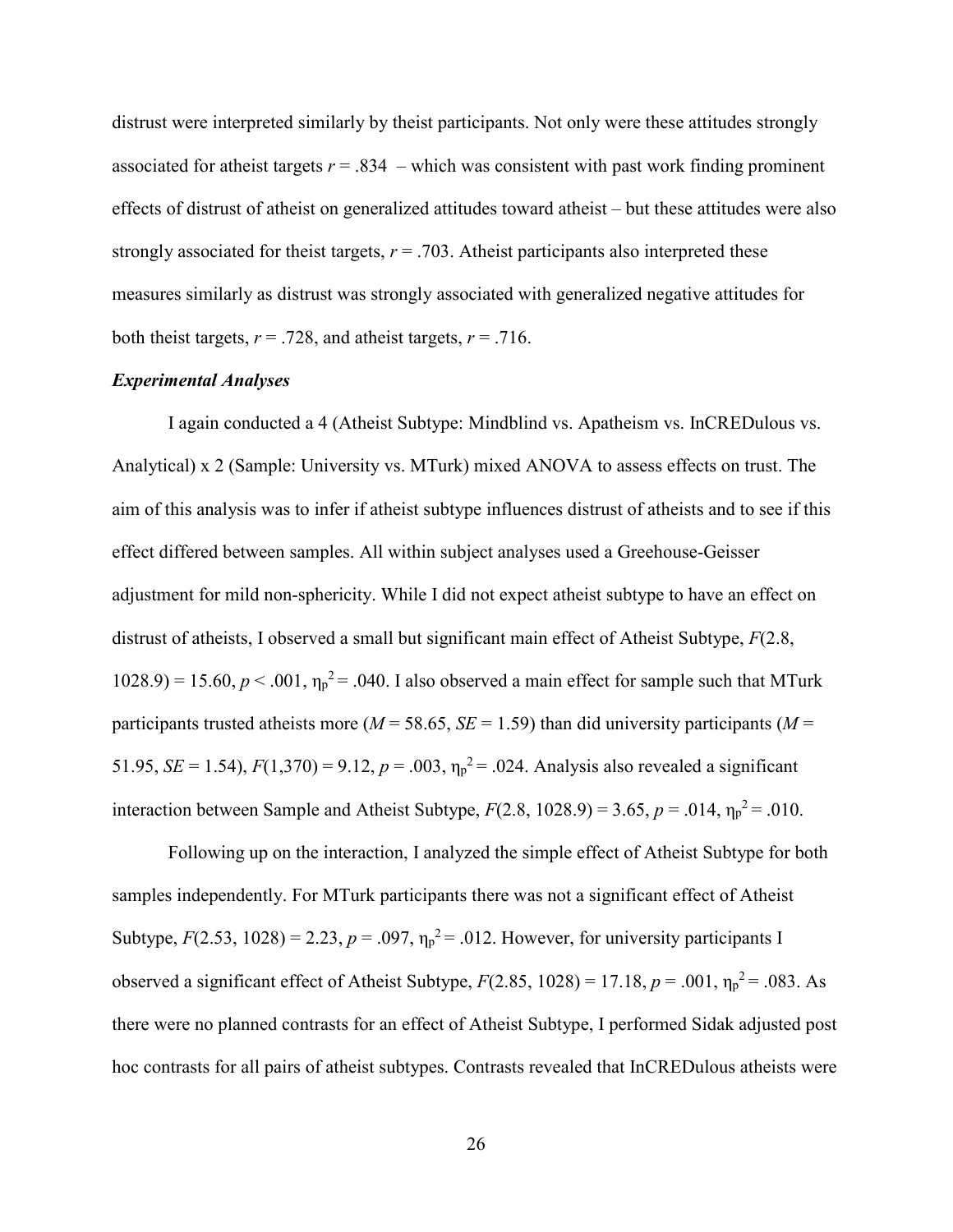significantly more trusted ( $M = 56.97$ ,  $SD = 21.81$ ) than Apatheists ( $M = 47.98$ ,  $SD = 24.81$ ), *t*(192) = 6.71, *p* < .001, *d* = .49, Mindblind Atheists (*M =* 51.18, *SD* = 22.40), *t*(191) = 4.51, *p* < .001,  $d = 0.33$ , and Analytical Atheists ( $M = 51.74$ ,  $SD = 23.43$ ),  $t(191) = 3.98$ ,  $p = 0.001$ ,  $d = 0.29$ . Additionally, Analytical Atheists were more trusted than Apatheists,  $t(191) = 3.14$ ,  $p = .012$ ,  $d =$ .23. The remaining contrasts did not reveal significant differences (adjusted p-values  $\geq$  .106).

## *Correlational Analyses*

I used the same regression model I previously used to predict variance in generalized attitudes but this time to predict trust of atheists. If the prevalence of a given origin story is associated with trust, it can be inferred that atheists are viewed as more [less] trustworthy when that origin story is viewed as more representative of atheists.

 I again conducted a hierarchical linear regression entering trust of *theists* in Step 1 and all four OS prevalence estimates in Step 2. Trust toward theists was treated as a covariate, to help account for people's dispositional tendency to trust people in general. Contrary to expectations, OS prevalence estimates significantly improved the predictive power of the model,  $\Delta R^2 = .038$ , *p* = .003 (Table 2). Entering sample and all 2-way interactions (using the stepwise method) revealed that only the main effect of sample improved the model,  $\Delta R^2 = .026$ ,  $p = .001$ . As with the generalized attitudes regression, because the main effect of sample was easily significant and adding sample to the model only minimally changed Step 2 coefficients, I again included the third step in the final model for interpretation. Contrary to expectations, greater prevalence estimates for Analytical Atheism predicted *greater* trust of atheists,  $\beta$  = .210, t(180) = 4.0, *p* < .001. Prevalence estimates for the three other origin stories were not a significant predictor of trust. Entering sample in the model revealed that university participants ( $M_{\text{adjusted}} = 51.31$ ,  $SD =$ 23.78) trusted atheists less than MTurk participants ( $M_{\text{adjusted}} = 59.31$ ,  $SD = 24.88$ ),  $\beta = -.203$ ,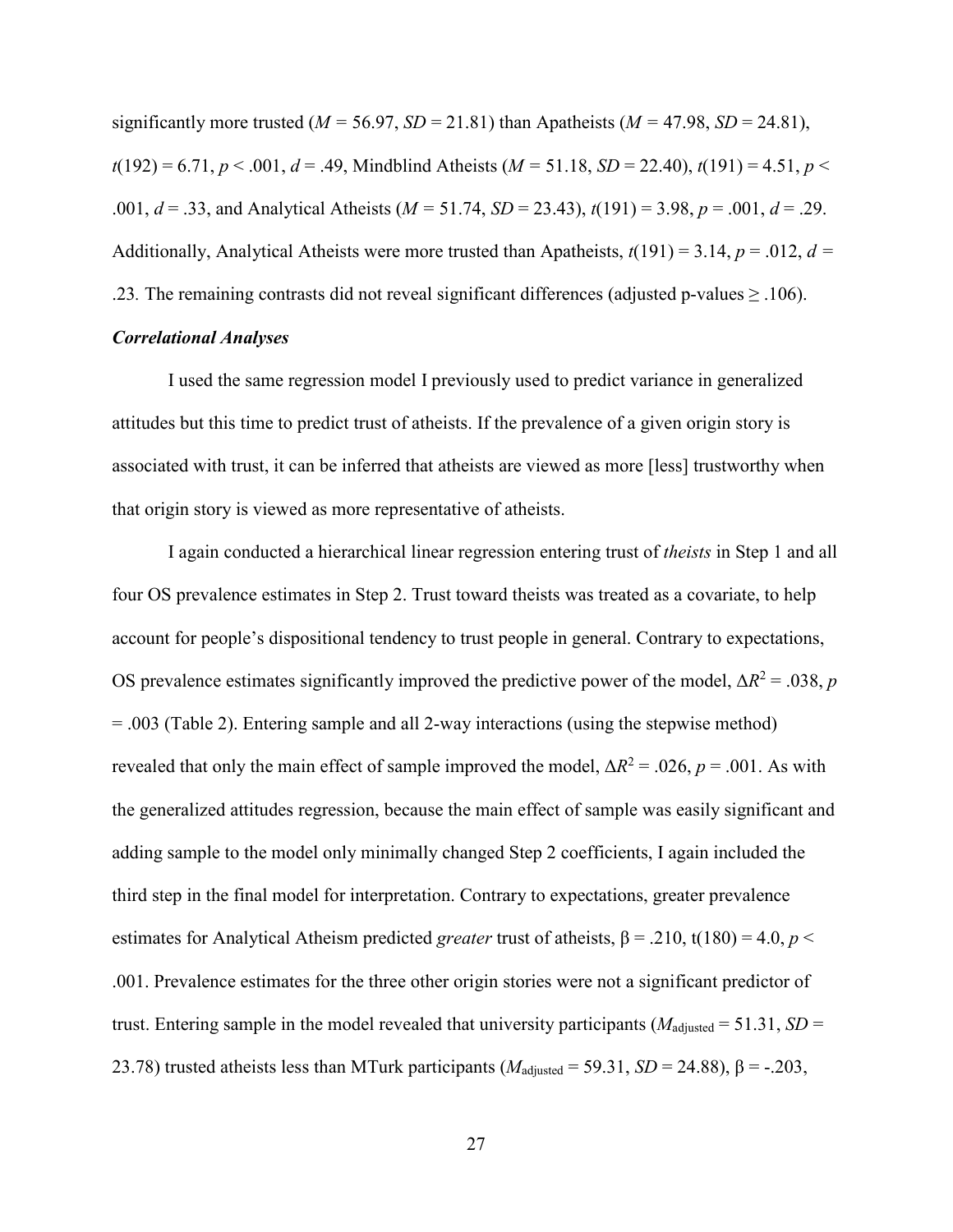| <b>Predictor</b>                                        | $\boldsymbol{b}$ | SE   | $\beta$  | t         |
|---------------------------------------------------------|------------------|------|----------|-----------|
| Step $1 - Trust$ of theists                             |                  |      |          |           |
| $R^2 = 112$ , $F(1,374) = 47.02$ , $p < .001$           |                  |      |          |           |
| Trust of theists                                        | .447             | .07  | .334     | $6.86***$ |
| Step 2 – OS Prevalence Estimates                        |                  |      |          |           |
| $\Delta R^2 = 0.038$ , $p = 0.003$                      |                  |      |          |           |
| $R^2$ =.150, $F(5,370)$ = 13.05, $p < .003$             |                  |      |          |           |
| Trust of theists                                        | .445             | .07  | .332     | $6.89***$ |
| Mindblind Atheism                                       | $-.091$          | .06  | $-.078$  | $-1.44$   |
| Apatheism                                               | $-.023$          | .05  | $-.022$  | $-.44$    |
| <b>InCREDulous Atheism</b>                              | $-.058$          | .05  | $-.058$  | $-1.20$   |
| Analytical Atheism                                      | .243             | .065 | .201     | $3.77***$ |
| $Step 3 - Sample$                                       |                  |      |          |           |
| $\Delta R^2$ = 0.026, p = 0.01                          |                  |      |          |           |
| $R^2 = 176$ , $F(6,369) = 13.14$ , $p < .001$           |                  |      |          |           |
| Trust of theists                                        | .459             | .06  | .343     | $7.20***$ |
| <b>Mindblind Atheism</b>                                | $-.077$          | .06  | $-.066$  | $-1.24$   |
| Apatheism                                               | $-.054$          | .05  | $-0.053$ | $-1.03$   |
| <b>InCREDulous Atheism</b>                              | $-.042$          | .05  | $-.043$  | $-.883$   |
| <b>Analytical Atheism</b>                               | .255             | .06  | .210     | $4.00***$ |
| Sample (Effect code: $1 =$ university, $-1 =$<br>MTurk) | $-4.04$          | 1.18 | $-165$   | $-3.42**$ |

**Table 2. Hierarchical Regression Analyses Predicting Trust of Atheists**

**Note.** Boldface indicates the predictors of primary interest. N = 376, \*\*\* =  $p < .001$ , \*\* =  $p < .01$ .

 $t(384) = -4.07, p < .001.$ 

## *Indirect Effects*

I used Process to test the indirect effects of OS Prevalence Estimates on trust, through OS Prevalence estimates influence beliefs that morality is encouraged by perceptions of supernatural surveillance (i.e., the Supernatural Surveillance account. I again used the Preacher and Hayes method (2008) and included trust of theists as a covariate. Following-up on the positive relationship between Analytical Atheism prevalence estimates and distrust of atheists, I did not observe an indirect effect through Supernatural Surveillance mediation,  $β = .006$  [-.030, .040].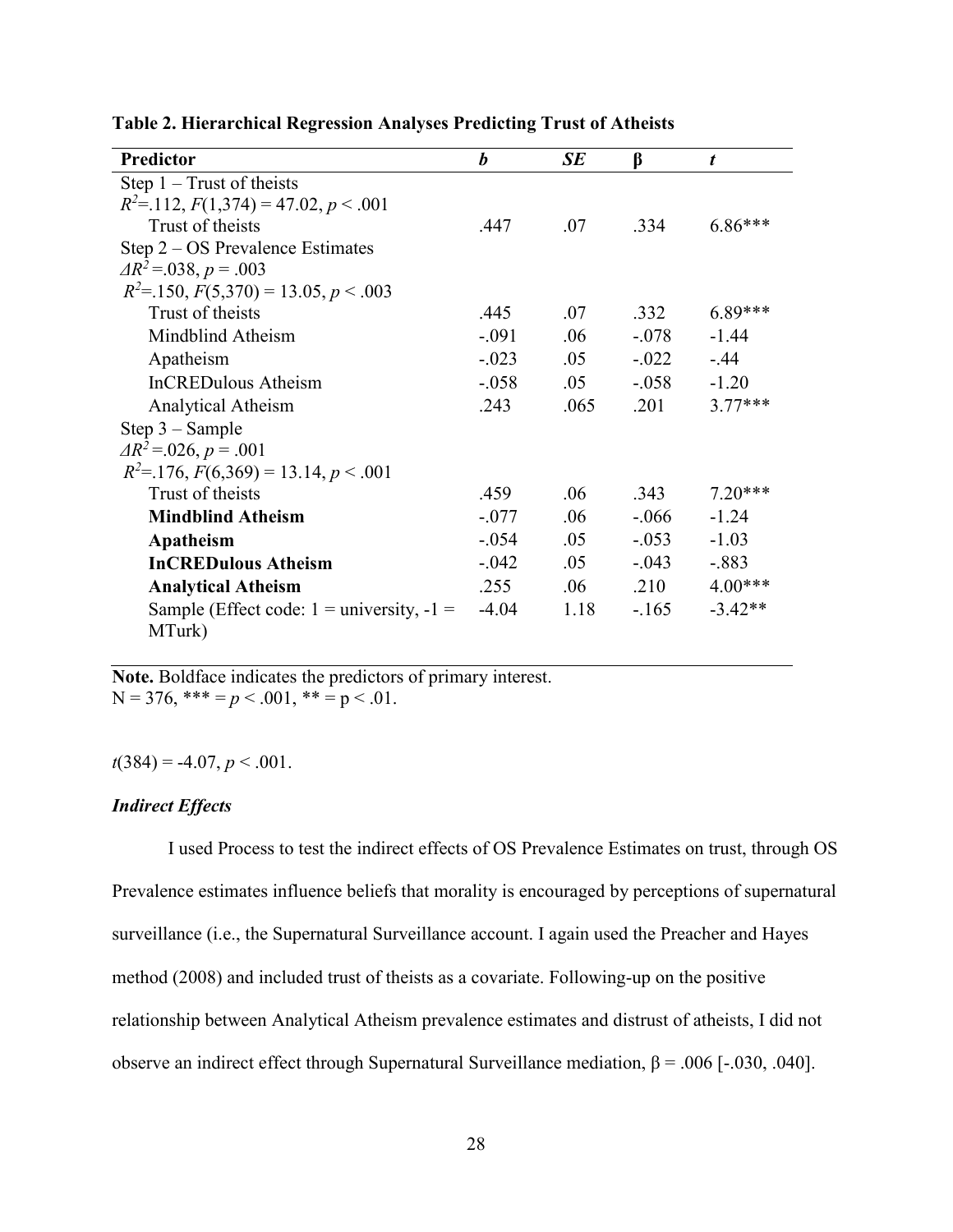This observation was driven by the absence of an association between Analytical Atheism and Supernatural Surveillance,  $r_p$  = -.018,  $p = 737$ .

While there was not a significant total effect of InCREDulous Atheism prevalence estimates on trust,  $β = -.072$ ,  $b = -.070$  [ $-.166$ ,  $.026$ ],  $p = .150$ , I did observe an indirect effect, β  $= -0.045$ ,  $b = -0.044$  [ $-0.080$ ,  $-0.010$ ], through Supernatural Surveillance. Including the indirect effect in the model explained substantial additional variance in trust,  $\Delta R^2 = .098$ . Probing the indirect effect, I observed that InCREDulous Atheism prevalence estimates are positively associated with beliefs that morality is encouraged by perceptions of supernatural surveillance,  $r_p = .141$ ,  $p =$ .007, which is, in turn, associated with less favorable attitudes toward atheists  $r_p = -.331, p <$ .001. These results suggest that when InCREDulous Atheists are perceived to be more representative of atheists, atheists are more distrusted. But, importantly, this pattern only holds when greater prevalence estimates for Mindblind Atheists are associated with a stronger belief that perceptions of supernatural surveillance encourage morality.

 Similarly, there was not a significant total effect of Mindblind Atheism prevalence estimates on trust,  $\beta$  = -.016, *b* = -.019 [-.134, .097], *p* = .754, but I did observe an indirect effect,  $\beta$  = -.052, *b* = -.061 [-.107, -.021], mediated by Supernatural Surveillance. Considering the indirect effect in the model explained substantial additional variance in generalize attitudes, *ΔR*<sup>2</sup> = .103. Probing the indirect effect, I observed that Mindblind Atheism prevalence estimates are positively associated with perception that atheists are opposed to theism,  $r_p = .158$ ,  $p = .002$ , which is, in turn, associated with less favorable attitudes toward atheists  $r_p = -.339$ ,  $p < .001$ . These results suggest that when Mindblind Atheists are perceived to be more representative of atheists, atheists are more distrusted. Again, this pattern only holds when Mindblind Atheism prevalence estimates are also positively associated with beliefs that perceptions of supernatural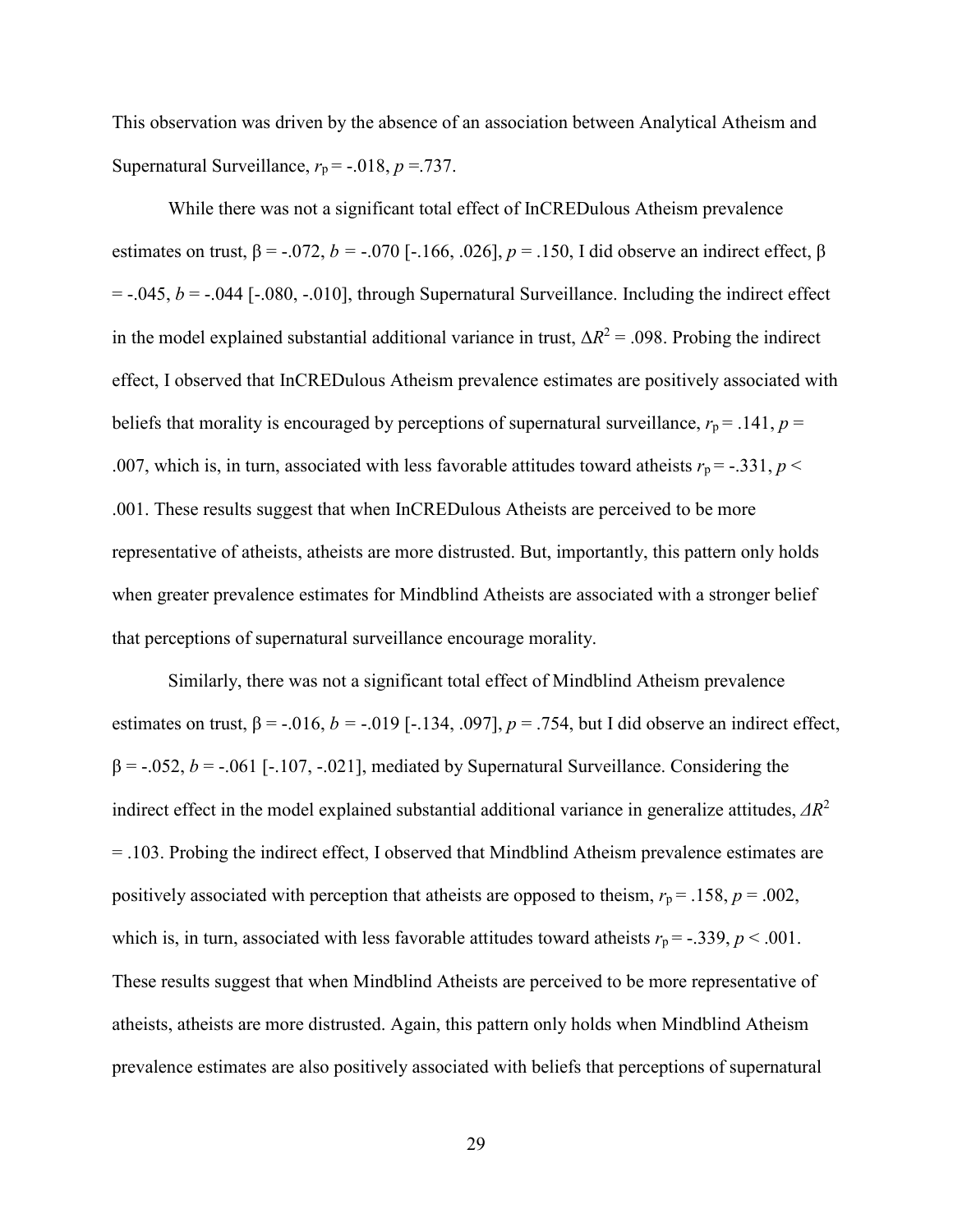surveillance encourage morality. For mediation analysis of Apatheism prevalence estimates, I did not observe a direct effect,  $b = -0.013$  [ $-108$ ,  $0.083$ ], nor an indirect effect,  $b = 0.05$  [ $-0.032$ , .044].

### **Pity**

Pity of atheist was measured with a two-item scale measuring pity for atheists and the extent to which participants felt sorry for atheists. Past work has shown that perceptions of low competence is an important factor in predicting pity toward an outgroup. Thus, if pity of atheists is driven be perceptions of low competence, I would expect Mindblind atheism to be predictive of more pity of atheists compared to Apatheism and Analytical Atheism (with InCREDulous Atheism between the extremes.

#### *Experimental Analyses*

I again conducted a 4 (Atheist Subtype: Mindblind vs. Apatheism vs. InCREDulous vs. Analytical) x 2 (Sample: University vs. MTurk) mixed ANOVA to assess effects on pity. The aim of this analysis was to infer if atheist subtype influences pity of atheists and to see if this effect differed between samples. I again used a Greehouse-Geisser adjustment for mild nonsphericity. As expected, I observed a significant main effect of Atheist Subtype,  $F(2.8, 1035.8) =$ 29.53,  $p < .001$ ,  $\eta_p^2 = .074$ . I also observed a main effect for sample such that university participants pitied atheists more ( $M = 51.15$ ,  $SE = 1.97$ ) than did MTurk participants ( $M = 43.34$ , *SE* = 2.04),  $F(1,370) = 4.20$ ,  $p = .041$ ,  $\eta_p^2 = .011$ . Of greater interest than the Sample main effect was the observed Sample x Atheist Subtype interaction,  $F(2.8, 1035.8) = 4.72$ ,  $p = .004$ ,  $\eta_p^2 =$ .013.

 Following up on this interaction, I analyzed the simple effect of Atheist Subtype for both samples independently. There was a significant simple effect of Atheist subtype for both the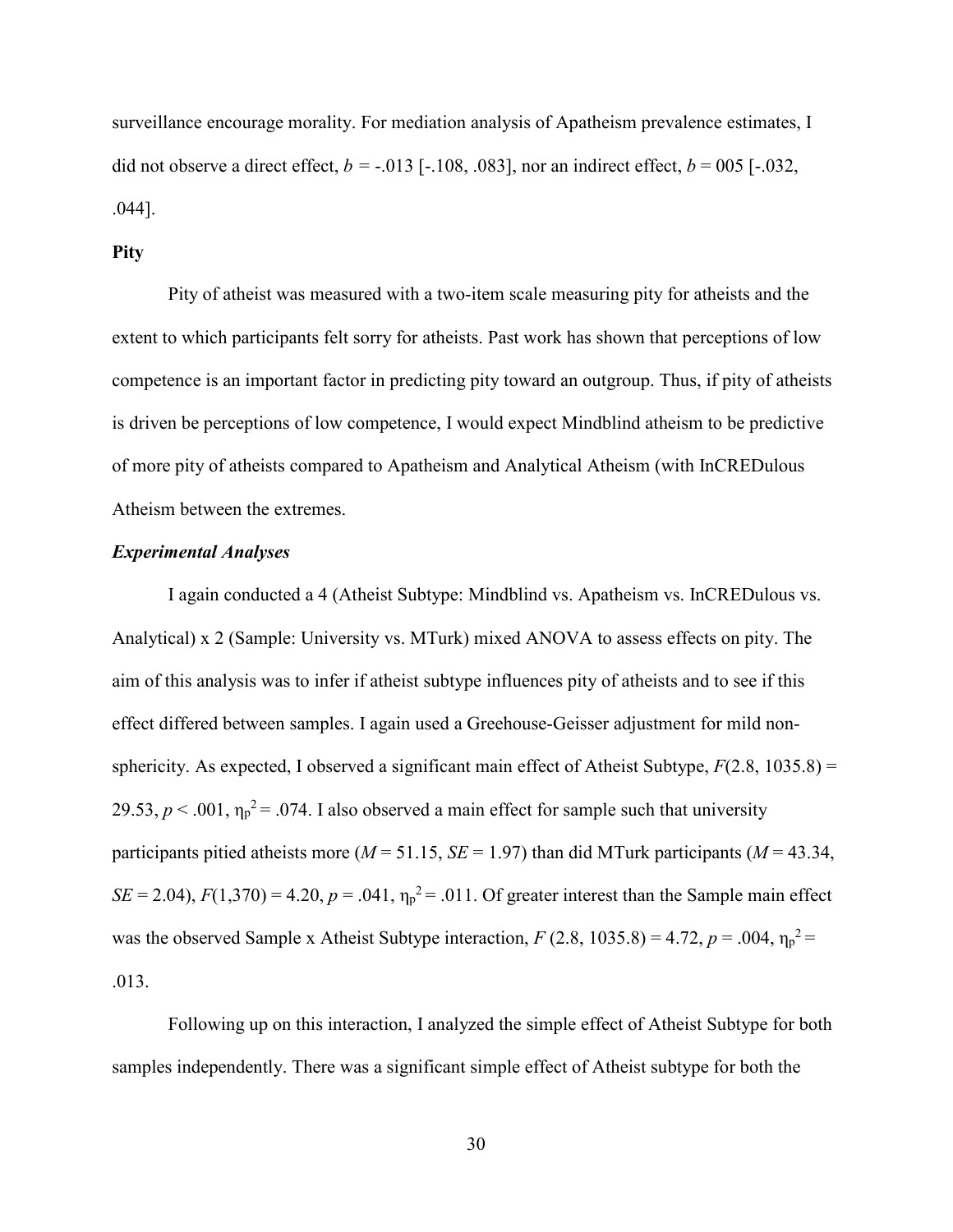university sample,  $F(2.6, 503.9) = 27.01, p < .001, \eta_p^2 = .124$ , and the MTurk sample,  $F(2.8, 1.01)$  $499.5$ ) = 6.54,  $p < .001$ ,  $\eta_p^2$  = .035. However, the effect of Atheist Subtype was notably larger for university participants compared to MTurk participants. I followed up on these simple effects with a planned contrast comparing pity of Mindblind Atheists against mean pity for Apatheists and Analytical Atheists combined. For university participants Mindblind atheists were not significantly more pitied ( $M = 49.60$ ,  $SD = 27.41$ ) than Apatheists and Analytical Atheists ( $M =$ 47.49,  $SD = 28.02$ ),  $t(191) = 1.63$ ,  $p = .104$ ,  $d = .12$ . However, conforming to expectations, MTurk participants did pity Mindblind Atheists significantly more ( $M = 45.80$ ,  $SD = 31.19$ ) than Apatheists and Analytical Atheists ( $M = 42.52$ ,  $SD = 30.08$ ),  $t(183) = 2.62$ ,  $p = .009$ ,  $d = .19$ . While effect sizes were small, these results provided partial support for the hypothesis that Mindblind Atheists would be more pitied than Apatheists and Analytical Atheists. But it seems like this difference may not apply to my university participants.

#### *Correlational Analyses*

I again used the previously described regression model to predict variance pity of atheists. If the prevalence of a given origin story is associated with pity, it can be inferred that atheists are more [less] pitied when that origin story is viewed as more representative of atheists.

I conducted a hierarchical linear regression entering pity of *theists* in Step 1 and all four OS prevalence estimates in Step 2. Pity toward theists was treated as a covariate, to help account for people's dispositional tendency to pity people in general. Contrary to expectations, OS prevalence estimates failed to improve the predictive power of the model,  $\Delta R^2 = .012$ ,  $p = .288$ (Table 3). Entering sample and all 2-way interactions (using the stepwise method) revealed that the model was improved by entering both the main effect of sample,  $\Delta R^2 = .013$ ,  $p = .020$ , in Step 3, and the Mindblind x Apatheism interaction in Step 4,  $\Delta R^2 = .013$ ,  $p = .021$ . While I did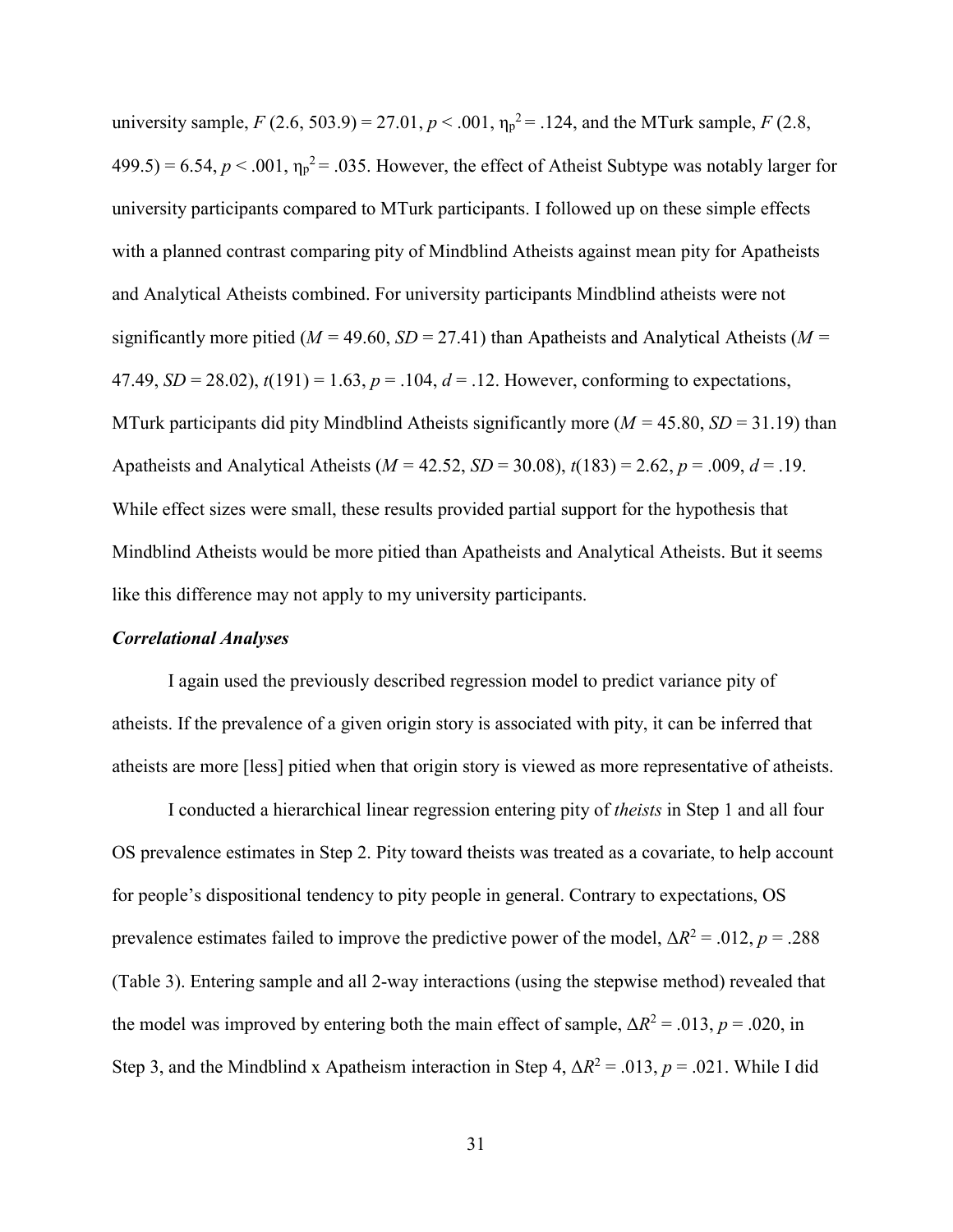| Predictor                                       | $\boldsymbol{b}$ | SE   | β        | $\boldsymbol{t}$ |
|-------------------------------------------------|------------------|------|----------|------------------|
| Step $1$ – Pity of theists                      |                  |      |          |                  |
| $R^2$ =.082, $F(1,374)$ = 33.47, $p < .001$     |                  |      |          |                  |
| Pity of theists                                 | .375             | .07  | .287     | 5.79***          |
| Step 2 – OS Prevalence Estimates                |                  |      |          |                  |
| $\Delta R^2 = 012, p = 0.288$                   |                  |      |          |                  |
| $R^2 = 0.094$ , $F(5,370) = 7.72$ , $p < 0.003$ |                  |      |          |                  |
| Pity of theists                                 | .391             | .07  | .299     | 5.92***          |
| Mindblind Atheism                               | .127             | .08  | .085     | 1.54             |
| Apatheism                                       | $-.071$          | .07  | $-.054$  | $-1.02$          |
| <b>InCREDulous Atheism</b>                      | $-0.013$         | .06  | $-.010$  | $-.205$          |
| Analytical Atheism                              | .082             | .09  | .053     | .958             |
| Step 3 - Sample                                 |                  |      |          |                  |
| $\Delta R^2 = 0.013$ , $p = 0.020$              |                  |      |          |                  |
| $R^2 = 108$ , $F(6,369) = 7.41$ , $p < .001$    |                  |      |          |                  |
| Pity of theists                                 | .405             | .07  | .309     | $6.14***$        |
| Mindblind Atheism                               | .113             | .08  | .076     | 1.38             |
| Apatheism                                       | $-.043$          | .07  | $-.033$  | $-.62$           |
| <b>InCREDulous Atheism</b>                      | $-.029$          | .06  | $-.023$  | $-46$            |
| Analytical Atheism                              | .073             | .09  | .048     | .864             |
| Sample (Effect code: $1 =$ university, $-1 =$   | 3.64             | 1.57 | .117     | 2.327*           |
| MTurk)                                          |                  |      |          |                  |
| Step 4 – Mindblind x Apatheism interaction      |                  |      |          |                  |
| $\Delta R^2 = 0.013$ , $p = 0.021$              |                  |      |          |                  |
| $R^2$ =.120, $F(7,368)$ = 7.20, $p < .001$      |                  |      |          |                  |
| Pity of theists                                 | .409             | .07  | .313     | $6.24***$        |
| <b>Mindblind Atheism</b>                        | .122             | .08  | .082     | 1.50             |
| Apatheism                                       | $-.037$          | .07  | $-.028$  | $-.53$           |
| <b>InCREDulous Atheism</b>                      | $-.022$          | .06  | $-0.018$ | $-.35$           |
| <b>Analytical Atheism</b>                       | .108             | .09  | .07      | 1.26             |
| Sample (Effect code: $1 =$ university, $-1 =$   | 3.70             | 1.56 | .119     | 2.38*            |
| MTurk)                                          |                  |      |          |                  |
| <b>Mindblind x Apatheism</b>                    | .006             | .003 | .117     | $2.32*$          |

# **Table 3. Hierarchical Regression Analyses Predicting Pity of Atheists**

**Note.** Boldface indicates the predictors of primary interest. N = 376, \*\*\* =  $p < .001$ , \*\* =  $p < .01$  \* =  $p < .05$ .

not make predictions for Step 3 or Step 4 variables, because the inclusion of the variable led to minimal adjustments of Step 2 coefficients, I interpreted only the full model.

Contrary to expectations prevalence estimates for Mindblind Atheists were not positively

associated with pity,  $\beta$  = .082, *t*(368) = 1.50, *p* = .136. Also contrary to expectations, neither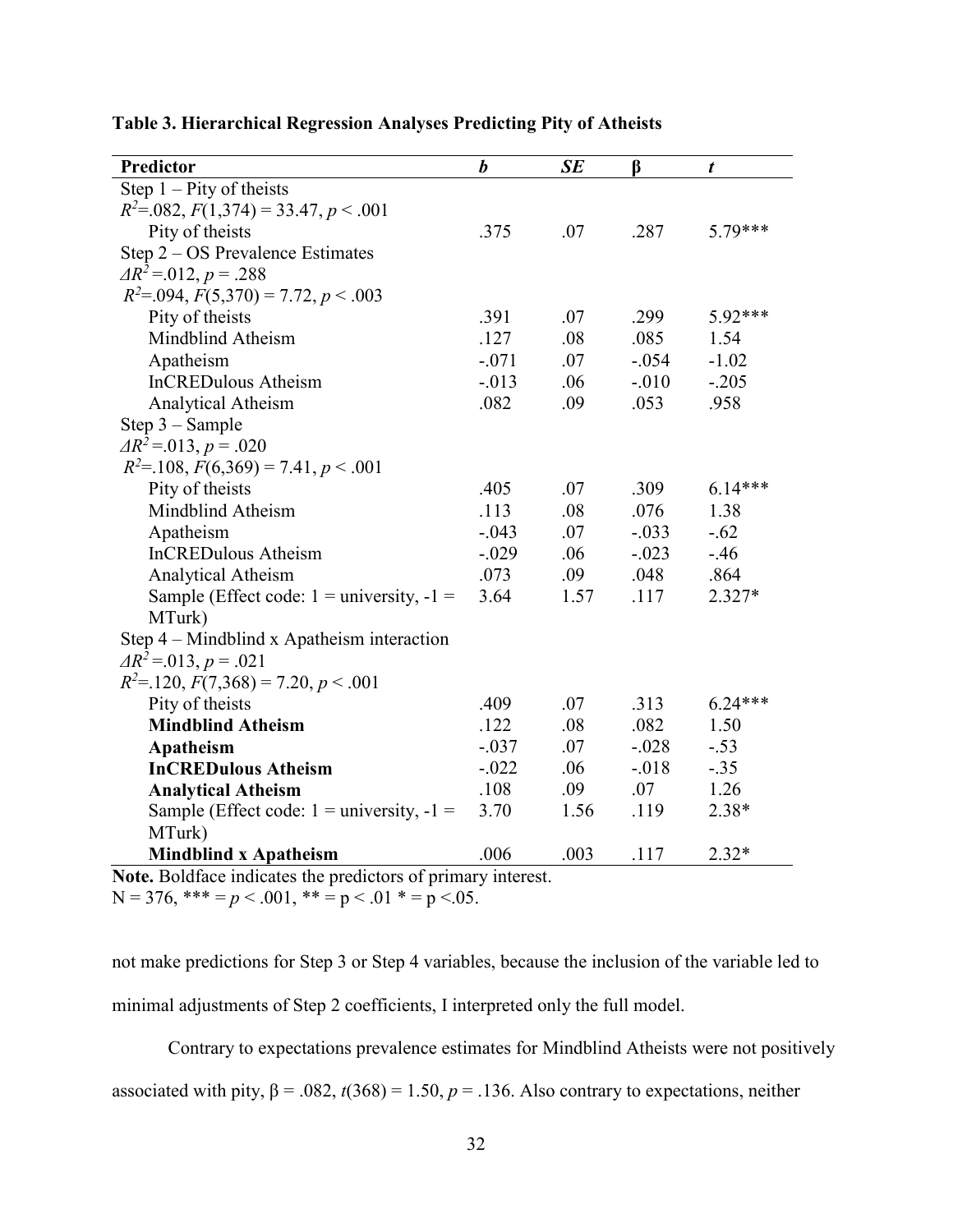Analytical Atheism nor Apatheism prevalence estimates were negatively associated with pity, β = .082, *t*(368) = 1.26, *p* = .207; β = -.028, *t*(368) = -.52, *p* = .598. I did observe a significant interaction effect of Mindblind Atheism x Apatheism such that greater Mindblind Atheism prevalence estimates predicted greater pity, but only when prevalence estimates for Apatheists were also greater,  $\beta$  = .117,  $t(368)$  = 2.32,  $p$  = .021. Finally, the regression reveled that university participants ( $M_{\text{adjusted}} = 50.70$ ,  $SD = 30.03$ ) pitied atheists more than MTurk participants ( $M_{\text{adjusted}}$ )  $= 43.24$ , *SD* = 30.02), β = .119, *t*(384) = 2.38, *p* = .018. Overall, these correlational results were counter to predications but also suggest a conditional restriction on the association between Mindblind Atheism and pity. Namely, that Atheists are pitied more when they are not only seen as Mindblind but also Apathetic.

#### *Indirect Effects*

While independent OS prevalence estimates were not found to directly predict pity, we assessed the possibility that they indirectly effect pity by first effecting perceptions of atheists' competence. I again assessed this possibility using the Preacher and Hayes method (2008) and included pity of theists as a covariate. I observed that Mindblind Atheism prevalence estimates did not have an indirect effect on atheist pity through perceptions of atheist competence  $\beta = -$ .013, *b* = -.019 [-.046, .004]. Further probing reveled a surprising *positive* association between Mindblind Atheism prevalence estimates and competence,  $r_p = .105$ ,  $p = .045$ . In turn, competence was negatively associated with pity,  $r_p = -128$ ,  $p = .015$ . When controlling for the nonsiginficant, negative indirect effect, the direct effect of Mindblind Atheism prevalence estimates on pity was trending toward significance in the anticipated direction,  $\beta = .092$ ,  $b = .139$  $[-.009, .287], p = .066.$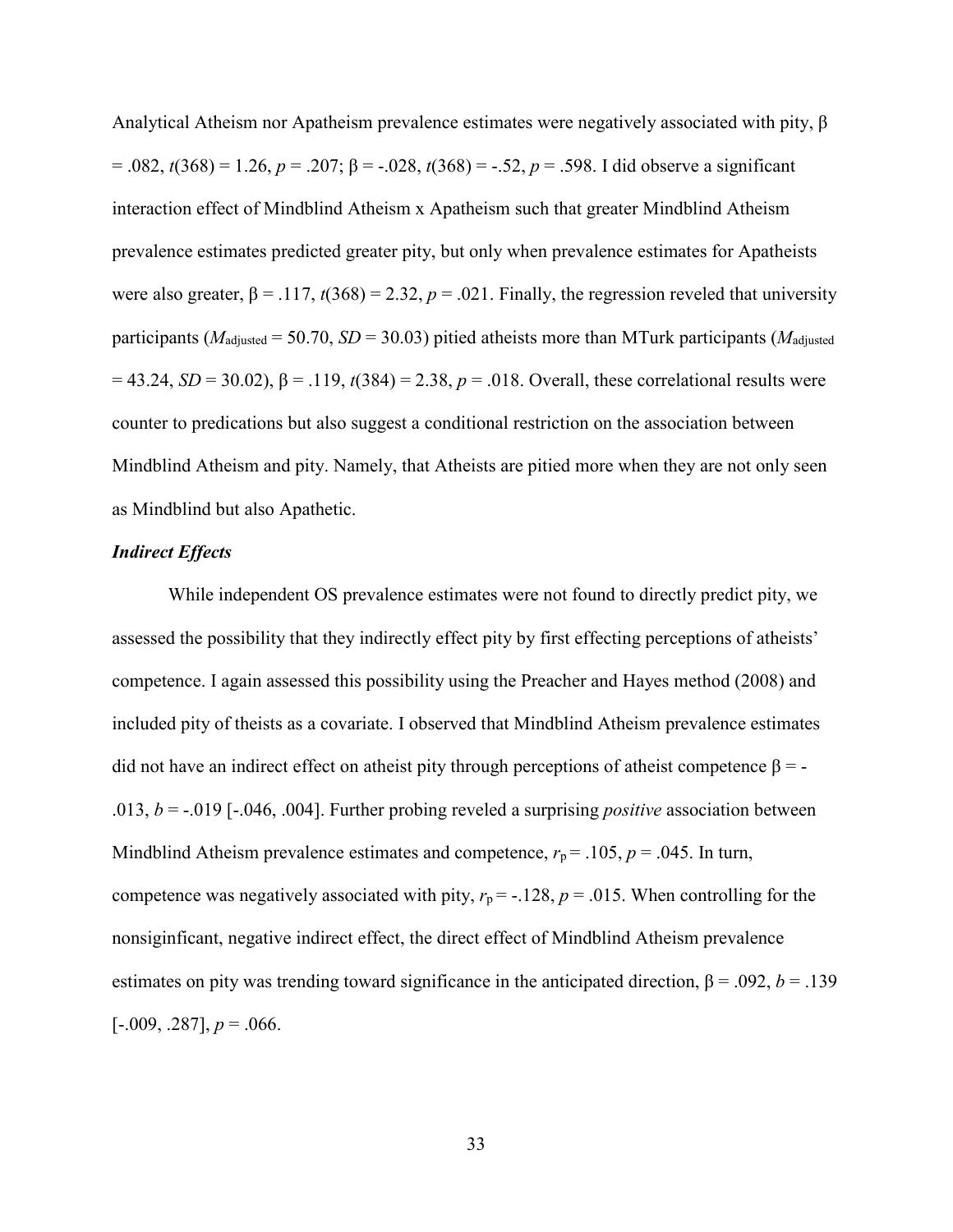I also did not observe an indirect effect of InCREDulous Atheism prevalence estimates on pity β = .009, *b* = .011 [-.004, .038], nor a direct effect, β = -.003, *b* = -.004 [-.130, .121]. Similarly, I did not observe an indirect effect of Apatheism prevalence estimates on pity  $\beta$  = .001,  $b = .002$  [-.015, .023], nor a direct effect,  $\beta = -.019$ ,  $b = -.025$  [-.154, .105].

 While I did not observe a total effect of Analytical Atheism prevalence estimates on pity, β = .063, *b =* .098 [-.056, .251], I did observe an indirect effect through competence, β = -.026, *b =* -.040 [-.085, -.006]. Including the indirect effect in the model explained substantial additional variance in trust,  $\Delta R^2$  = .053. Probing the indirect effect, revealed that Analytical Atheism prevalence estimates are positively associate with perceptions of atheists' competence,  $r_p = .197$ ,  $p < .001$ , and perceptions of atheists' competence are negatively associated with pity of atheists,  $r_p$  = -.134,  $p = .011$ . This suggests that when, but only when, theists associated Analytical atheism with greater competence, and consider Analytical Atheism to be highly representative of atheists, they pity atheists less.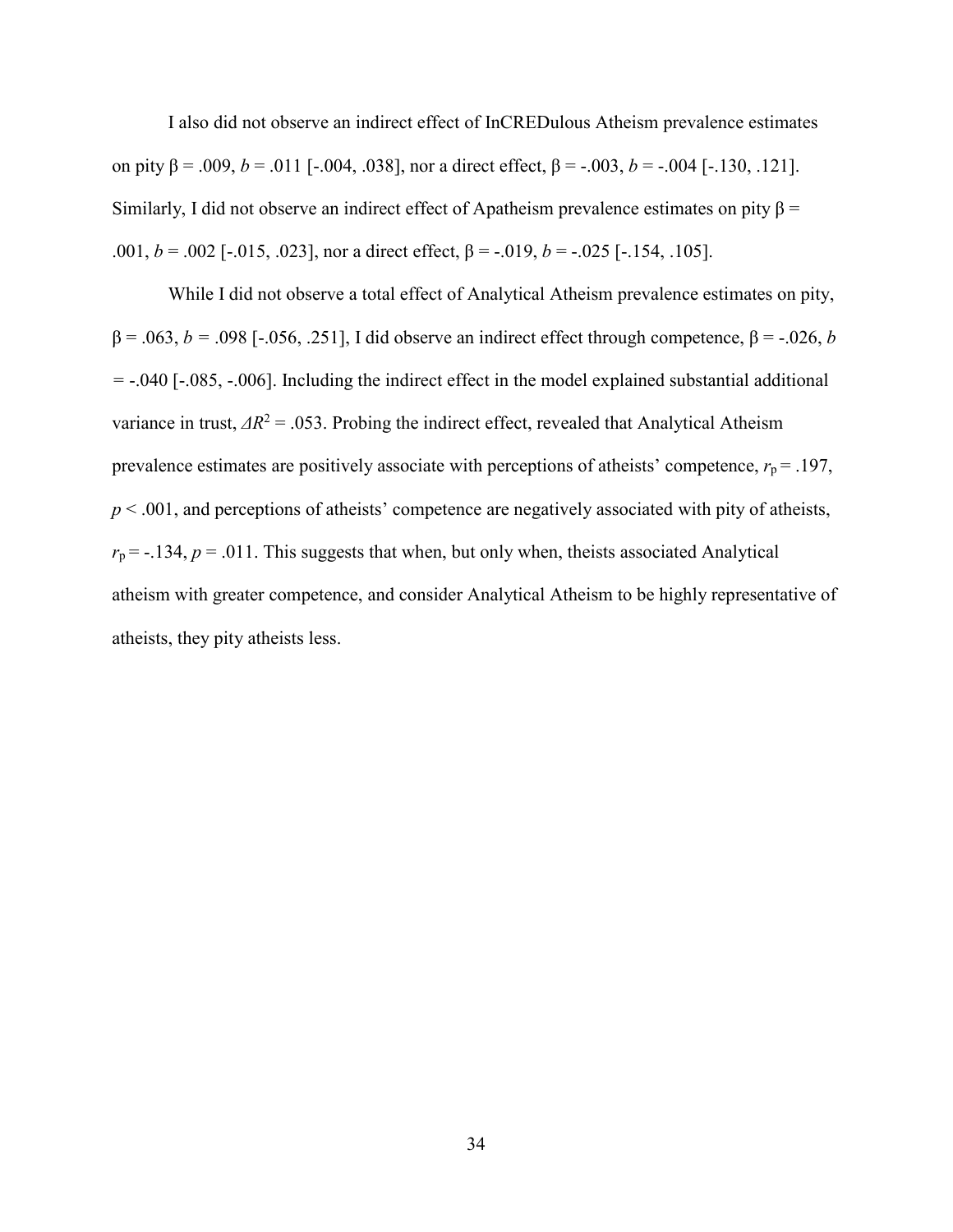#### **DISCUSSION**

## **Conclusions**

Throughout this study, perceptions of atheists' origin stories appear to be a meaningful factor for understanding prejudice toward atheists - regardless of the methods by which origin stories are evaluated. It may also be illuminating that opposition to theism, moral beliefs about supernatural surveillance, and competence were observed to have moderately large effects on generalized negative attitudes, distrust, and pity, respectively. This research also found some support for the possibility that, in some cases, these process variables account for an indirect effect between origin story perceptions and anti-atheist prejudice. While evidence regarding pity of atheists was somewhat mixed, the present study is the first research, to my knowledge, to support the possibility that pity is a prejudicial emotional response that applies to atheists in particular. This specific emotional response may often coincide with distrust of atheists. Overall, these results may serve to enhance our understanding of how beliefs about what atheists believe (i.e., meta-beliefs) may can effect prejudice against atheists.

#### *Considering the Four Accounts*

I found mixed but primarily contradictory evidence for the Opposition to Theism account—the prediction that some origin stories are related to perceptions of atheists being opposed to theism and that, in turn, this perceived opposition causes less favorable attitudes. Evidence suggested that perceptions of atheists being opposed to theism are indeed predictive of less favorable attitudes. But origin stories may not relate to perceptions of opposition as was anticipated. Correlational analyses suggested that not only did estimating there are more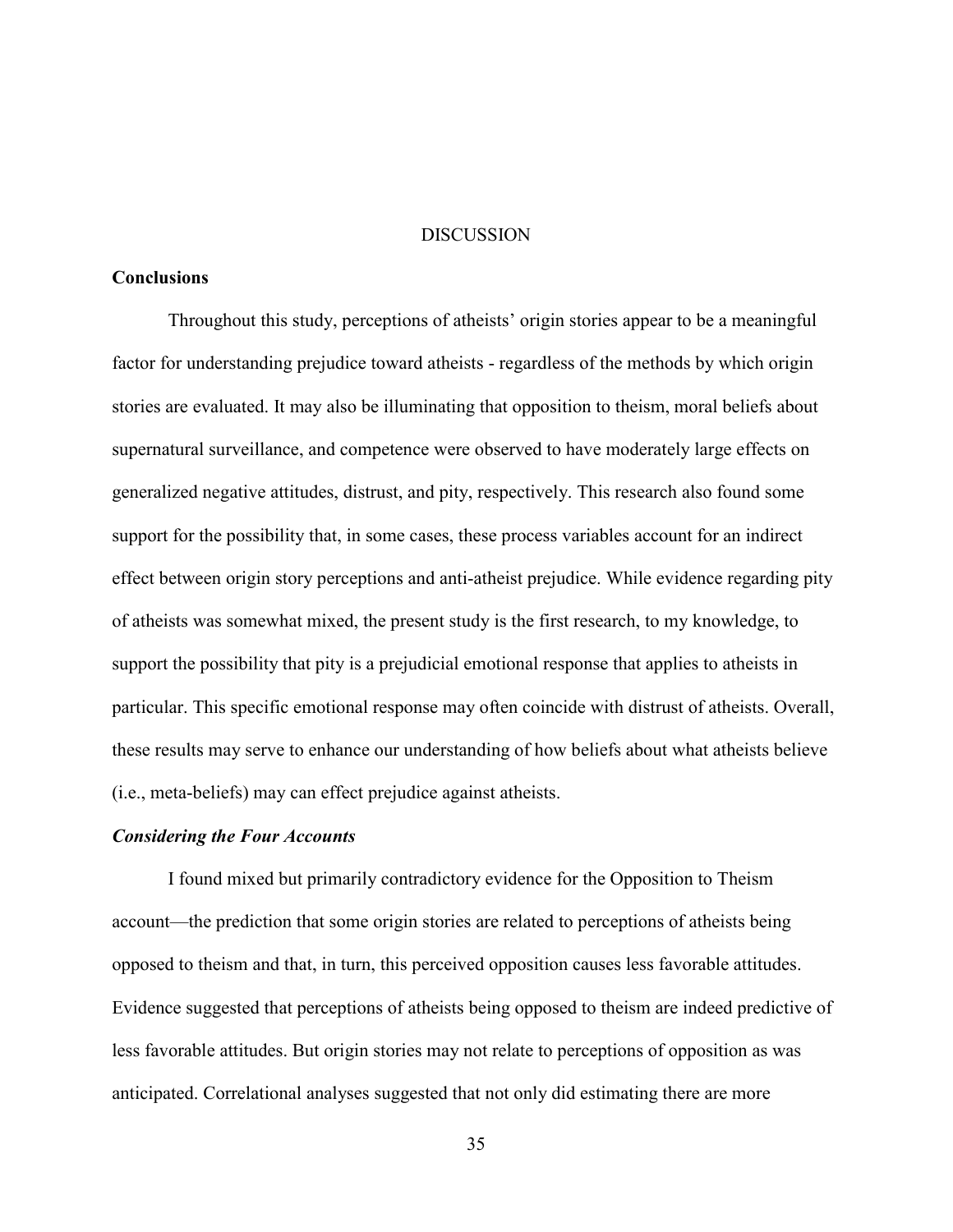analytical atheists predict *more* favorable generalized attitudes towards atheists (contrary to my prediction), but also that analytical atheism was not related to perceptions of Atheists' opposition to theism. Furthermore, estimating there are more InCREDulous atheists was associated with seeing atheists in general as *more* opposed to theism. Thus, it appears that, unexpectedly, seeing InCREDulous Atheists as more representative of atheists may cause less favorable attitudes toward atheists. However, experimental analyses, were generally supportive of the Opposition to Theism account. Results suggest that both Apatheists and InCREDulous Atheists are viewed more favorably than Analytical Atheists. This finding directly contradicts the correlational findings (see Interpretations and Limitations for further discussion).

 Evidence contradicted the Barriers to Theism account – the prediction that some origin stories are related to perceptions that coming to believe in God(s) would be a challenging endeavor for atheists and, in turn, this perception causes less favorable attitudes. Perceived barriers to theism were not related to generalized attitudes toward atheists.

 Evidence was generally supportive of the Supernatural Surveillance account for MTurk participants but mixed for university participants. First, the Supernatural Surveillance account predicts that theists' belief that people behave better under supernatural surveillance drives distrust of atheists; critically, atheists inherently do not believe they are under supernatural surveillance. Second, this account predicts that theists' perceptions of atheists' origin stories are unrelated to theists' belief that supernatural surveillance encourages morality. Therefore, evidence would be consistent with this account when perceptions of atheists' origin stories are found to be unrelated to distrust of atheists. Correlational analyses largely supported this account in that, with one exception, OS prevalence estimates were unrelated to distrust of atheists. Contradicting this account, I found that when analytical atheists were seen as more representative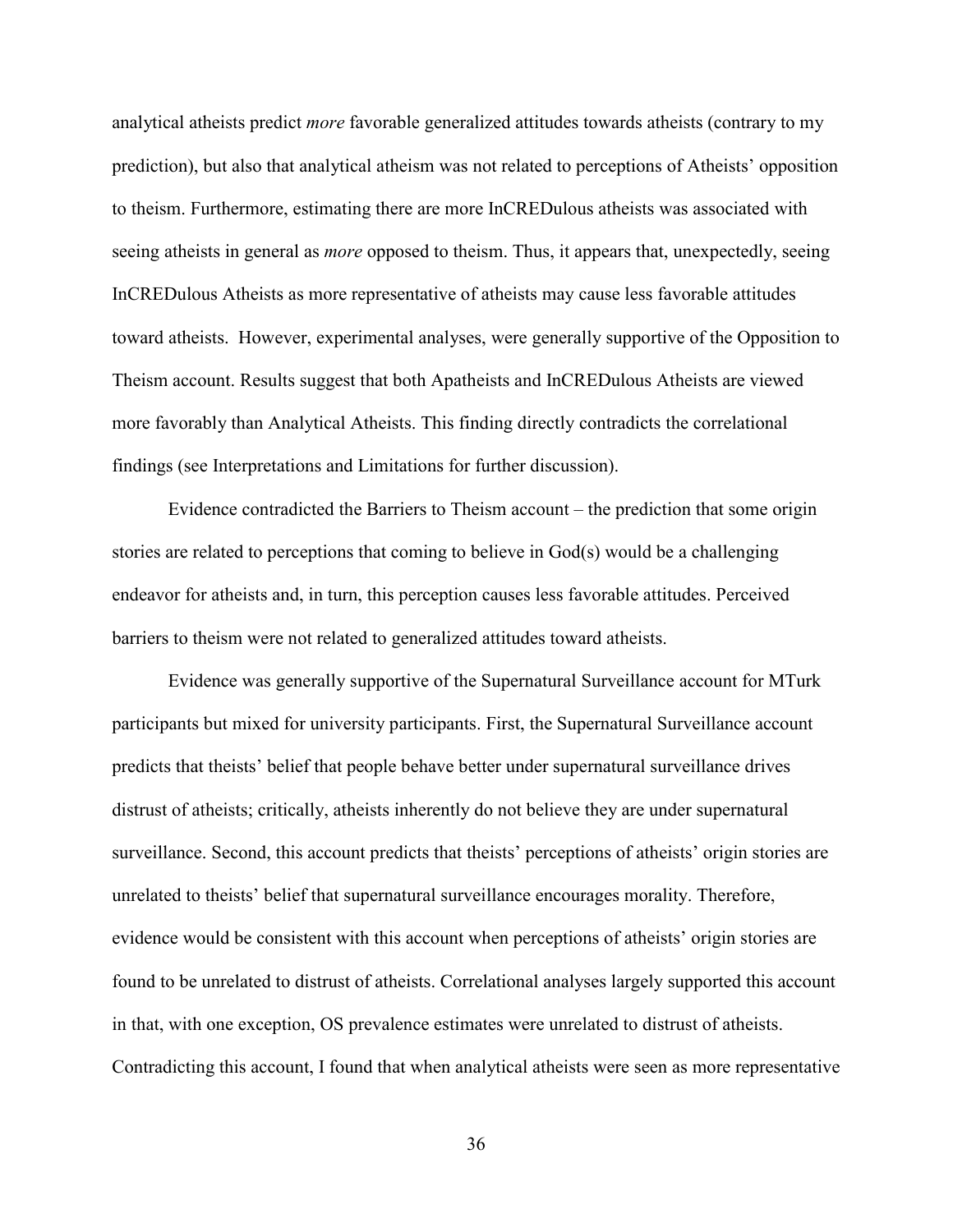of atheists, distrust was greater for atheists in general. Consistent with this account, I found that MTurk participants did not have different degree of distrust for different atheist subtypes. University participants trusted InCREDulous more than the other three subtypes.

 I found mixed evidence for the Competence account – the prediction that some origin stories are related to perceptions of atheists' competence and, in turn, perceptions that atheists are low in competence causes greater pity of atheists. Evidence suggested that perceptions that atheists are low in competence are indeed predictive of more pity of atheists. Assessing the role of origin stories, correlational analysis found viewing some types of atheists as more or less representative of atheists in general did not affect pity of atheists. However, while not a finding for which I made predictions, viewing atheists who are *both* Mindblind and Apatheists as more representative of atheists predicted more pity toward atheists. In support of the Competence account, evidence suggests that seeing Analytical Atheists as more representative atheists may cause perceptions that atheists are more competent, which, in turn, may cause less pity of atheists in general. Finally, experimental analyses supported the Competence account – at least for MTurk participants. MTurk participants pitied Mindblind Atheists more than either Apatheists or Analytical Atheists. I did not find support for this difference for university participants.

 Overall, experimental analyses generally supported three out of the four accounts for MTurk participants (but not university participants), while correlational analyses generally failed to support any of the accounts. While perceptions of atheists' origin generally helped explain anti-atheist prejudice (distrust to a lesser degree than generalized negative attitudes), understanding *which* origin story perceptions cause prejudice (in its various forms) will require future research.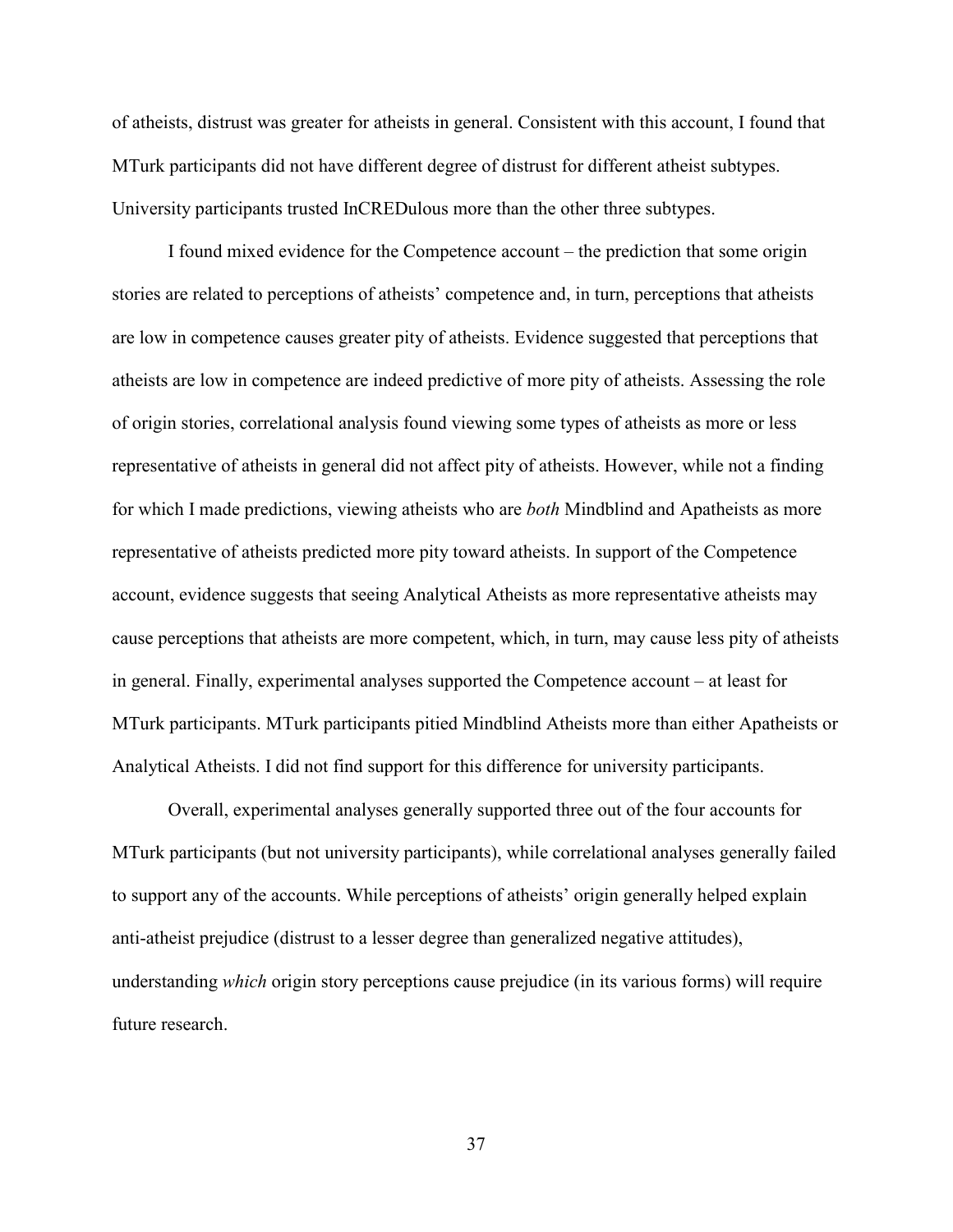#### **Interpretations and Limitations**

 Given the generally mixed evidence of my results, attaching even moderate confidence to conclusions seems unwarranted. Most notably, the contradictions tended to center on opposing results between the correlational and experimental analyses. The correlational results seem the more likely of the two to not effectively measure the intended conceptual question -- whether theists feel differently about atheists depending on their reasons for deity disbelief. My correlational hypotheses heavily relied on the assumption that greater OS prevalence estimates were indicative of thinking that the origin story in question was more representative of atheists in general. But these prevalence estimates along with prevalence estimates could actually covary based on a myriad of third factors in which case any associations, or lack thereof, could be superiors; in addition to the fact that the variable were not experimentally manipulated and we therefore cannot infer causality. While this is inherently a possibility with correlational analyses (in particular), in this case it seems reasonable to speculate about the role of one factor in particular: accuracy for atheists' origin stories.

 The most prominent contradictions observed were that: 1) Correlational analyses appear to suggest that InCREDulous Atheists are among the least favored subtypes, while experimental analyses suggest they are clearly the most favored subtype<sup>5</sup> (with the exception of pity), and 2) Correlational analyses suggest Analytical Atheists are the most favored subtype, while experimental analyses suggest they are only moderately liked relative to the other subtypes. Therefore, it may be critical to note that greater InCREDulous Atheism prevalence estimates coincide with greater inaccuracy regarding atheists' origin stories, while greater Analytical Atheism prevalence estimates coincide with greater accuracy. While greater accuracy for atheist origin stories may not directly cause less prejudice accuracy regarding atheists may be linked to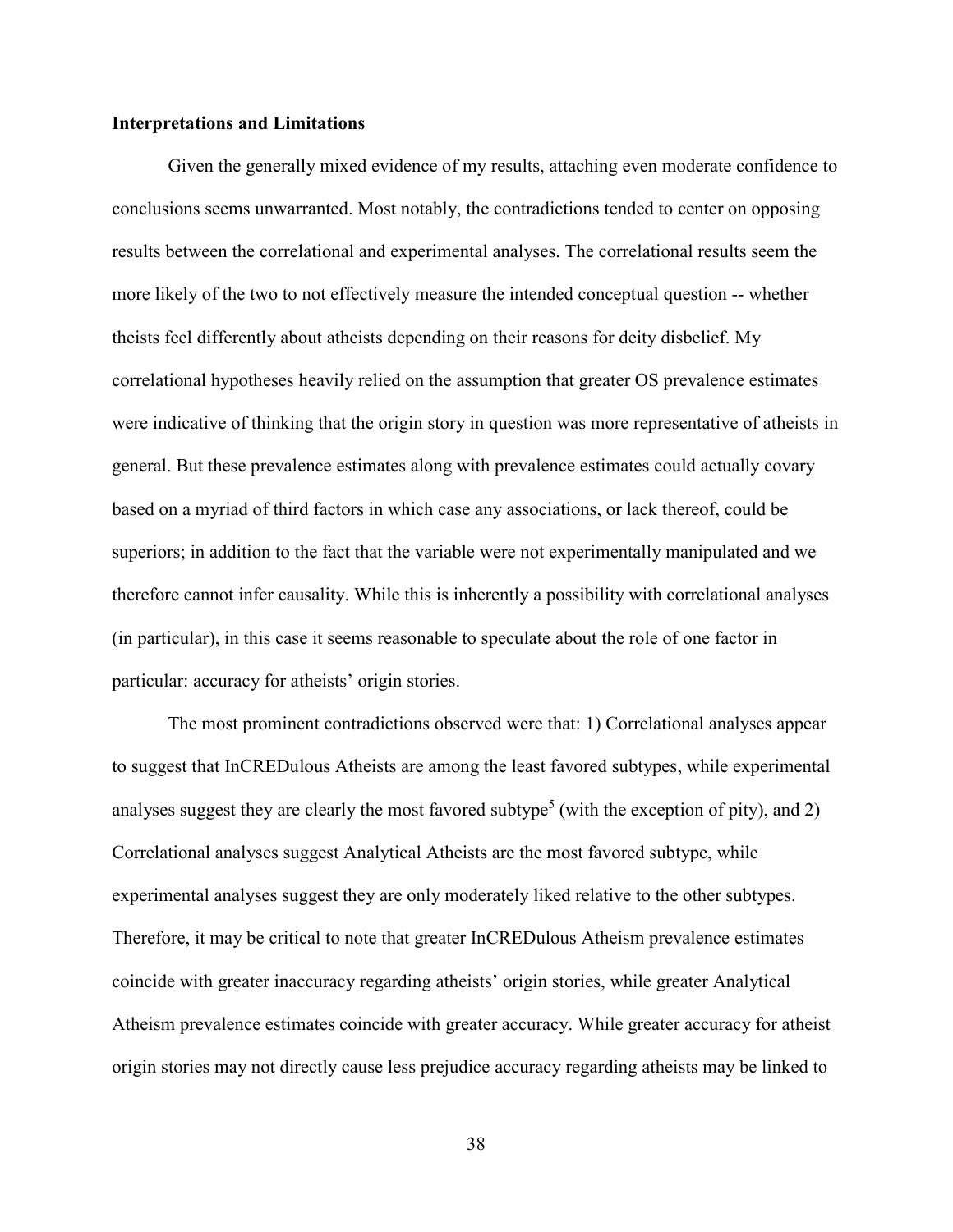spending quality time with atheists (which *is* likely to cause less prejudice). In conclusion, it may actually be increases [decreases] in accuracy of atheist perceptions that explain the positive [negative] associations between OS prevalence estimates and anti-atheist prejudice. While speculative, this possibly seem worthy of future investigation.

#### **Implications**

While results were generally inconclusive the present work may serve to further highlight the importance of theists' meta-beliefs in understanding anti-atheist prejudice. In particular, the results strongly supported that theists' perceptions of whether atheists are indifferent to the religious beliefs of others or actively opposes all theistic endorsements is related to prejudice against atheists. While this study did not conclusively provide evidence that origin story metabeliefs influence prejudice, attitudes of atheists in response to their different origin stories were consistently varied. These current findings imply that further exploration of this topic may prove to be a productive endeavor.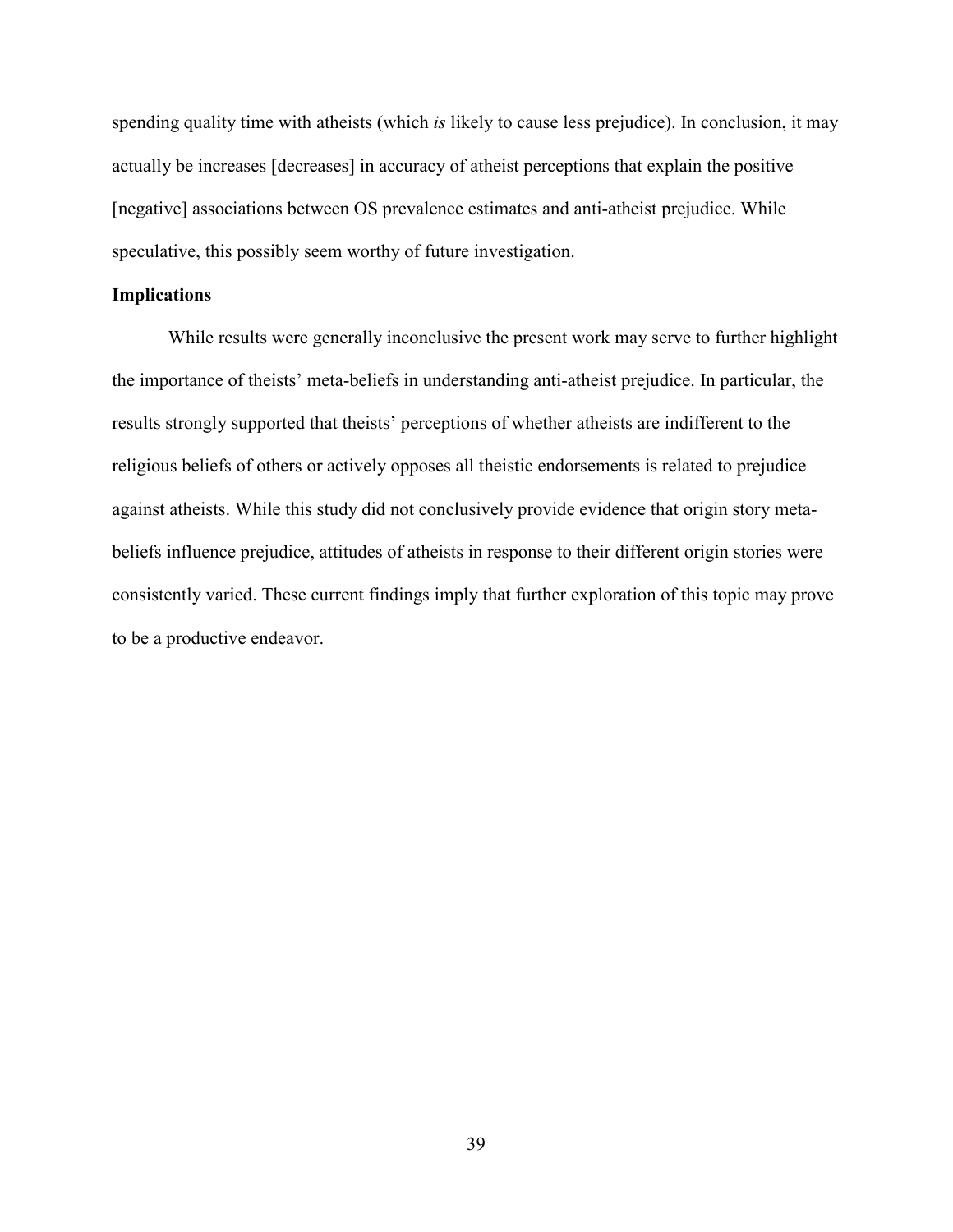#### **REFERENCES**

- Chambers, J. R., & Melnyk, D. (2006). Why do I hate thee? Conflict misperceptions and intergroup mistrust. *Personality and Social Psychology Bulletin*, *32*(10), 1295–1311.
- Cook, C. L., Cottrell, C. A., & Webster, G. D. (2015). No good without God: Antiatheist prejudice as a function of threats to morals and values. *Psychology of Religion and Spirituality*, *7*(3), 217-226.
- Cook, C. L., Cohen, F., & Solomon, S. (2015). What if they're right about the afterlife? Evidence of the role of existential threat on anti-atheist prejudice. *Social Psychological and Personality Science*, *6*(7), 840-846.
- Cottrell, C. A., & Neuberg, S. L. (2005). Different emotional reactions to different groups: a sociofunctional threat-based approach to" prejudice". *Journal of personality and social psychology*, *88*(5), 770-789.
- Edgell, P., Gerteis, J., & Hartmann, D. (2006). Atheists as "other": Moral boundaries and cultural membership in American society. *American Sociological Review*, *71*(2), 211- 234.
- Fisk, S. T., Cuddy, A. J. C., & Glick, P. (2007). Universal dimensions of social cognition: warmth and competence. *Trends in Cognitive Sciences, 11* (2), 77-83.
- Fiske, S. T., Cuddy, A. J., Glick, P., & Xu, J. (2002). A model of (often mixed) stereotype content: competence and warmth respectively follow from perceived status and competition. *Journal of personality and social psychology*, *82*(6), 878-902.
- Fiske, S. T., Xu, J., Cuddy, A. C., & Glick, P. (1999). (Dis)respecting versus (Dis)liking: Status and Interdependence Predict Ambivalent Stereotypes of Competence and Warmth. *Journal of Social Issues*, 55(3), 473-489.
- Gervais, W. M. (2011). Finding the faithless: Perceived atheist prevalence reduces anti-atheist prejudice. *Personality and Social Psychology Bulletin*, *37*(4), 543-556.
- Gervais, W. M. (2014). Everything is permitted? People intuitively judge immorality as representative of atheists. *PloS One*, *9*(4). https://doi.org/10.1371/journal.pone.0092302
- Gervais, W. M., & Norenzayan, A. (2012). Reminders of secular authority reduce believers' distrust of atheists. *Psychological science*, *23*(5), 483-491.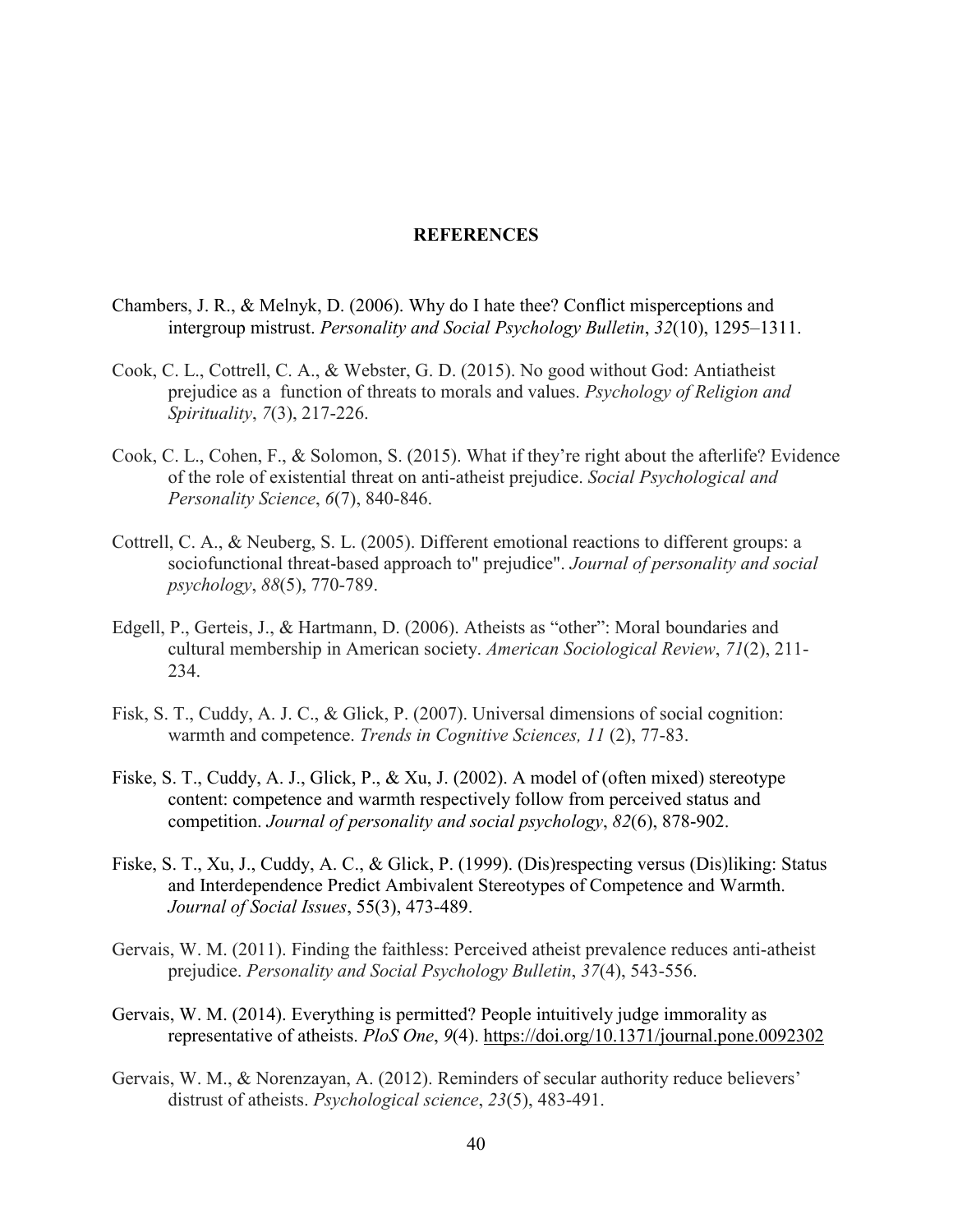- Gervais, W. M., Shariff, A. F., & Norenzayan, A. (2011). Do you believe in atheists? Distrust is central to anti-atheist prejudice. *Journal of personality and social psychology*, *101*(6), 1189-1207.
- Graham, J., Haidt, J., Koleva, S., Motyl, M., Iyer, R., Wojcik, S., & Ditto, P. H. (2013). Moral foundations theory: The pragmatic validity of moral pluralism. *Advances in Experimental Social Psychology*, (Vol. 47, pp. 55-130). Academic Press.
- Haider-Markel, D. P., & Joslyn, M. R. (2008). Beliefs about the origins of homosexuality and support for gay rights an empirical test of attribution theory. *Public Opinion Quarterly*, *72*(2), 291-310.
- Jayaratne, T. E., Ybarra, O., Sheldon, J. P., Brown, T. N., Feldbaum, M., Pfeffer, C. A., & Petty, E. M. (2006). White Americans' genetic lay theories of race differences and sexual orientation: Their relationship with prejudice toward Blacks, and gay men and lesbians. *Group Processes & Intergroup Relations*, *9*(1), 77-94.
- Johnson, M. K., Rowatt, W. C., & LaBouff, J. P. (2012). Religiosity and prejudice revisited: In group favoritism, out-group derogation, or both? *Psychology of Religion and Spirituality*, *4*(2), 154-168.

Kossowska, M., Czernatowicz□Kukuczka, A., & Sekerdej, M. (2017). Many faces of dogmatism: Prejudice as a way of protecting certainty against value violators among dogmatic believers and atheists. *British Journal of Psychology*, *108*(1), 127-147.

- LaBouff, J. P., & Ledoux, A. M. (2016). Imagining atheists: Reducing fundamental distrust in atheist intergroup attitudes. *Psychology of Religion and Spirituality*, *8*(4), 330-340.
- McDiarmid, A. D., Tullett, A. M*.* (2021). *Misperceiving Religious (Dis)Belief: View Centrality Moderates Inaccuracies about the Outgroup and Ingroup* [Unpublished manuscript]. Department of Psychology, University of Alabama.
- Norenzayan, A., & Gervais, W. M. (2013). The origins of religious disbelief. *Trends in Cognitive Sciences*, *17*(1), 20-25.
- Oppenheimer, D. M., Meyvis, T., & Davidenko, N. (2009). Instructional manipulation checks: Detecting satisficing to increase statistical power. *Journal of Experimental Social Psychology*, *45*(4), 867–872.
- Preacher, K. J., & Hayes, A. F. (2008). Asymptotic and resampling strategies for assessing and comparing indirect effects in multiple mediator models. *Behavior research methods*, *40*(3), 879-891.
- Shen, M. J., Haggard, M. C., Strassburger, D. C., & Rowatt, W. C. (2013). Testing the love thy neighbor hypothesis: Religiosity's association with positive attitudes toward ethnic/racial and value-violating out-groups. *Psychology of Religion and Spirituality*, *5*(4), 294-303.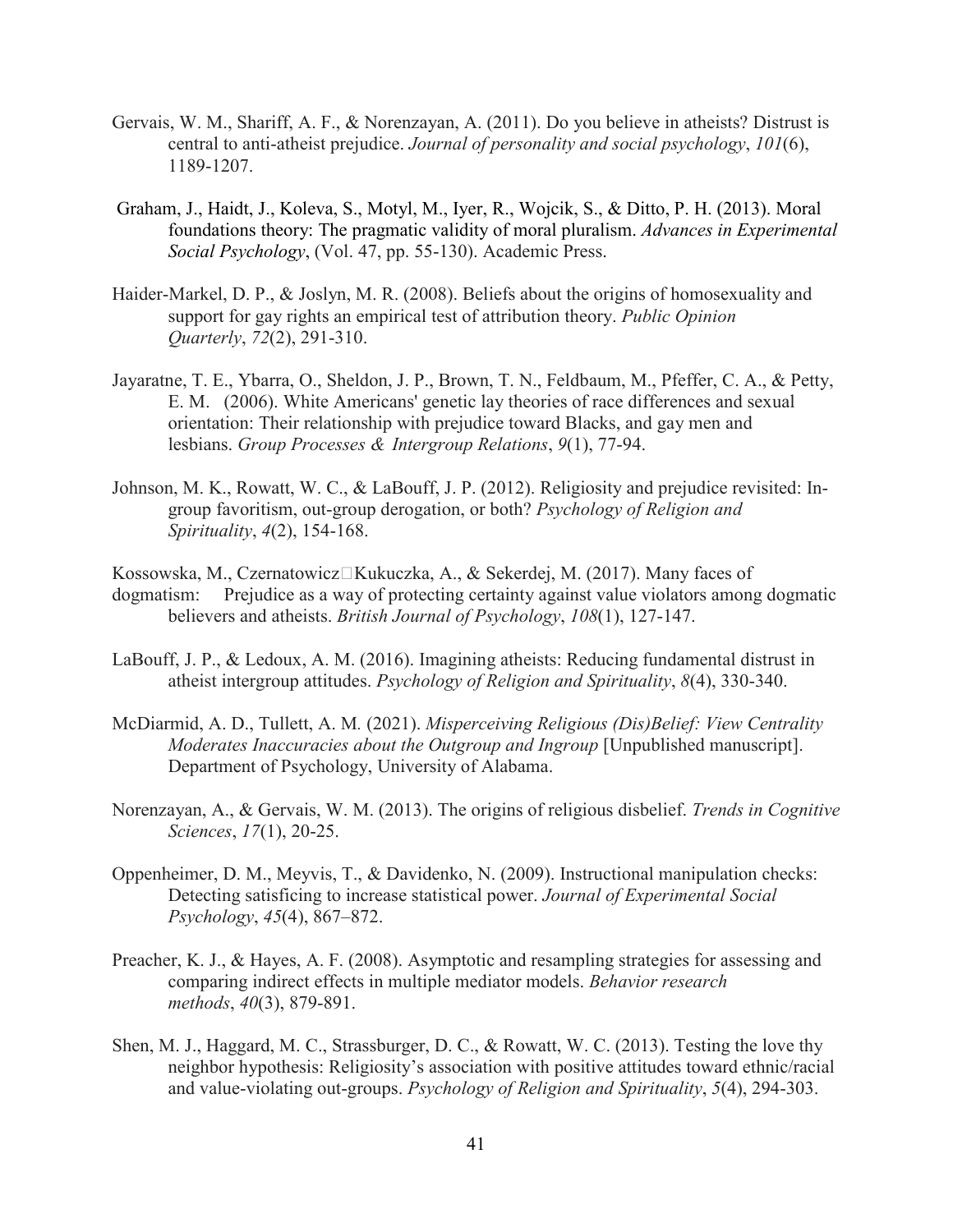- Shen, M. J., Yelderman, L. A., Haggard, M. C., & Rowatt, W. C. (2013). Disentangling the belief in God and cognitive rigidity/flexibility components of religiosity to predict racial and value-violating prejudice: A Post-Critical Belief Scale analysis. *Personality and Individual Differences*, *54*(3), 389-395.
- Simpson, A., & Rios, K. (2016). How do U.S. Christians and atheists stereotype one another's moral values? *International Journal for the Psychology of Religion*, *26*(4), 320-336.
- Simpson, A., & Rios, K. (2017). The moral contents of anti $\Box$ atheist prejudice (and why atheists should care about it). *European Journal of Social Psychology*, 47(4), 501-508.
- Zuckerman, P. (2007). Atheism: Contemporary numbers and patterns. In M. Martin, M. Martin (Eds.), *The Cambridge companion to atheism* (pp. 47-65). Cambridge University Press.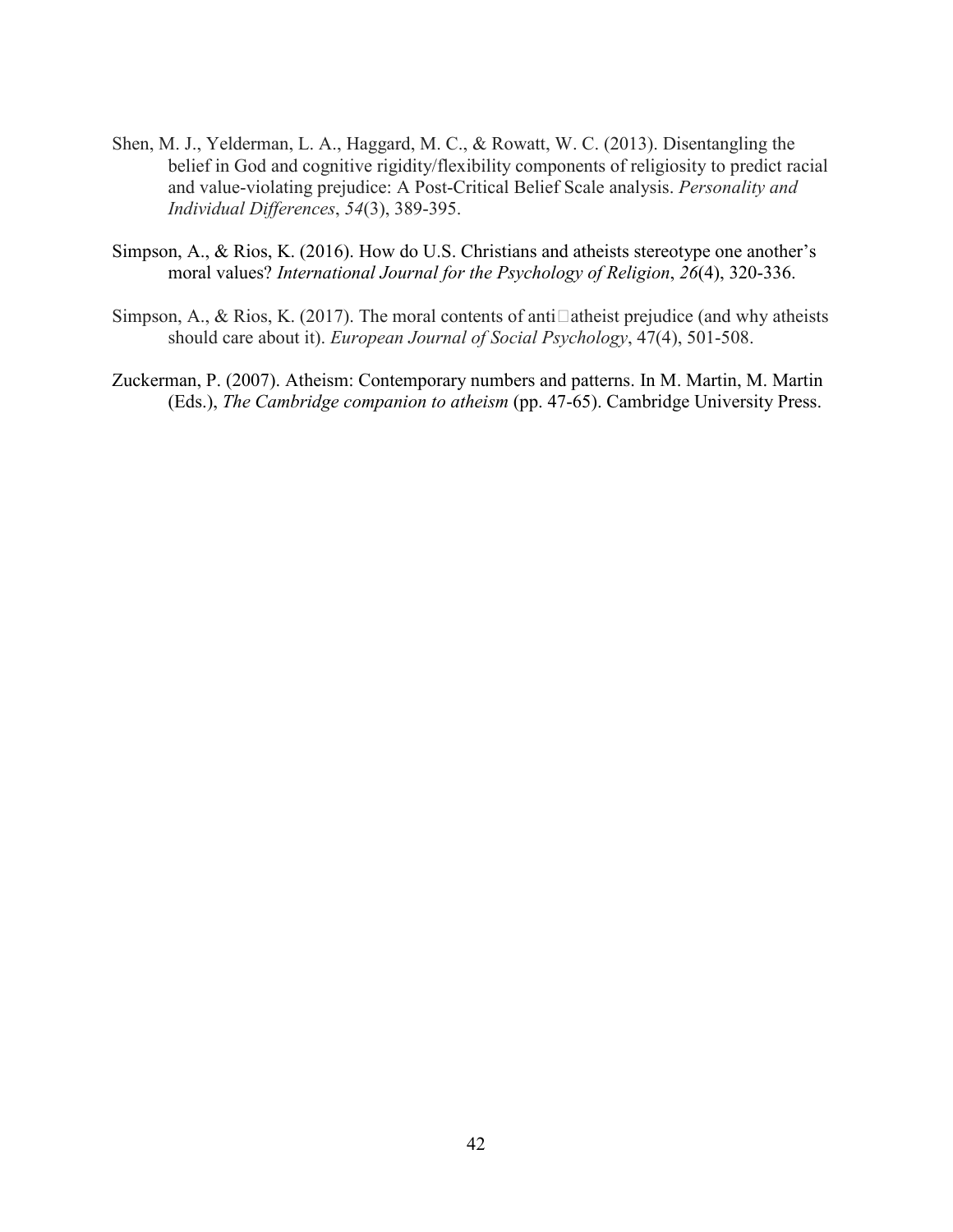## **ENDNOTES**

<sup>1</sup>Using difference score between ingroup and outgroup (i.e., prejudice) as the dependent variable also control for ingroup attitudes but can present other methodological disadvantages which are beyond the scope of this article.

<sup>2</sup>The perspective that atheism is the default position (as this group is defined by the absence of a belief), rather than something that one "becomes," is a reasonable alternative characterization. Such questions are beyond the scope of this article as we are merely interested in theists' perceptions of why atheists hold this identity regardless of theism or atheism is considered the default identity.

<sup>3</sup>These interactions are: 1) Mindblind  $\times$  Apatheism, 2) Mindblind x InCREDulous, 3) Mindlblind  $\times$  Analytical, 4) Apatheism  $\times$  InCredulous, 5) Apatheism  $\times$  Analytical, 6) InCredulous  $\times$ Analytical, 7) Sample × Mindblind, 8) Sample × Apatheism, 9) Sample × InCREDulous, and 10) Sample  $\times$  Analytical.

<sup>4</sup>Results for Mindblind Atheists mirror this contradictory pattern for InCREDulous Atheists thought to a less dramatic degree.